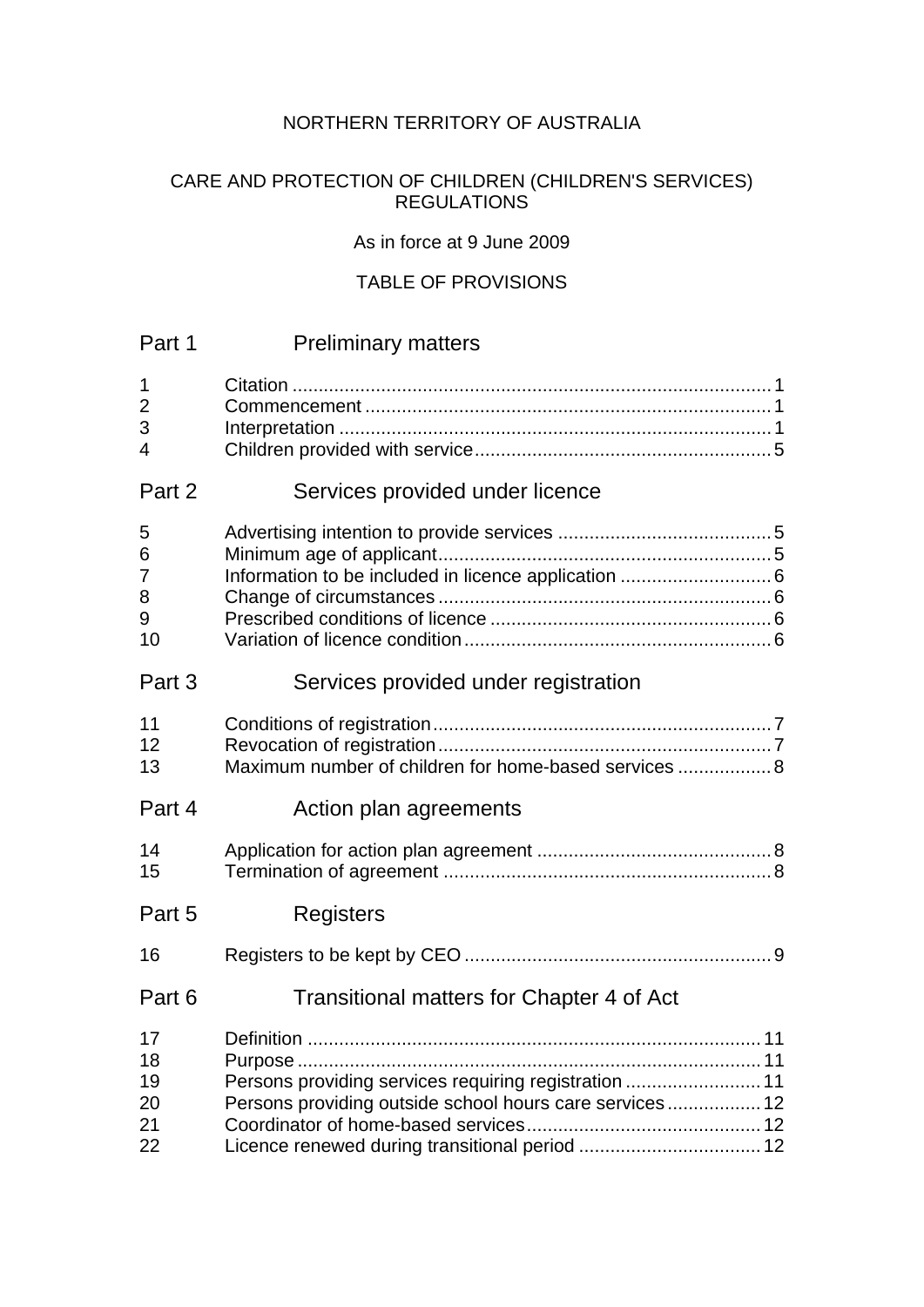| Schedule 1                                | Licence application                                     |  |
|-------------------------------------------|---------------------------------------------------------|--|
| Schedule 2                                | Determination of fit and proper person                  |  |
| Schedule 3                                | Change of circumstances                                 |  |
| Schedule 4                                | Application for variation of licence condition          |  |
| Schedule 5                                | Conditions of licence or registration                   |  |
| Part 1                                    | <b>Basic operating requirements</b>                     |  |
| Division 1                                | Core conditions - basic operating requirements          |  |
| 1<br>$\overline{c}$<br>3                  |                                                         |  |
| Division 2                                | Additional conditions – basic operating<br>requirements |  |
| 4<br>5<br>6                               |                                                         |  |
| Part 2                                    | Staffing of service                                     |  |
| 7<br>8<br>9<br>10<br>11<br>12<br>13<br>14 | Minimum number of carers – outside school hours care    |  |
| 15                                        |                                                         |  |
| Part 3                                    | <b>Physical environment</b>                             |  |
| Division 1                                | Core conditions – physical environment                  |  |
| 16<br>17<br>18<br>19<br>20<br>21<br>22    |                                                         |  |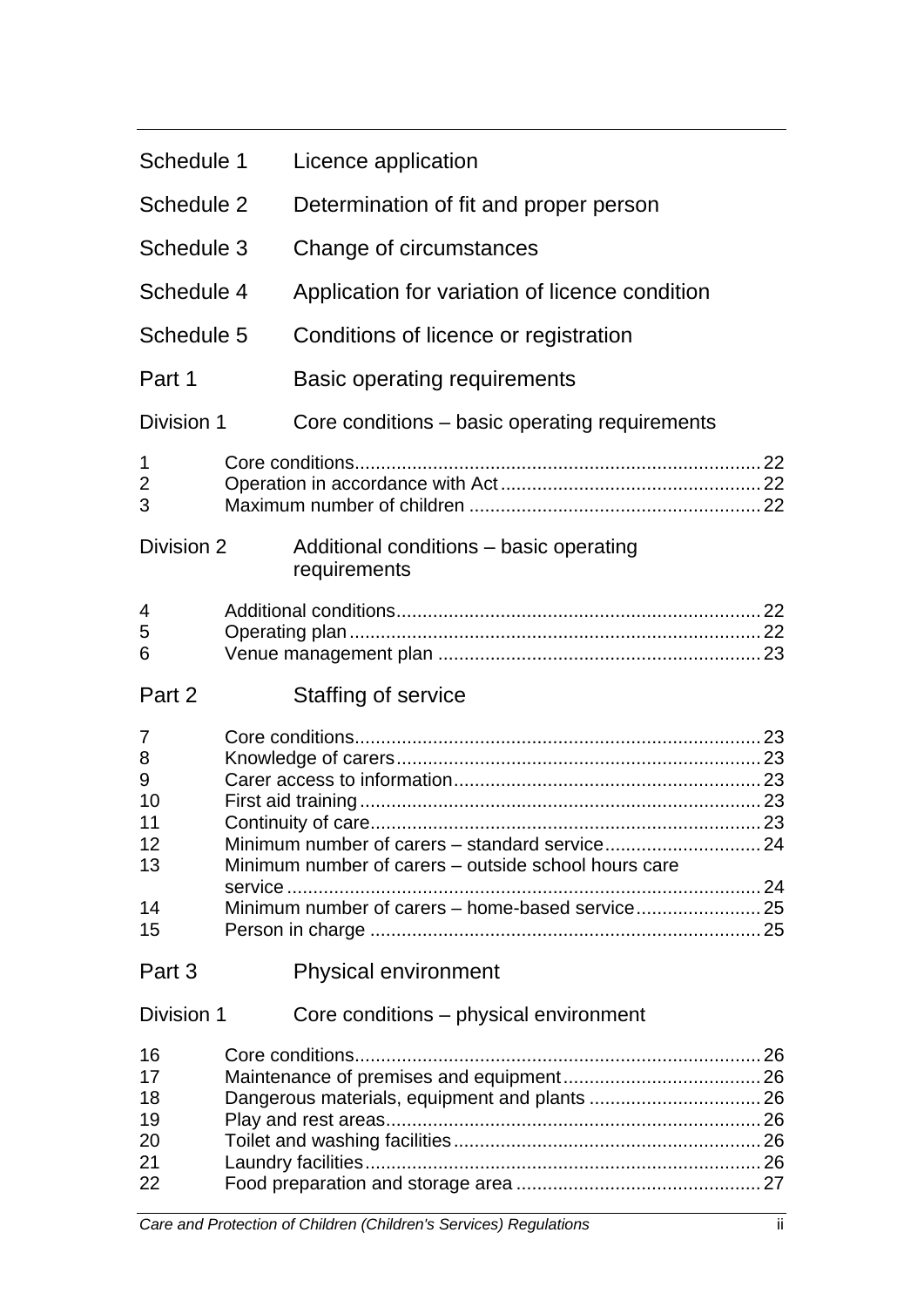| 23                                                       |                 |                                                                                                        |  |
|----------------------------------------------------------|-----------------|--------------------------------------------------------------------------------------------------------|--|
| Division 2                                               |                 | Additional conditions – physical environment                                                           |  |
| Subdivision 1                                            |                 | <b>Preliminary matters</b>                                                                             |  |
| 24                                                       |                 |                                                                                                        |  |
| Subdivision 2                                            |                 | General requirements                                                                                   |  |
| 25<br>26<br>27<br>28<br>29<br>30                         |                 |                                                                                                        |  |
| Subdivision 3                                            |                 | Indoor area                                                                                            |  |
| 31<br>32<br>33<br>34<br>35<br>36<br>37<br>38<br>39       |                 |                                                                                                        |  |
| Subdivision 4                                            |                 | Outdoor area                                                                                           |  |
| 40<br>41<br>42                                           | <b>Sandpits</b> |                                                                                                        |  |
| Part 4                                                   |                 | Health and safety                                                                                      |  |
| Division 1                                               |                 | Core conditions – health and safety                                                                    |  |
| 43<br>44<br>45<br>46<br>47<br>48<br>49<br>50<br>51<br>52 |                 | No consumption of alcohol and drugs at premises32<br>Illness, injury, accident and trauma procedure 34 |  |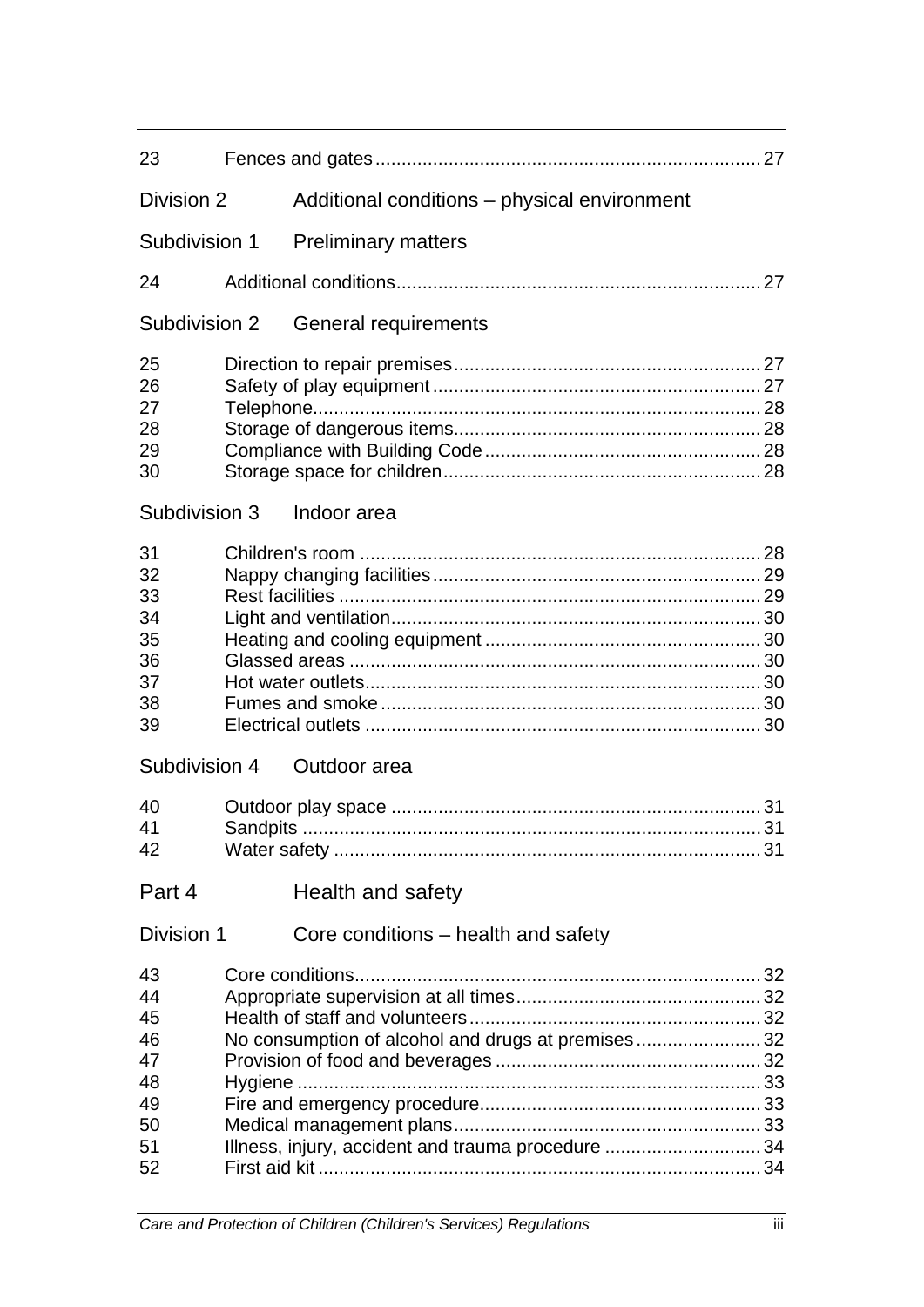| 53             |                                                   |  |
|----------------|---------------------------------------------------|--|
| Division 2     | Additional conditions – health and safety         |  |
| Subdivision 1  | <b>Preliminary matters</b>                        |  |
| 54             |                                                   |  |
| Subdivision 2  | Fire and emergency procedures                     |  |
| 55<br>56       | Fire prevention, control and alarm mechanisms35   |  |
| Subdivision 3  | Animals                                           |  |
| 57             |                                                   |  |
| Subdivision 4  | Infectious diseases                               |  |
| 58<br>59<br>60 |                                                   |  |
| Subdivision 5  | Food and beverage requirements                    |  |
| 61<br>62<br>63 |                                                   |  |
| Part 5         | Interaction with children                         |  |
| Division 1     | Core conditions – interaction with children       |  |
| 64<br>65<br>66 |                                                   |  |
| Division 2     | Additional conditions – interaction with children |  |
| 67<br>68       |                                                   |  |
| Part 6         | Arrival and departure                             |  |
| Division 1     | <b>Preliminary matters</b>                        |  |
| 69             |                                                   |  |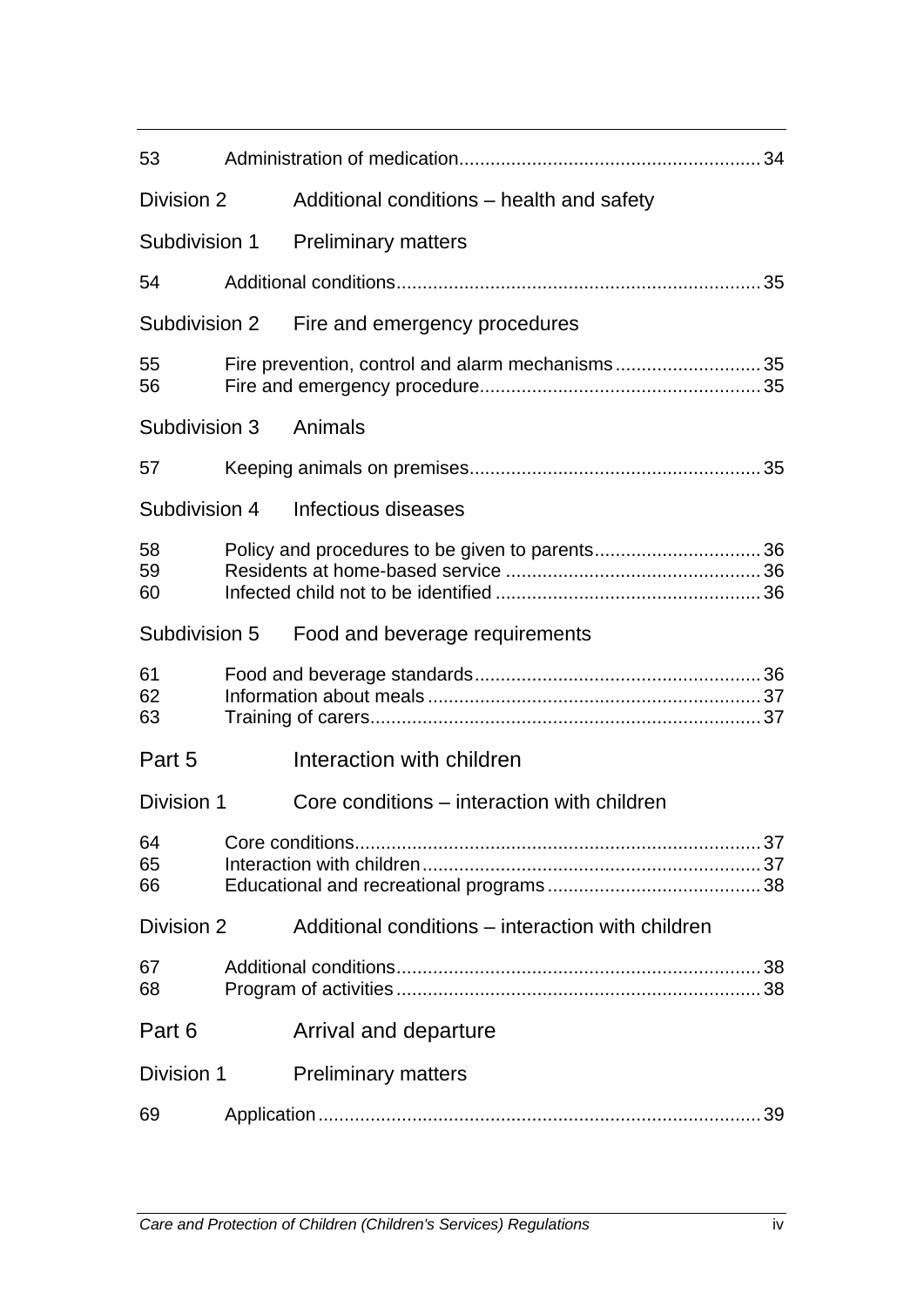| Division 2                                         | Core conditions – arrival and departure                |  |
|----------------------------------------------------|--------------------------------------------------------|--|
| 70<br>71<br>72                                     |                                                        |  |
| Division 3                                         | Additional conditions - arrival and departure          |  |
| 73<br>74<br>75                                     |                                                        |  |
| Part 7                                             | Governance and information                             |  |
| Division 1                                         | Core conditions – governance and information           |  |
| 76<br>77<br>78<br>79<br>80<br>81<br>82<br>83<br>84 |                                                        |  |
| Division 2                                         | Additional conditions – governance and<br>information  |  |
| 85<br>86<br>87<br>88<br>89<br>90<br>91             | Death, illness and injury record - required details 46 |  |

ENDNOTES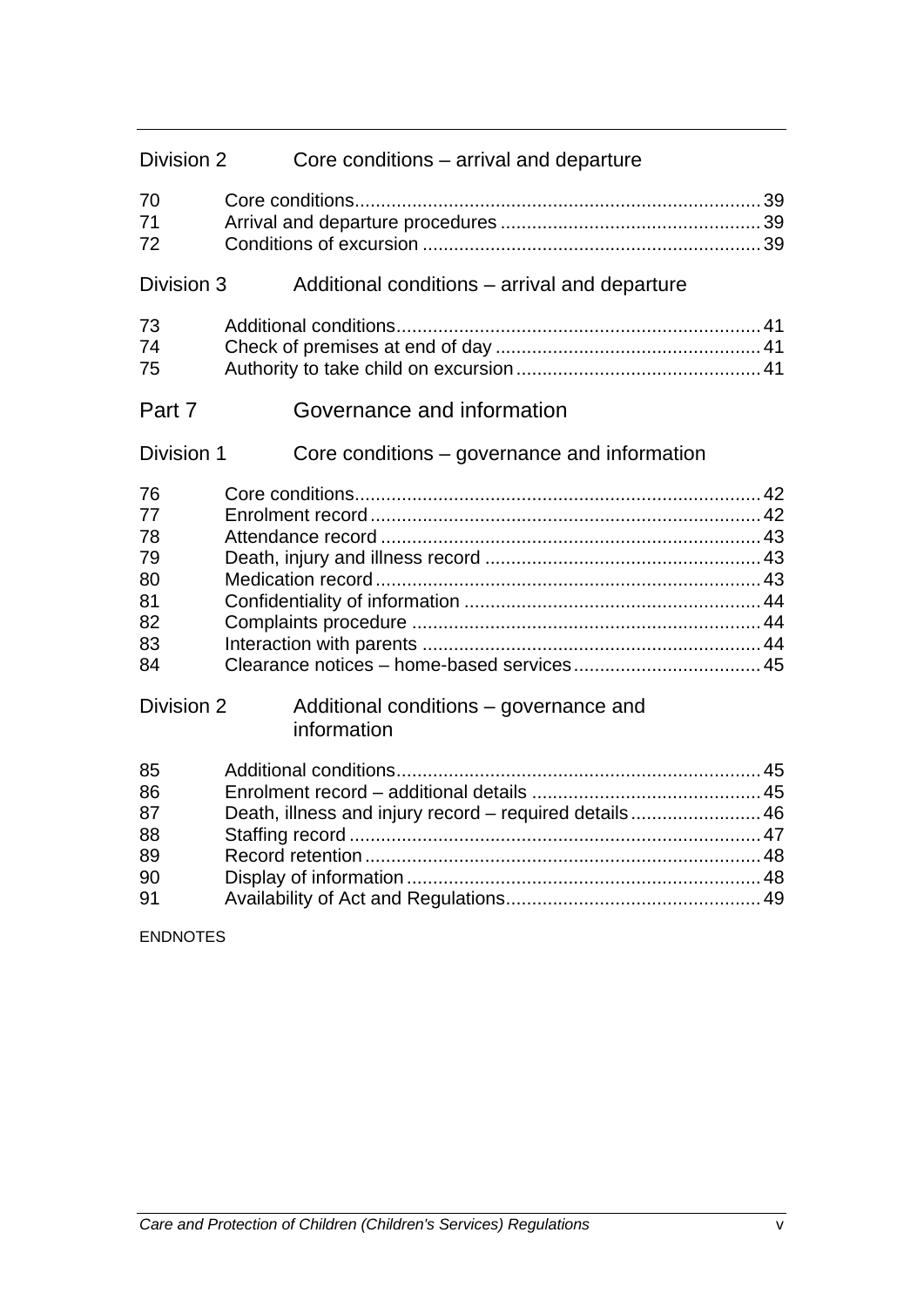# **NORTHERN TERRITORY OF AUSTRALIA**

\_\_\_\_\_\_\_\_\_\_\_\_\_\_\_\_\_\_\_\_

This reprint shows the Regulations as in force at 9 June 2009. Any amendments that commence after that date are not included.

\_\_\_\_\_\_\_\_\_\_\_\_\_\_\_\_\_\_\_\_

### **CARE AND PROTECTION OF CHILDREN (CHILREN'S SERVICES) REGULATIONS**

**Regulations under the** *Care and Protection of Children Act*

# **Part 1** Preliminary matters

### **1 Citation**

These Regulations may be cited as the *Care and Protection of Children (Children's Services) Regulations*.

### **2 Commencement**

These Regulations commence on the commencement of Chapter 4 of the Act.

#### **3 Interpretation**

(1) In these Regulations:

*additional condition* means a condition in Schedule 5 stated to be an additional condition.

*applicant* means an applicant for a licence or action plan agreement.

*architect*, see section 4 of the *Architects Act*.

*attendance record*, see Schedule 5, clause 78.

*Australian Standards* means the standards recommended or adopted by Standards Australia International Limited.

*Building Code* means the Building Code of Australia published by the Australian Building Codes Board, as in force from time to time.

*building practitioner*, see section 4 of the *Building Act*.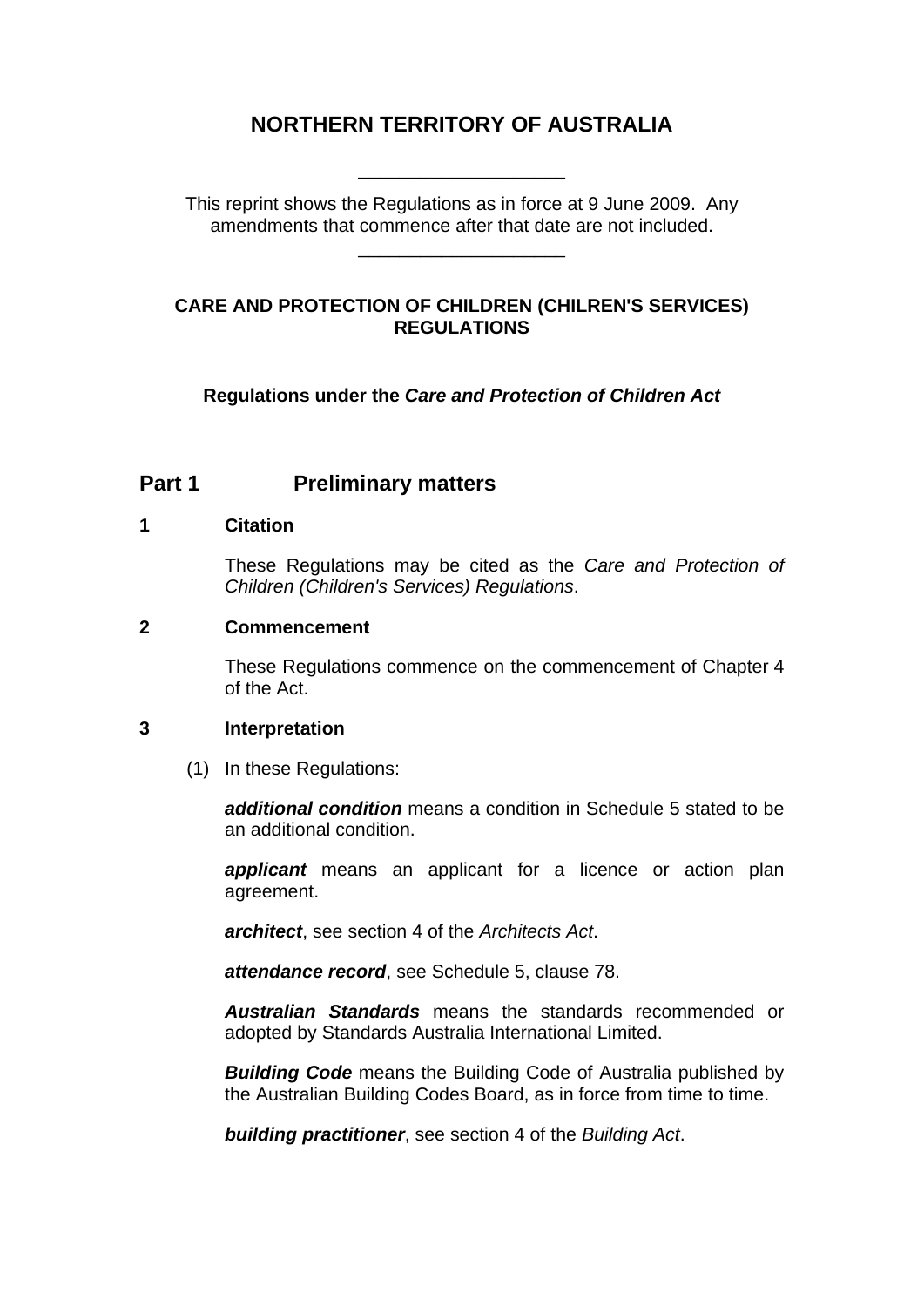*care group* means a group of children cared for together at a service.

#### *carer* means:

- (a) an individual over 16 years of age who cares for children for a service provider, whether or not the individual is the operator of the service, but does not include a volunteer; and
- (b) for Schedule 5, means a carer for a service provided under the licence or registration to which Schedule 5 applies.

*child*, for Schedule 5, means a child for whom a service is provided under the licence or registration to which Schedule 5 applies.

*child health record* means a record that documents a child's health and development assessments and immunisations.

*children's room* means a room used only for the care of children.

*core condition* means a condition in Schedule 5 stated to be a core condition.

*death, injury and illness record*, see Schedule 5, clause 79.

*decision maker*, for a registration, means the decision maker for the registration under section 247(1) of the Act.

*enrolment record*, see Schedule 5, clause 77.

*Fire and Rescue Service* means the Northern Territory Fire and Rescue Service established under section 5 of the *Fire and Emergency Act*.

*identity document*, for a person, means a certified copy of:

- (a) the identity page of a current Australian or overseas passport of the person; or
- (b) the person's current Australian photographic driver's licence; or
- (c) other documentation the CEO considers to be satisfactory evidence of the person's identity.

*medical management plan*, see Schedule 5, clause 50.

*nominee*, for a service, means the person with primary responsibility for the management of the service.

*operating plan*, see Schedule 1, clause 9.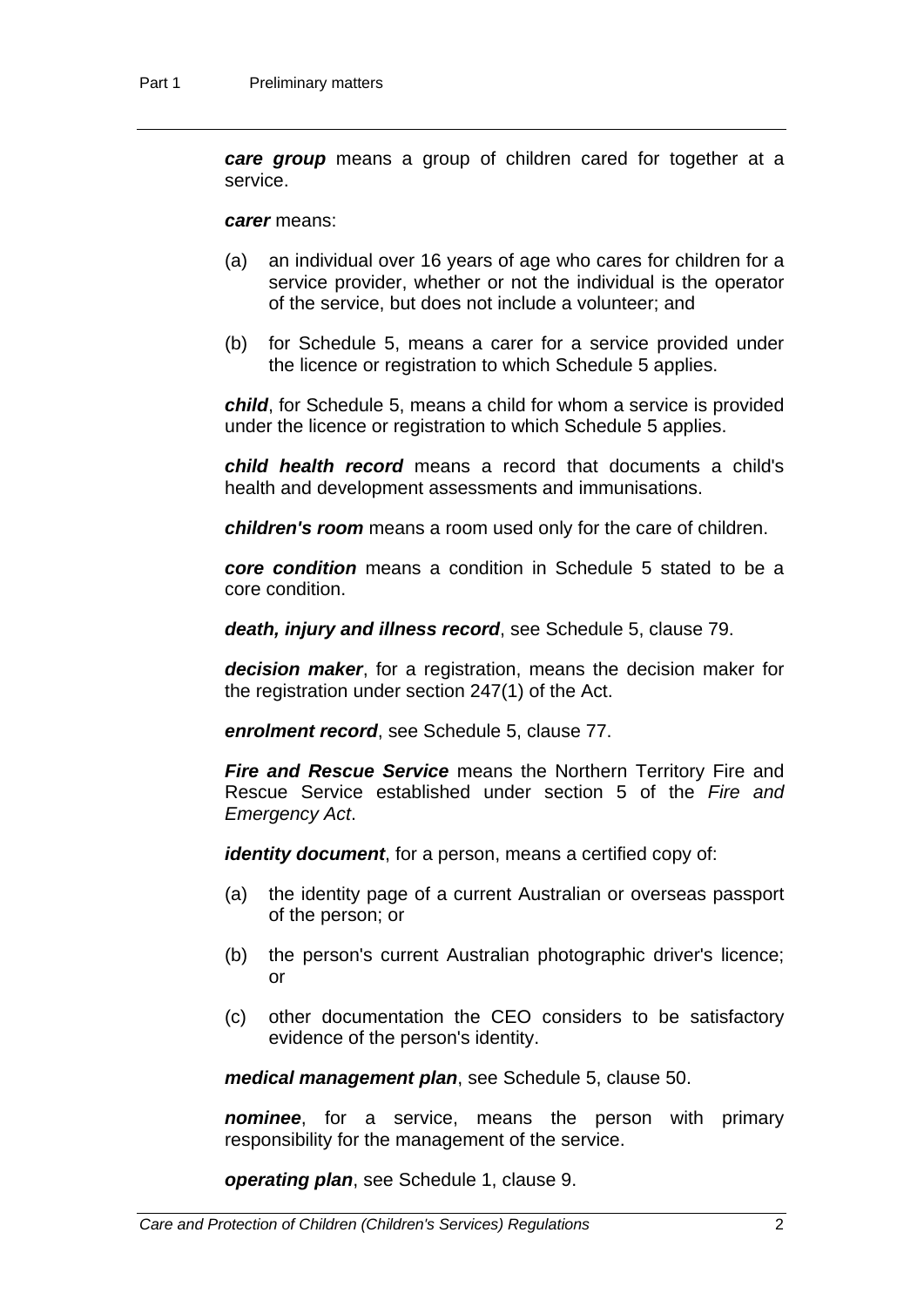*operator* means the operator of a service.

*outside school hours care service* means a service provided to care for school aged children outside school hours and on days children are not required to attend school.

*parent*, for Schedule 5, means a parent of a child for whom a service is provided under the licence or registration to which Schedule 5 applies.

*person in charge*, of a service, means the person responsible for the day to day operation of the service.

*premises* means the premises at which services are provided or proposed to be provided, including any outdoor areas.

*qualified carer*, see subregulation (2).

*registered person* means a person registered under section 247 of the Act.

*relevant person*, for an application for a licence or action plan agreement, means the following:

- (a) if:
	- $(i)$  the applicant is an individual the applicant; or
	- $(ii)$  if the applicant is not an individual the following:
		- (A) for a corporation as defined in the Corporations Act 2001 – an officer of the corporation as defined in that Act;
		- (B) for any other body corporate anyone (however described) who takes part in the management of the body corporate;
		- (C) for any unincorporated body or association a member of the committee of management (however described) of the body or association;
		- (D) for a partnership a partner in the partnership;
- (b) the nominee for the service to be provided under the licence or agreement.

*responsible person*, see Schedule 5, clause 77.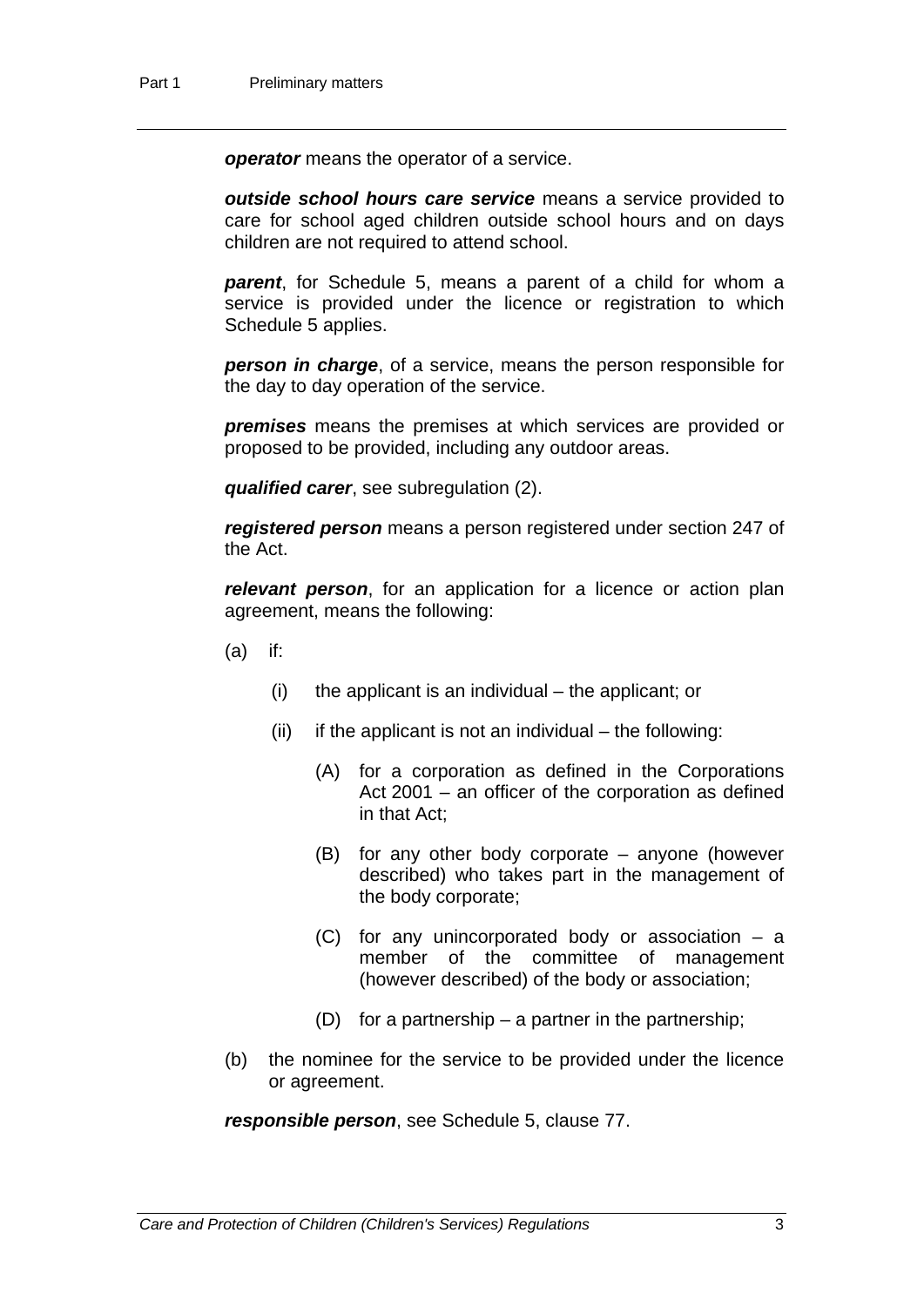*school aged child* means a child who:

- (a) is enrolled at a school; and
- (b) is attending a school or will attend a school from the beginning of the next school year at transition level or above.

#### *service* means:

- (a) a children's service; and
- (b) for Schedule  $5 a$  service provided under the licence or registration to which Schedule 5 applies.

*service provider* means the person who provides a service.

*soil assessment* means an analysis of soil conducted by an environmental consultant or environmental auditor to determine:

- (a) the nature, extent and levels of any soil contamination; and
- (b) the actual or potential risk to human health resulting from the contamination.

*staff member*, of a service provider, means a person (other than a volunteer) who:

- (a) is a carer for the service provider; or
- (b) performs duties for the service provider other than the care of children.

*standard service* means a service provided to care for children under school age, other than a home-based service.

*venue management plan*, see Schedule 1, clause 10.

*volunteer* means a person who performs duties for a service provider for no reward or remuneration.

- (2) A *qualified carer* is a carer who holds:
	- (a) for a service other than an outside school hours care service:
		- (i) a 2 year post-secondary qualification in children's services; or
		- (ii) a 3 year tertiary qualification in early childhood care or education; or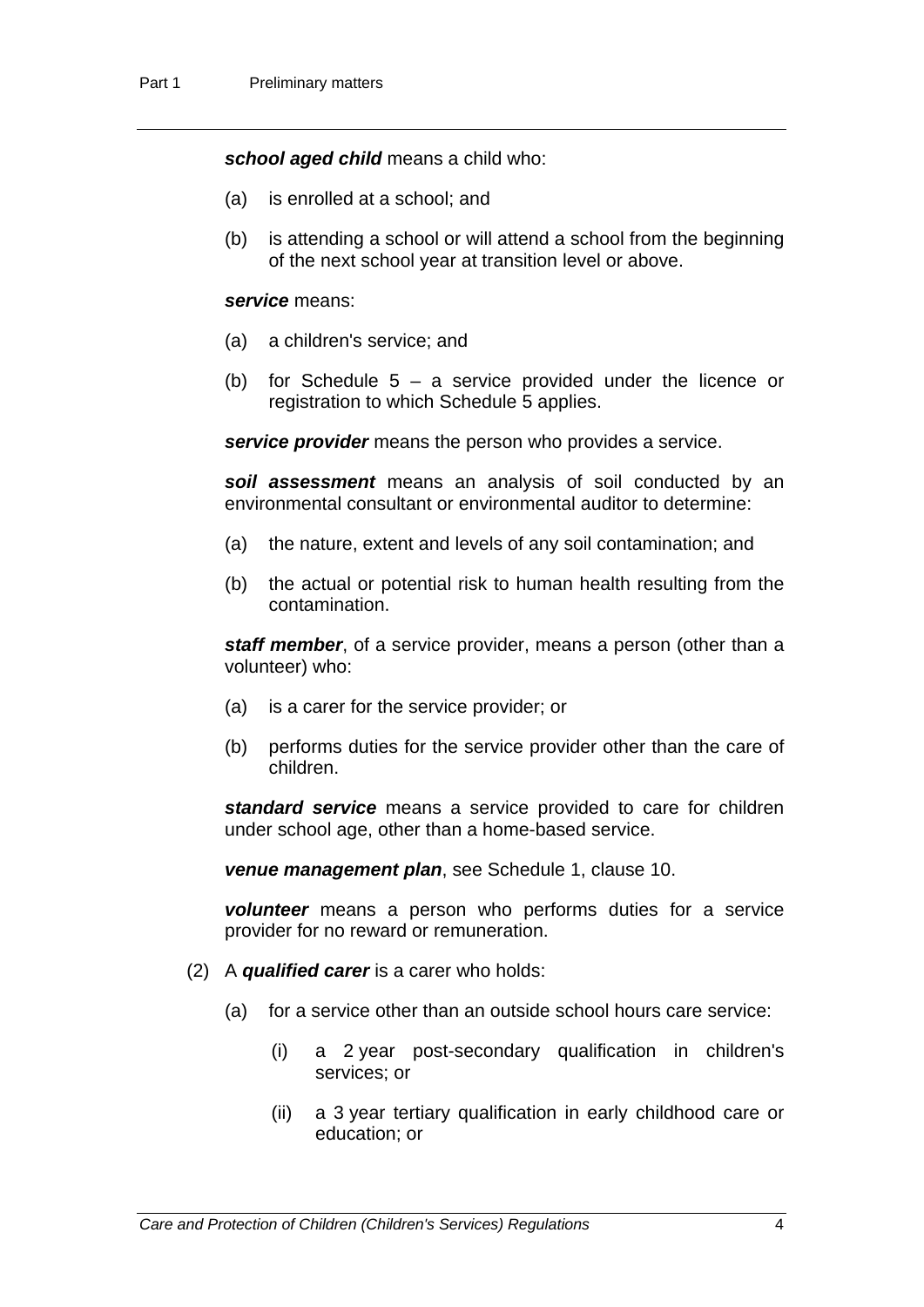- (iii) a qualification the CEO is satisfied is equivalent to, or higher than, a qualification mentioned in subparagraphs (i) and (ii); or
- (b) for an outside school hours care service:
	- (i) a post-secondary sports and recreation or teaching qualification; or
	- (ii) a qualification the CEO is satisfied is equivalent to, or higher than, a qualification mentioned in subparagraph (i).

#### **4 Children provided with service**

- (1) If the operator, a staff member or volunteer for a service provider is the parent of a child present at the premises (or on an excursion from the premises) while the service is being provided, the child is taken to be a child being provided with the service.
- (2) Subregulation (1) applies whether or not the child is enrolled with the service provider.

# **Part 2 Services provided under licence**

#### **5 Advertising intention to provide services**

For section 230(1) of the Act, a person must advertise the person's intention to provide services requiring a licence by publishing the advertisement:

- (a) in the approved form; and
- (b) in a newspaper circulating in the area in which the services are intended to be provided; and
- (c) at least 14 days before the person applies for a licence to provide the services.

#### **6 Minimum age of applicant**

If an applicant for a licence is an individual, the applicant must be at least 21 years of age.

#### **7 Information to be included in licence application**

- (1) For section 230(2) of the Act, the following information must be given with an application for a licence to provide services:
	- (a) the information specified in Schedule 1;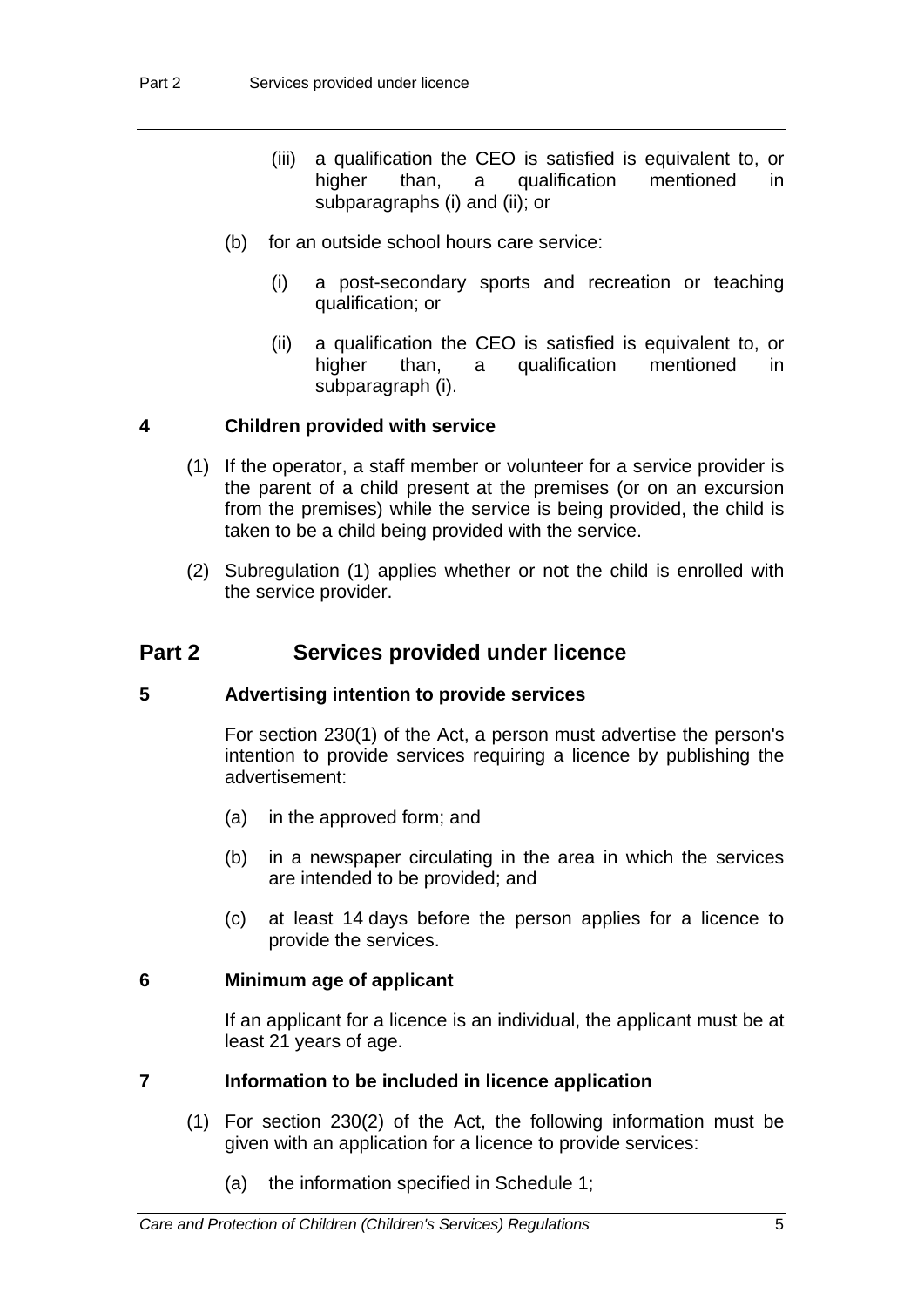- (b) for each relevant person the information specified in Schedule 2.
- (2) The following information must be given with an application for renewal of a licence:
	- (a) the information specified in Schedule 1, Part 1;
	- (b) for each relevant person the information specified in Schedule 2, clauses 1 to 4.

#### **8 Change of circumstances**

For section 239 of the Act, a licence holder must:

- (a) notify the CEO of a proposed or unforeseen change of circumstances specified in Schedule 3, column 1; and
- (b) provide the information about the change specified opposite in column 2.

### **9 Prescribed conditions of licence**

For section 232(1)(a) of the Act, the prescribed conditions for a licence are all the core conditions and all the additional conditions specified in Schedule 5, except for the following conditions:

- (a) a condition these Regulations state does not apply to the type of service provided under the licence;
- (b) a condition from which the licence holder is exempted from compliance by these Regulations.

#### **10 Variation of licence condition**

For section 232(4) of the Act, an application for a variation of a licence condition must include the information specified in Schedule 4.

### **Part 3 Services provided under registration**

#### **11 Conditions of registration**

- (1) For section 247(5)(a) of the Act, the conditions for registration are:
	- (a) all the core conditions specified in Schedule 5; and
	- (b) any of the additional conditions specified in Schedule 5 that are specified by the decision maker for the registration.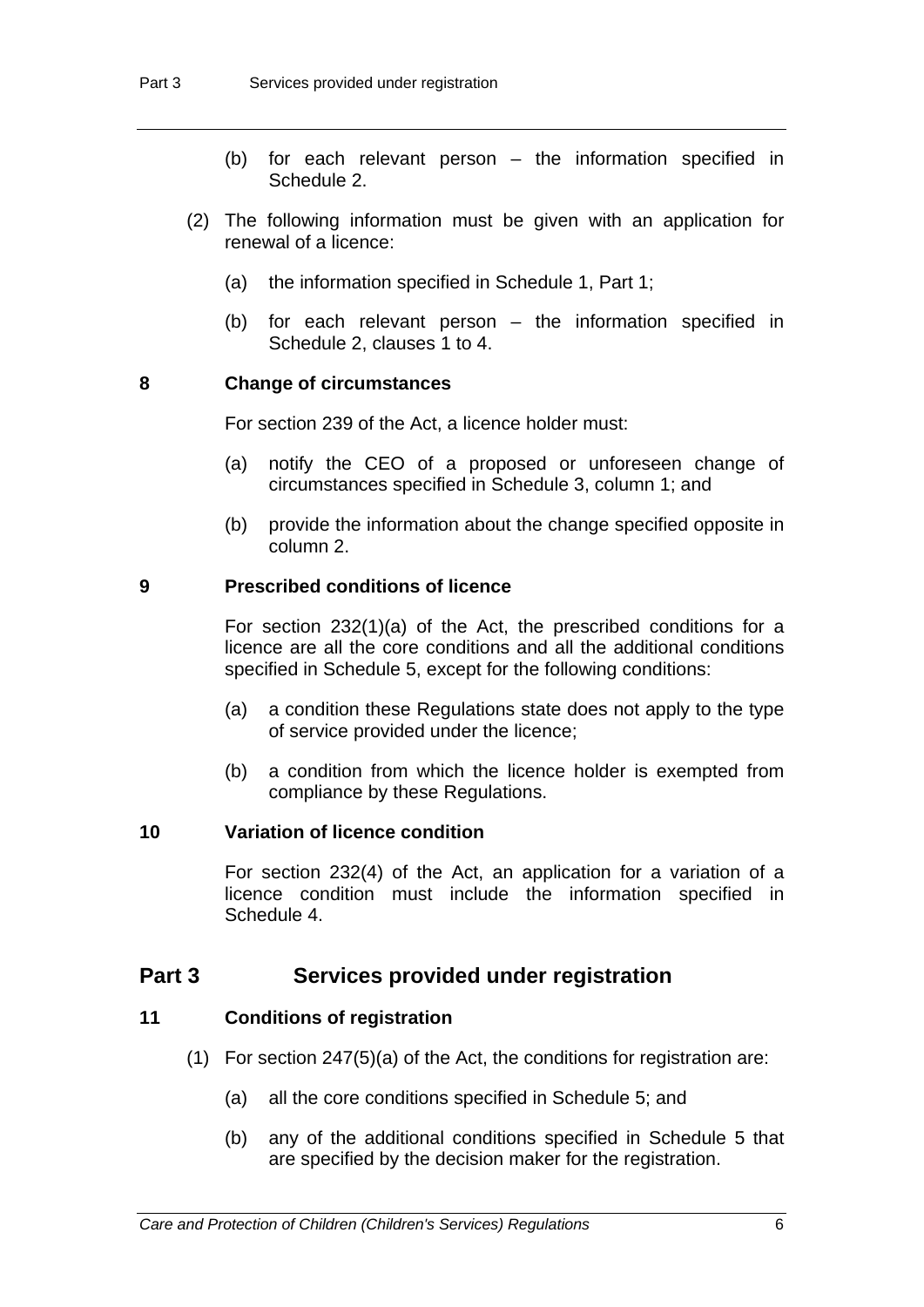(2) However, the conditions mentioned in subregulation (1) do not apply to a registered person who is the operator of a home-based service provided for a home-based services scheme.

*Note for subregulation (2)* 

*The coordinator of the home-based services scheme must hold a licence because of sections 226 and 228 of the Act. The coordinator must therefore comply with all the core conditions and all the additional conditions specified in Schedule 5.* 

### **12 Revocation of registration**

- (1) This regulation applies if the decision maker for a registration reasonably believes:
	- (a) a registered person or the nominee for a service provided under the registration is no longer a fit and proper person to operate the service provided under the registration; or
	- (b) a registered person has contravened a condition for the registration; or
	- (c) the continued operation of a service provided under the registration constitutes an unacceptable risk to the safety, welfare or wellbeing of a child for whom the service is provided.
- (2) The decision maker may issue a notice to the registered person stating:
	- (a) the decision maker proposes to revoke the registration; and
	- (b) the reason for the proposed revocation; and
	- (c) that the person may give a statement to the decision maker, within a reasonable time specified in the notice, explaining why the registration should not be revoked.
- (3) On or after issuing the notice, the decision maker may suspend the registration if the decision maker considers it necessary to do so to prevent harm to a child for whom services are provided under the registration.
- (4) After considering a statement given by the registered person under subregulation (2)(c), the decision maker may:
	- (a) if the registration is suspended reinstate the registration; or
	- (b) revoke the registration.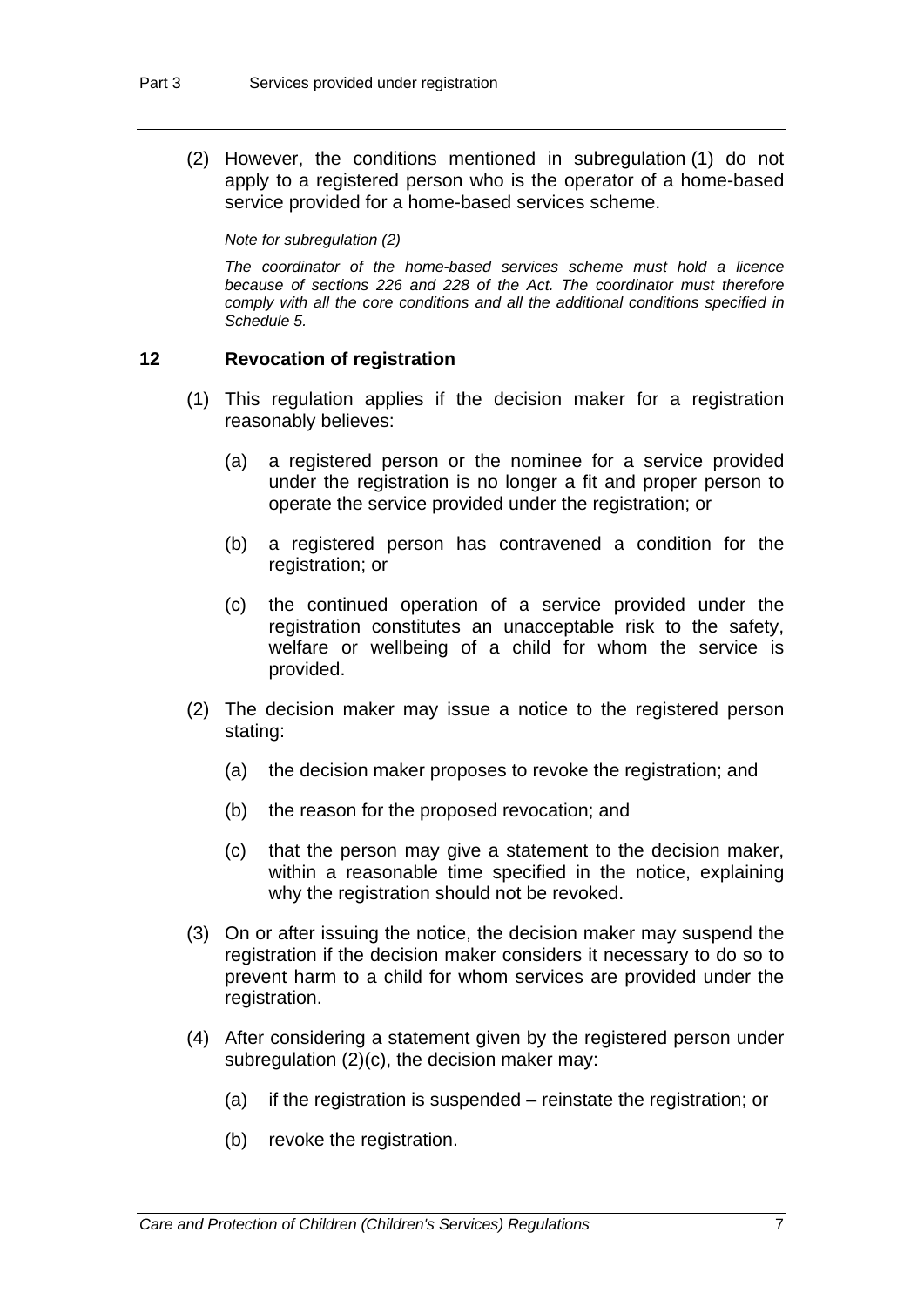- (5) The decision maker may also suspend or revoke a registration if the registered person requests the suspension or revocation.
- (6) If a registration is suspended or revoked, the registered person must ensure a notice is prominently displayed at the premises stating the registration has been suspended or revoked.

#### **13 Maximum number of children for home-based services**

- (1) The maximum number of children for whom home-based services may be provided by an operator is 7, of which no more than 2 children may be under 3 years of age.
- (2) The decision maker for the registration of a person to provide services other than home-based services may specify the maximum number of children for whom the services may be provided as a condition for the registration.

# **Part 4 Action plan agreements**

### **14 Application for action plan agreement**

For section 243(2) of the Act, an application for an action plan agreement must include:

- (a) the information specified in Schedule 1, as if the application were for a licence, except for the information specified in clause 9 and Part 3; and
- (b) for each relevant person the information specified in Schedule 2.

#### **15 Termination of agreement**

- (1) This regulation applies if the CEO reasonably believes:
	- (a) a party to an action plan agreement or the nominee for a service provided under the agreement is no longer a fit and proper person to operate the service provided under the agreement; or
	- (b) a party to an action plan agreement has contravened a condition of the agreement; or
	- (c) the continued operation of a service provided under an action plan agreement constitutes an unacceptable risk to the safety, welfare or wellbeing of a child for whom the service is provided.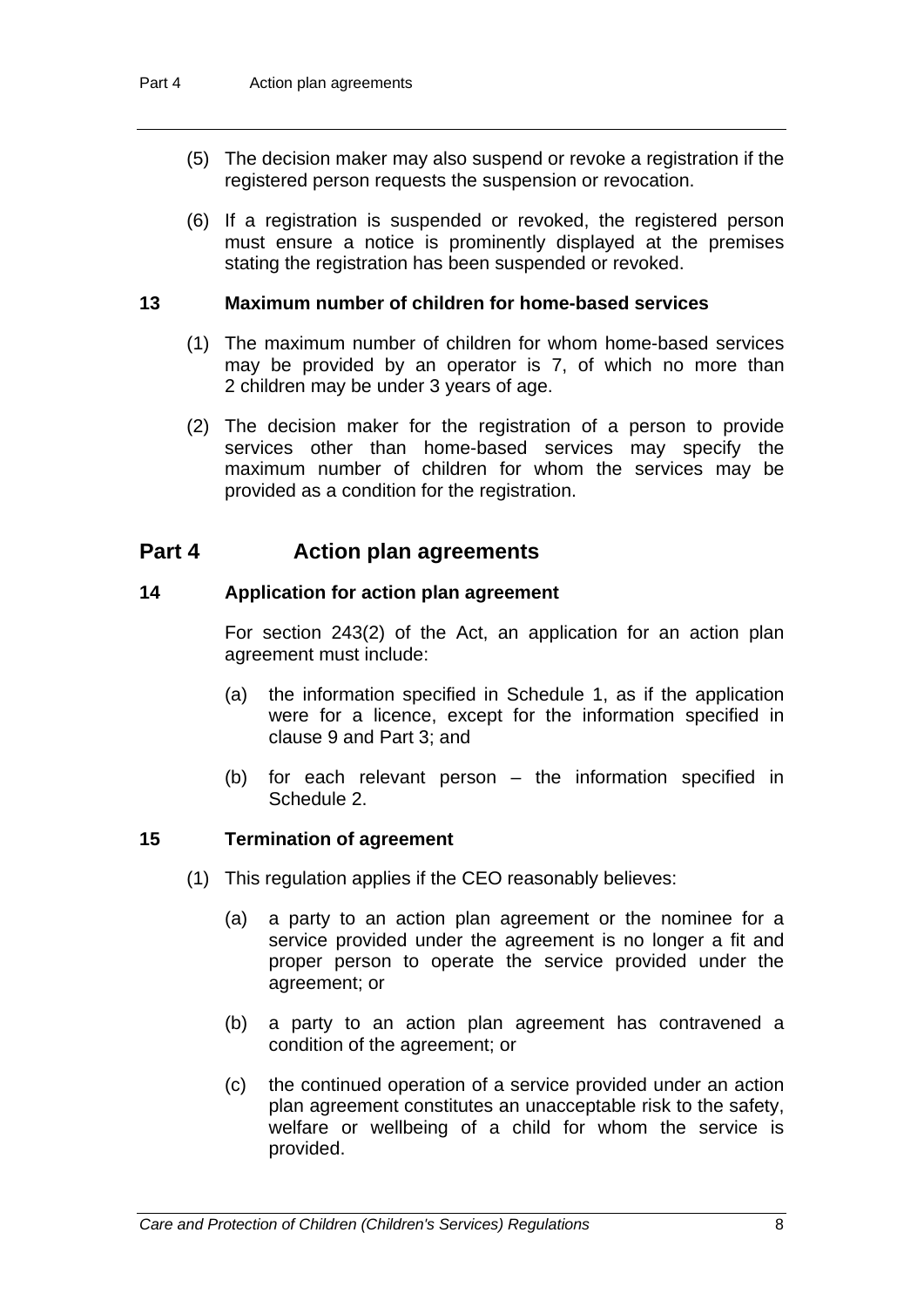- (2) The CEO may issue a notice to each party to the agreement stating:
	- (a) that the CEO proposes to terminate the agreement; and
	- (b) the reason for the proposed termination; and
	- (c) that a party may give a statement to the CEO, within a reasonable time specified in the notice, explaining why the agreement should not be terminated.
- (3) After considering a statement given by a party under subregulation (2)(c), the CEO may terminate the agreement.
- (4) The CEO may also terminate an agreement if all parties to the agreement request the termination.
- (5) If an agreement is terminated, the parties to the agreement must ensure a notice is prominently displayed at the premises stating the agreement has been terminated.
- (6) In this regulation:

*party*, to an agreement, does not include the CEO.

# **Part 5 Registers**

#### **16 Registers to be kept by CEO**

The CEO must keep the following registers:

- (a) a register of licences including the following information for each licence:
	- (i) the name of the licence holder;
	- (ii) the licence number;
	- (iii) the name, address and hours of operation of each service provided under the licence;
	- (iv) the type of service provided under the licence;
	- (v) the name of the nominee for each service provided under the licence;
	- (vi) the date the licence was granted or last renewed and the date it expires;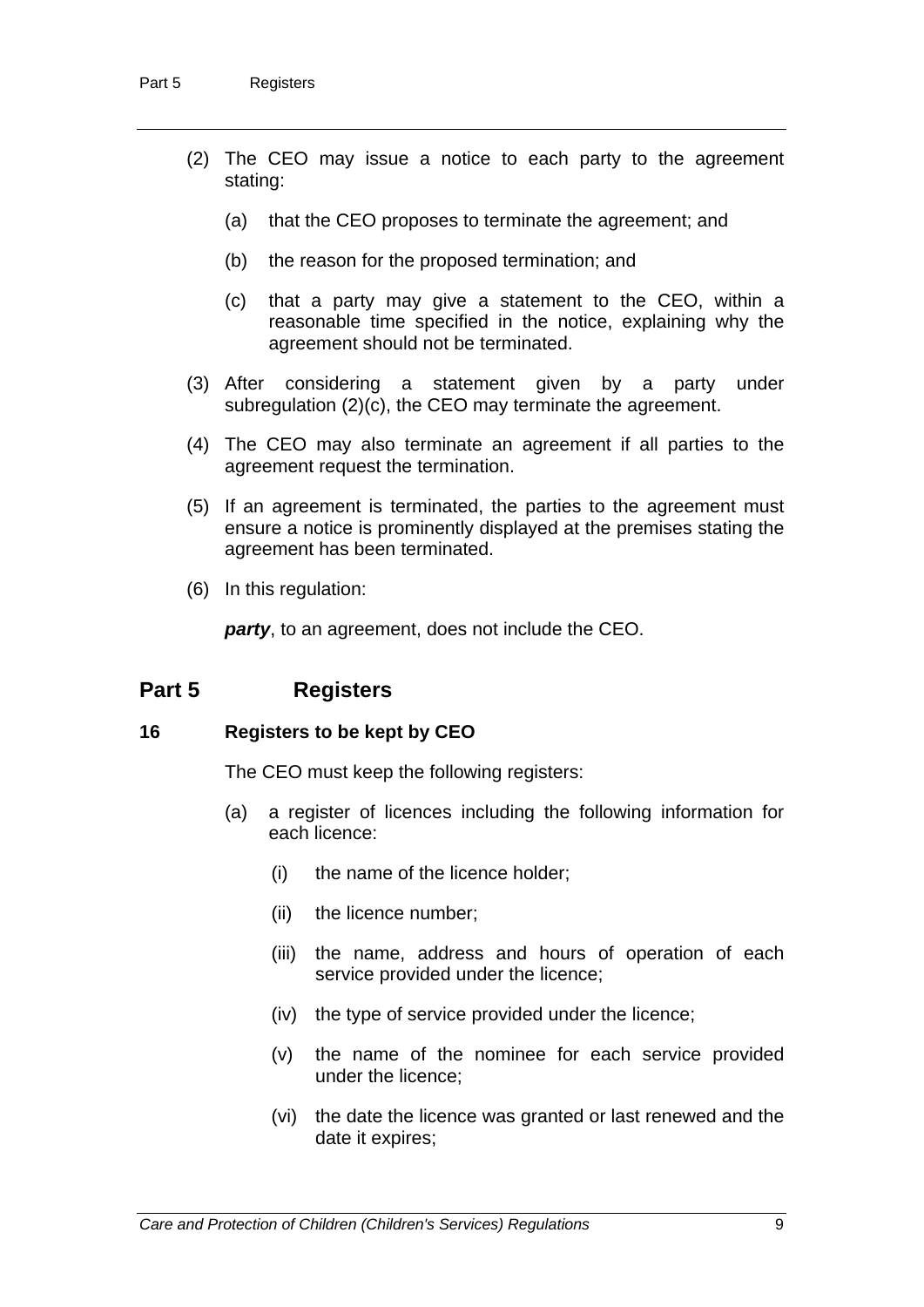- (vii) for each service provided under the licence the maximum number of children for whom the service may be provided;
- (viii) for each clearance notice given as part of the licence application:
	- (A) the date the notice was read by the CEO or the CEO's delegate; and
	- (B) the reference number of the notice; and
	- (C) the expiry date of the notice;
- (b) a register of registered persons including the following information for each person:
	- (i) the person's name, address and date of birth;
	- (ii) the name, address and hours of operation of the service provided under the registration;
	- (iii) for a home-based service the name and date of birth of each person, other than the registered person, who ordinarily resides at the premises;
	- (iv) for each clearance notice given as part of the application for registration:
		- (A) the date the notice was read by the decision maker for the registration; and
		- (B) the reference number of the notice; and
		- (C) the expiry date of the notice;
- (c) a register of action plan agreements including the following information for each agreement:
	- (i) the name, address and hours of operation of the service provided under the agreement;
	- (ii) the type of service provided under the agreement;
	- (iii) the date of the agreement;
	- (iv) the name and address of each party to the agreement;
	- (v) details of the qualifications of each staff member of the service provided under the agreement;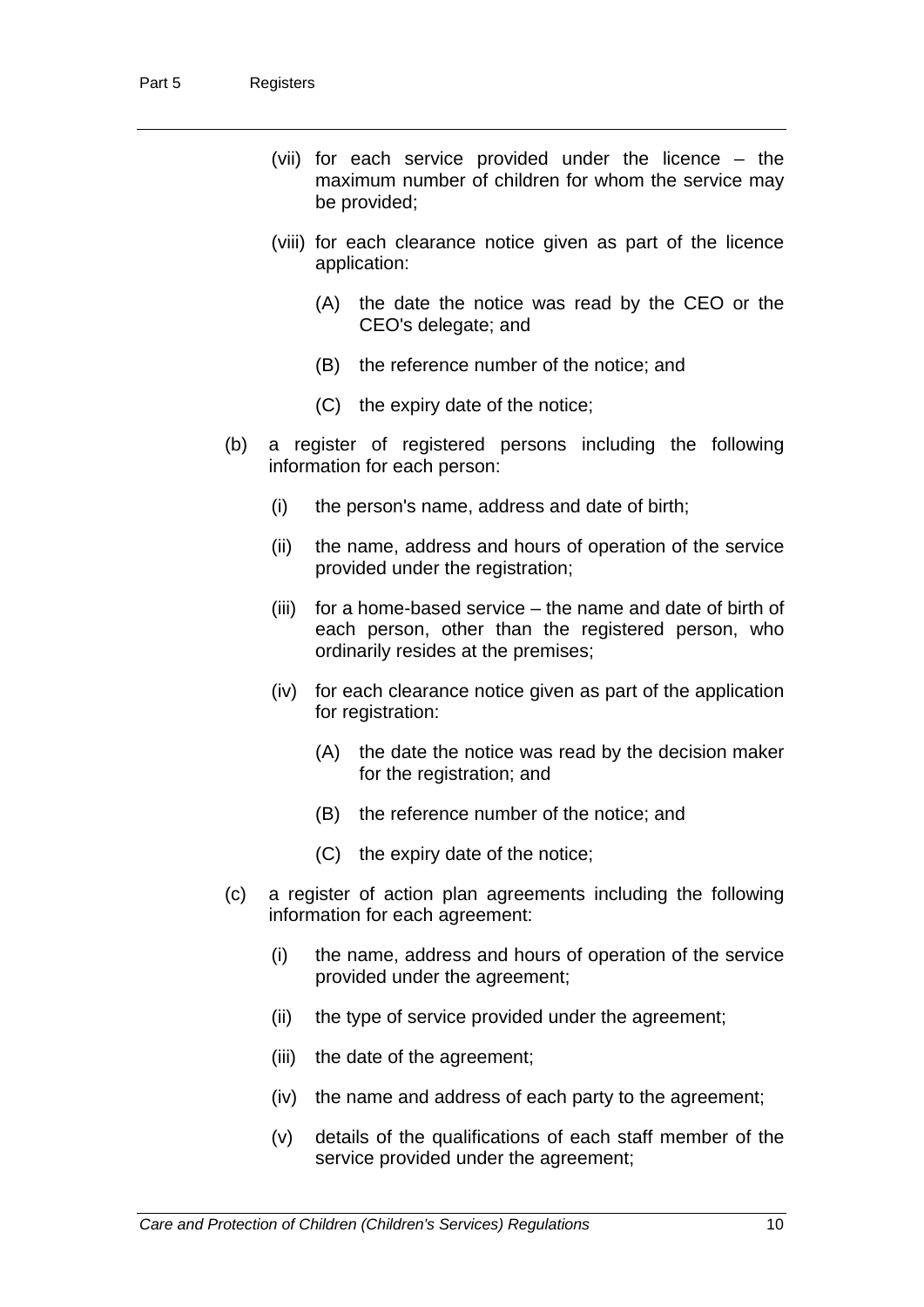- (vi) details of the actions agreed, the resources required to carry out the actions and the person responsible for providing the resources;
- (vii) the review and expiry date of the agreement;
- (viii) for each clearance notice given as part of the application for the agreement:
	- (A) the date the notice was read by the CEO or the CEO's delegate; and
	- (B) the reference number of the notice; and
	- (C) the expiry date of the notice.

# **Part 6 Transitional matters for Chapter 4 of Act**

#### **17 Definition**

In this Part:

*Welfare Act* means the *Community Welfare Act* as in force immediately before the commencement of section 311 of the *Care and Protection of Children Act*.

#### **18 Purpose**

The purpose of this Part is to make provision about matters, for which the Act does not make provision or sufficient provision, to facilitate the licensing and registration of persons providing children's services to achieve the transition from the operation of the Welfare Act to this Act.

#### **19 Persons providing services requiring registration**

- (1) This regulation applies to a person:
	- (a) mentioned in section 227(2) of the Act providing services mentioned in section 227(1) of the Act; and
	- (b) who was not required to hold a licence to provide the services under the Welfare Act.
- (2) The person may provide the services without being registered until 31 December 2011.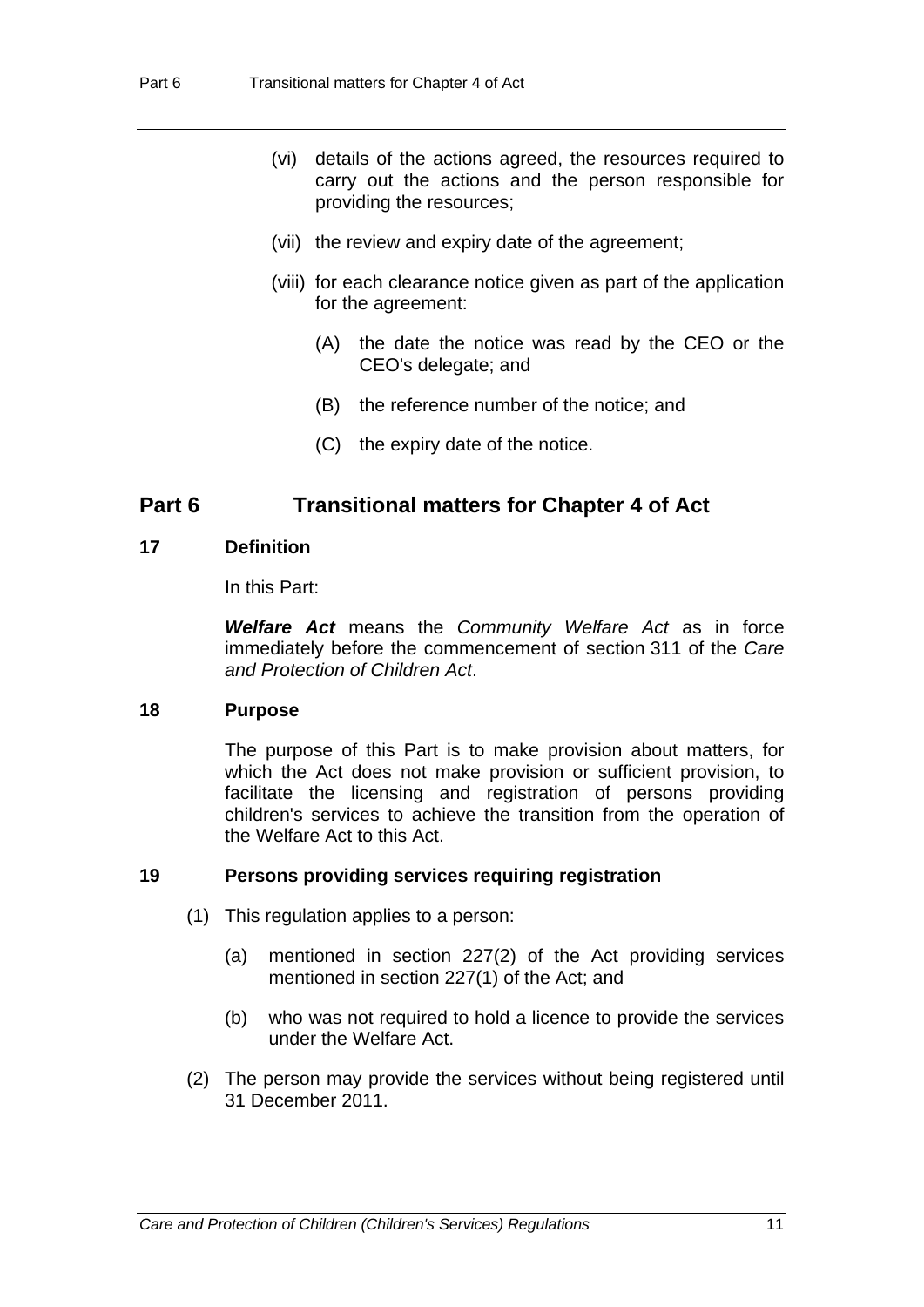#### **20 Persons providing outside school hours care services**

- (1) This regulation applies to a person:
	- (a) providing outside school hours care services; and
	- (b) who was not required to hold a licence to provide the services under the Welfare Act.
- (2) The person may provide the services without a licence until 31 December 2013.

### **21 Coordinator of home-based services**

- (1) This regulation applies to a person who:
	- (a) is a coordinator of home-based services provided for a home-based services scheme; and
	- (b) was not required to hold a licence to provide the services under the Welfare Act.
- (2) The person may provide the services without a licence until 31 March 2011.

#### **22 Licence renewed during transitional period**

- (1) This regulation applies if a licence was renewed under section 326 of the Act during the transitional period.
- (2) On the date these Regulations commence, the CEO must issue a replacement licence to the licence holder.
- (3) The replacement licence is taken to be a licence granted under Chapter 4, Part 4.3 of the Act.
- (4) However, the licence:
	- (a) is subject to the conditions of the licence as renewed under section 326 of the Act; and
	- (b) has effect for 3 years from the date of renewal under section 326 of the Act.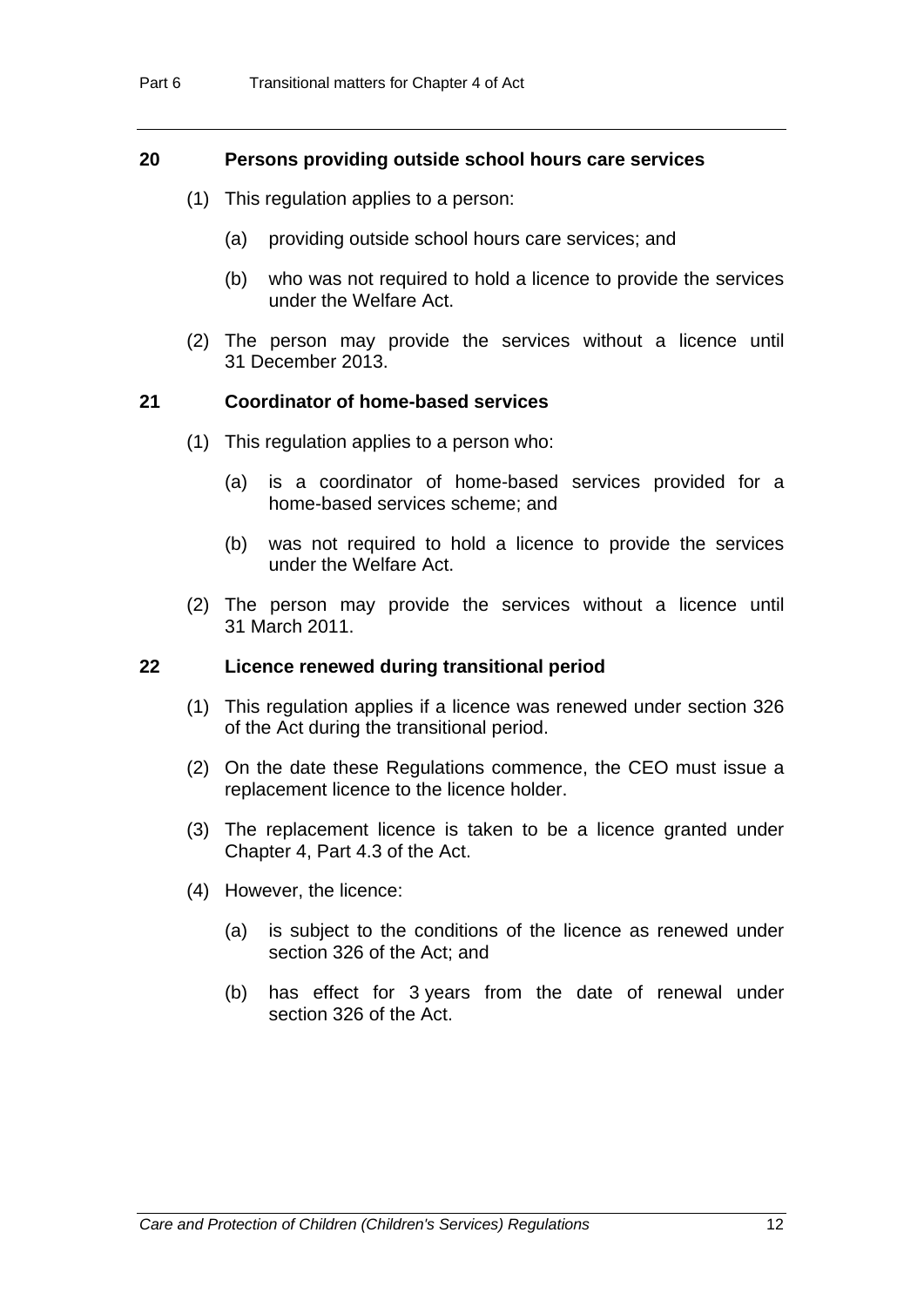# **Schedule 1 Licence application**

regulation 7(1)(a)

# **Part 1** Information about applicant

- 1 The full name and postal address of:
	- (a) the applicant; and
	- (b) the nominee for the service.
- 2 If the applicant is a body corporate, information about its status, principal place of business, directors, company officers and principal office holders, which, if the information is kept by ASIC on a register, must be in the form of a current extract from the register.
- 3 A statement about the applicant's financial capacity to operate the service, including:
	- (a) if the applicant is an individual whether or not the applicant is or has been declared bankrupt or insolvent; or
	- (b) if the applicant is a body corporate a declaration signed by a director or principal office holder of the body corporate about the ability of the body corporate to meet its debts.
- 4 If the applicant has an ABN, a certified copy of the applicant's notice of registration issued under the *A New Tax System (Australian Business Number) Act 1999* (Cth).
- 5 The name, postal address, email address, telephone number and facsimile number of the contact person for the application.
- 6 A certified copy of the certificate of public liability insurance in force for the service.

# **Part 2 Information about service**

### **Division 1 General information**

- 7 The name of the service and the street address (including number), postal address, and, if available, email address, telephone number and facsimile number of the service.
- 8 The person in charge of the service.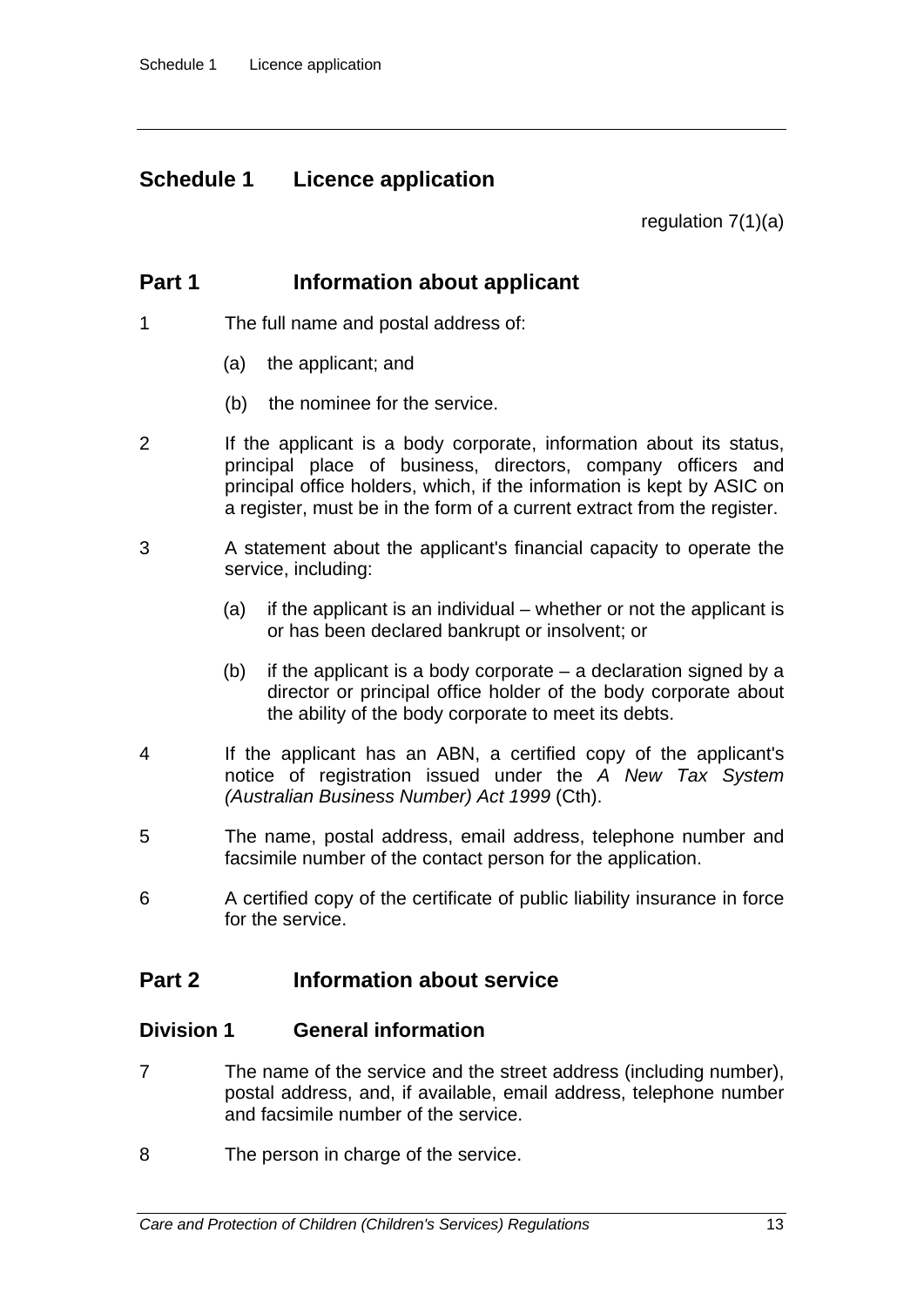- 9 The plan for operating the service (the *operating plan*), including the details specified in Division 2.
- 10 For an outside school hours care service the plan for managing the venue of the service (the *venue management plan*) including the details specified in Division 3.

### **Division 2 Matters to be included in operating plan**

- 11 The following details about the service:
	- (a) the philosophy;
	- (b) the management structure;
	- (c) the maximum number and ages of children for whom the service will be provided at any time;
	- (d) the hours of operation;
	- (e) how children will be placed in care groups (for example, by age) and the size of the care groups;
	- (f) admission requirements and enrolment procedures for children;
	- (g) procedures for the payment of fees;
	- (h) the policy governing interaction between carers and children.
- 12 Details about how the service will provide, and continuously improve in providing, a safe environment for children.
- 13 The following details about the curriculum:
	- (a) the degree and nature of parent participation in curriculum development;
	- (b) how the individual special and developmental needs of children will be addressed;
	- (c) how the curriculum will be relevant to the cultural backgrounds of children;
	- (d) how the curriculum will encourage independence and self-esteem in children;
	- (e) behaviour management methodologies to be used;
	- (f) how gender equity will be incorporated into the curriculum;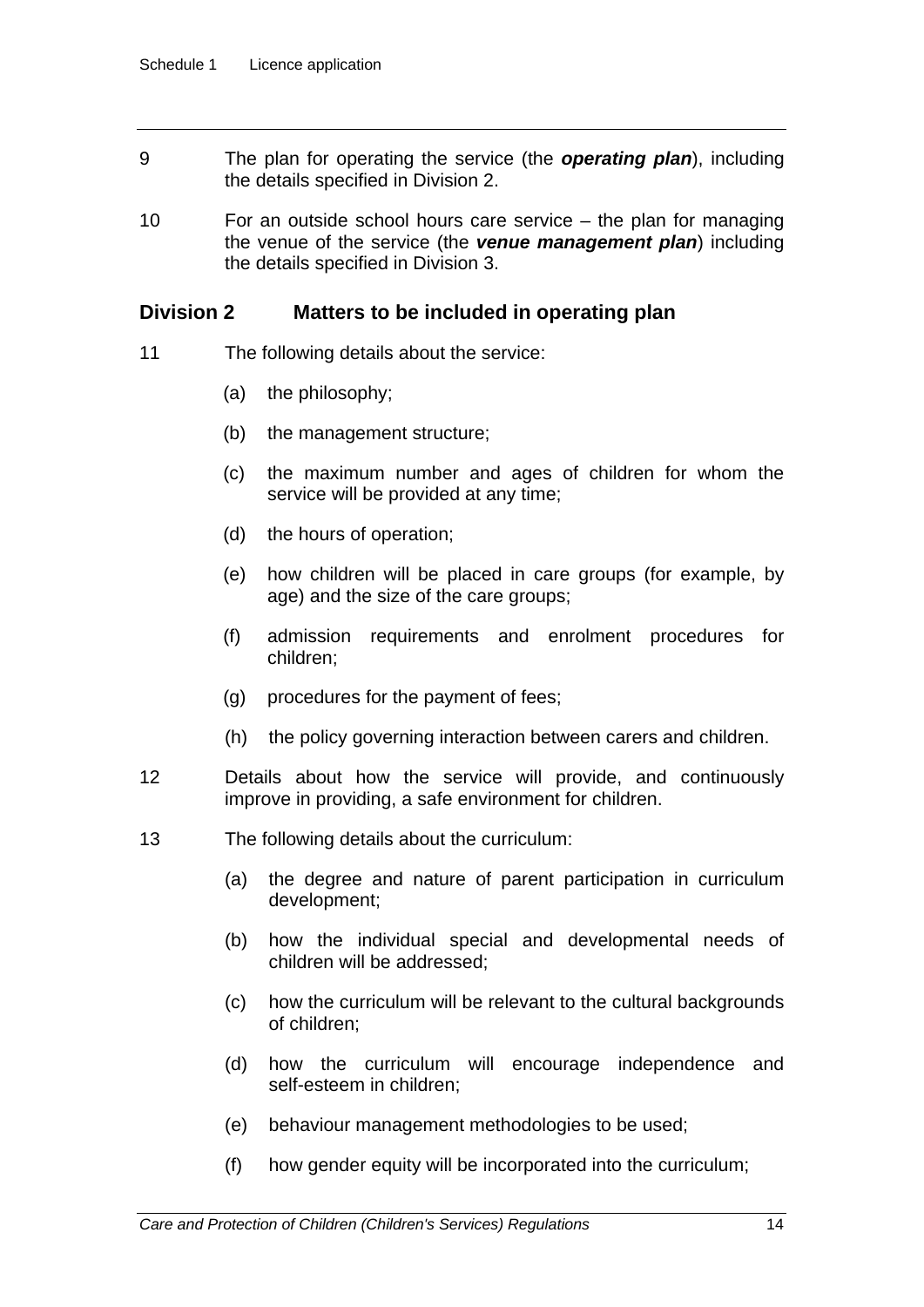- (g) the nature and frequency of excursions from the premises.
- 14 The following details about the operation of the service:
	- (a) how the service will communicate with parents;
	- (b) how the service will manage the arrival and departure of children;
	- (c) how the service will manage complaints of parents;
	- (d) how the service will manage record keeping;
	- (e) how the service will maintain confidentiality of information about children.
- 15 The following details about the staffing of the service:
	- (a) recruitment policies and procedures;
	- (b) the professional development strategy for carers;
	- (c) professional and ethical conduct standards for carers and other staff members;
	- (d) occupational health and safety management systems and standards;
	- (e) staff grievance and conflict resolution policies and procedures;
	- (f) disciplinary and dismissal policies and procedures.
- 16 The following details about ensuring the health and safety of children:
	- (a) policies and procedures for excluding children from the service for health and safety reasons;
	- (b) illness, accident and emergency treatment policies and procedures;
	- (c) policies and procedures for the administration of medication to children;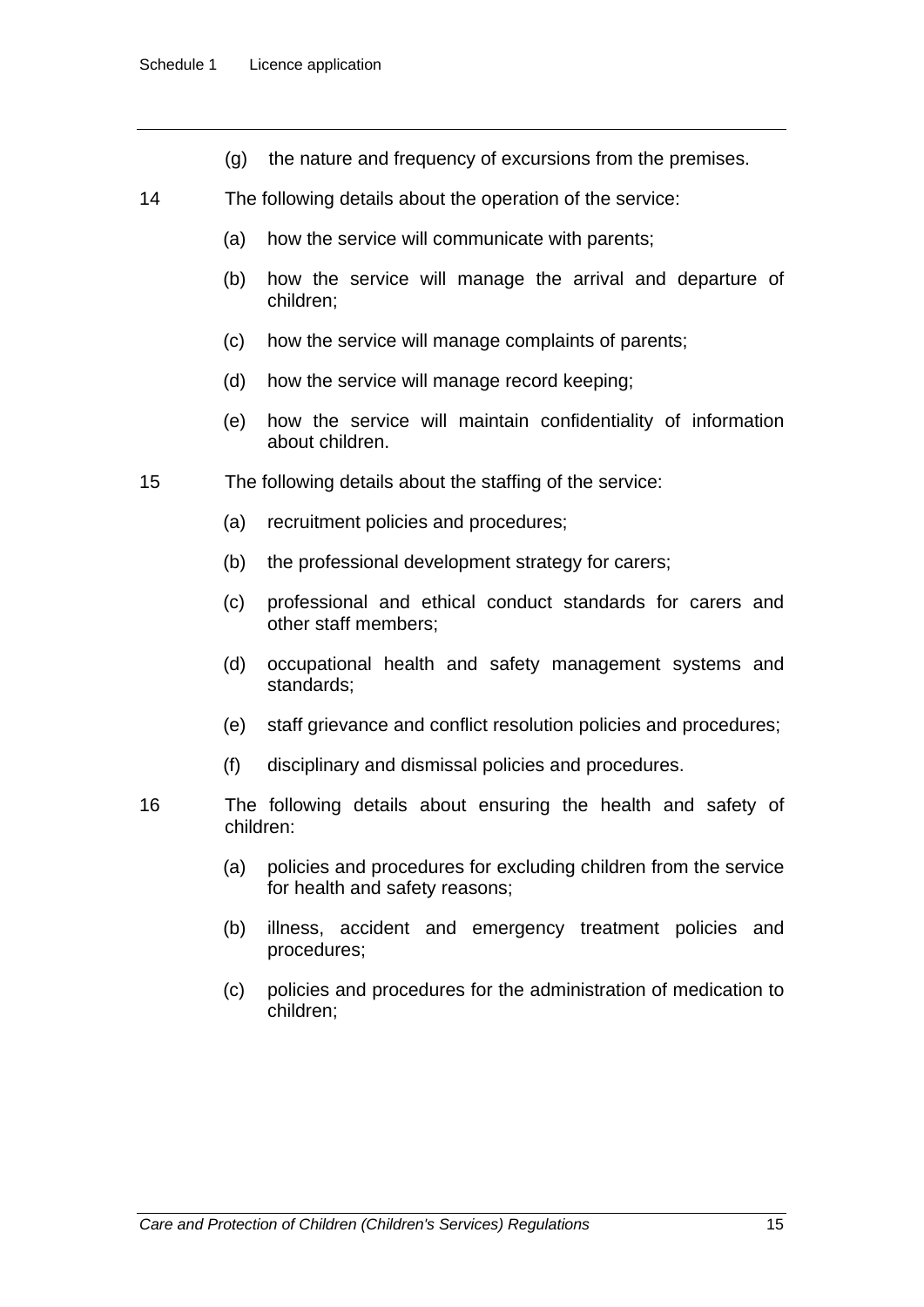- (d) policies and procedures for preventing and controlling infectious diseases, which must:
	- (i) be consistent with the *Public Health Act* and the *Notifiable Diseases Act* and the publication entitled "Staying Healthy in Child Care", published by the National Health and Medical Research Council, as revised from time to time; and
	- (ii) outline the procedure to be carried out in the event of an outbreak of an infectious disease at the service; and
	- (iii) outline the exclusion practices and conditions for return to care for children who:
		- (A) are diagnosed with an infectious disease; or
		- (B) have been exposed to an infectious disease; or
		- (C) are not immunised against an infectious disease;
- (e) how the service will ensure water safety and sun protection;
- (f) how the service will store dangerous substances and dangerous equipment.
- 17 The following details about the supply of food and beverages to children:
	- (a) menu planning policies, including provision for special diets;
	- (b) meal times;
	- (c) food handling policies and procedures;
	- (d) how parents will be consulted about the supply of food and beverages.

### **Division 3 Matters to be included in venue management plan**

- 18 A list of all the facilities, buildings and outdoor areas to be used by the service, whether or not the facilities, buildings or outdoor areas are located at a single place.
- 19 Details of any risks resulting directly from the use of those facilities, buildings and outdoor areas in providing the service and how those risks will be managed.
- 20 Details of how the maintenance and security of the facilities, buildings and outdoor areas are managed.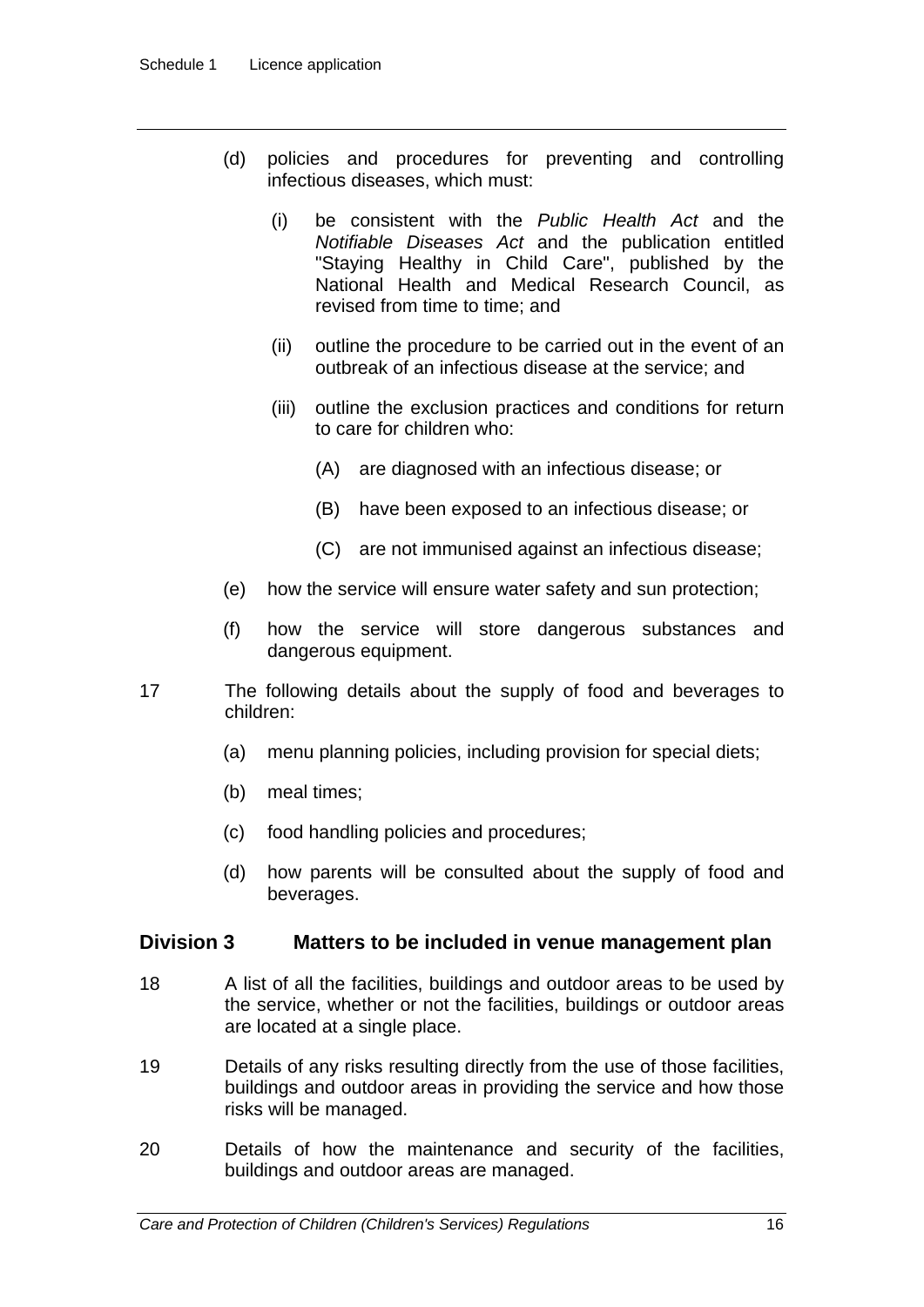# **Part 3 Information about premises**

- 21 This Part does not apply to an application for a licence to provide outside school hours care services.
- 22 A site plan for the premises drawn by a building practitioner or architect, including the following:
	- (a) a diagram of the indoor and outdoor spaces to be used by the service (including any varying configurations of those spaces that might be used from time to time);
	- (b) a detailed floor plan containing room numbers for all children's rooms and numbered outdoor spaces for all outdoor space to be used by the service (if that information is not provided in the diagram given under paragraph (a));
	- (c) calculations of the floor area of children's rooms and outdoor space;
	- (d) the elevation plans of the premises.
- 23 A soil assessment, if:
	- (a) earthworks or excavations exceeding a depth of 1 metre will be carried out at the site; and
	- (b) the earthworks or excavations will be carried out in an area to be used for children's outdoor play; and
	- (c) either of the following applies:
		- (i) a soil assessment has not previously been carried out at the site;
		- (ii) a soil assessment has previously been carried out at the site but the assessment report cannot be given to the CEO.
- 24 If the premises have not been completed, a copy of the following for the premises:
	- (a) if required under the *Planning Act* a development permit under that Act;
	- (b) if required under the *Building Act* a building permit under that Act.
- 25 If required under the *Building Act*, a copy of the occupancy permit for the premises.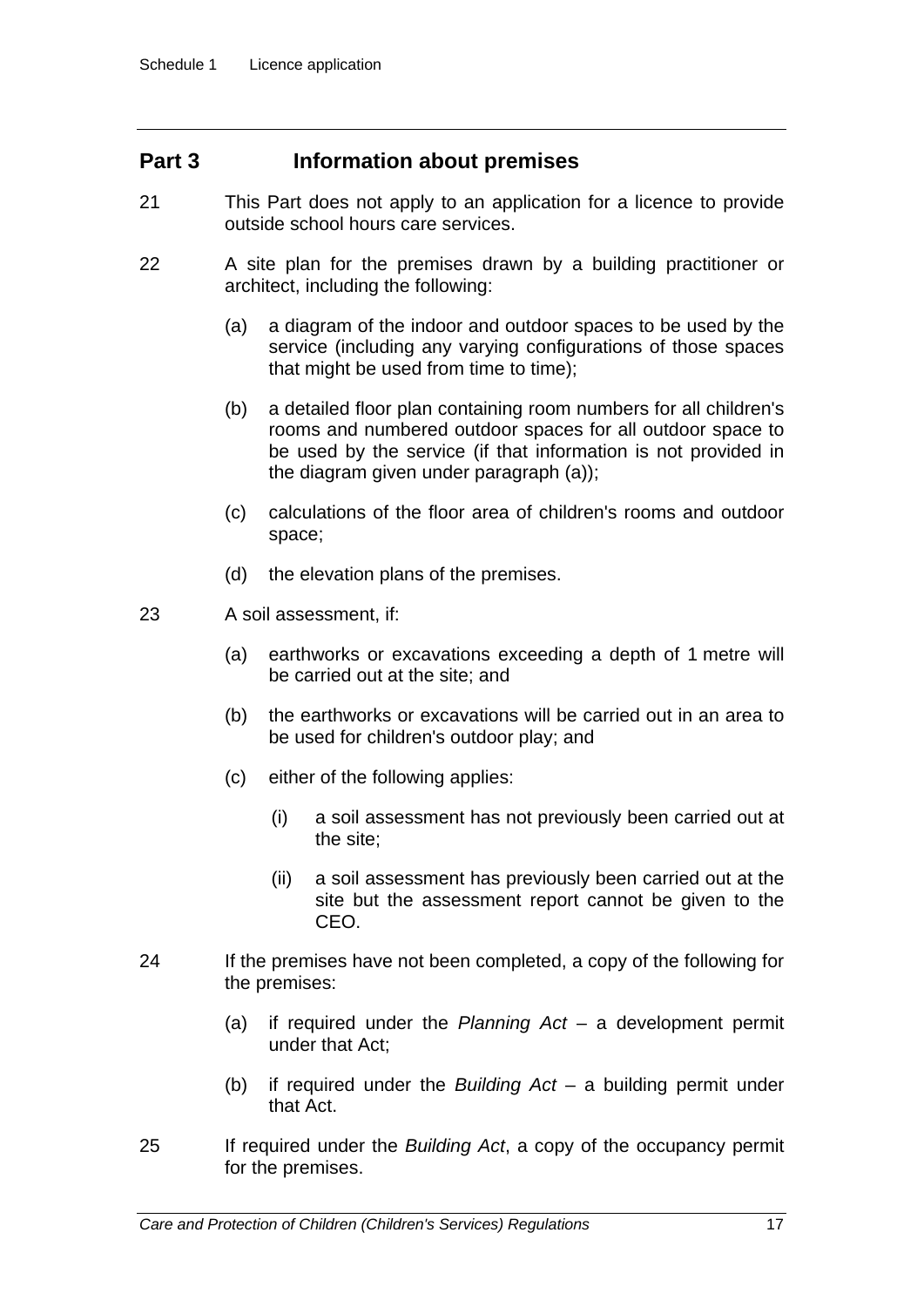- 26 The date the premises will be ready for inspection by the Department.
- 27 Proof, to the satisfaction of the CEO, of the operator's right to occupy the premises of the service for the purpose of providing the service.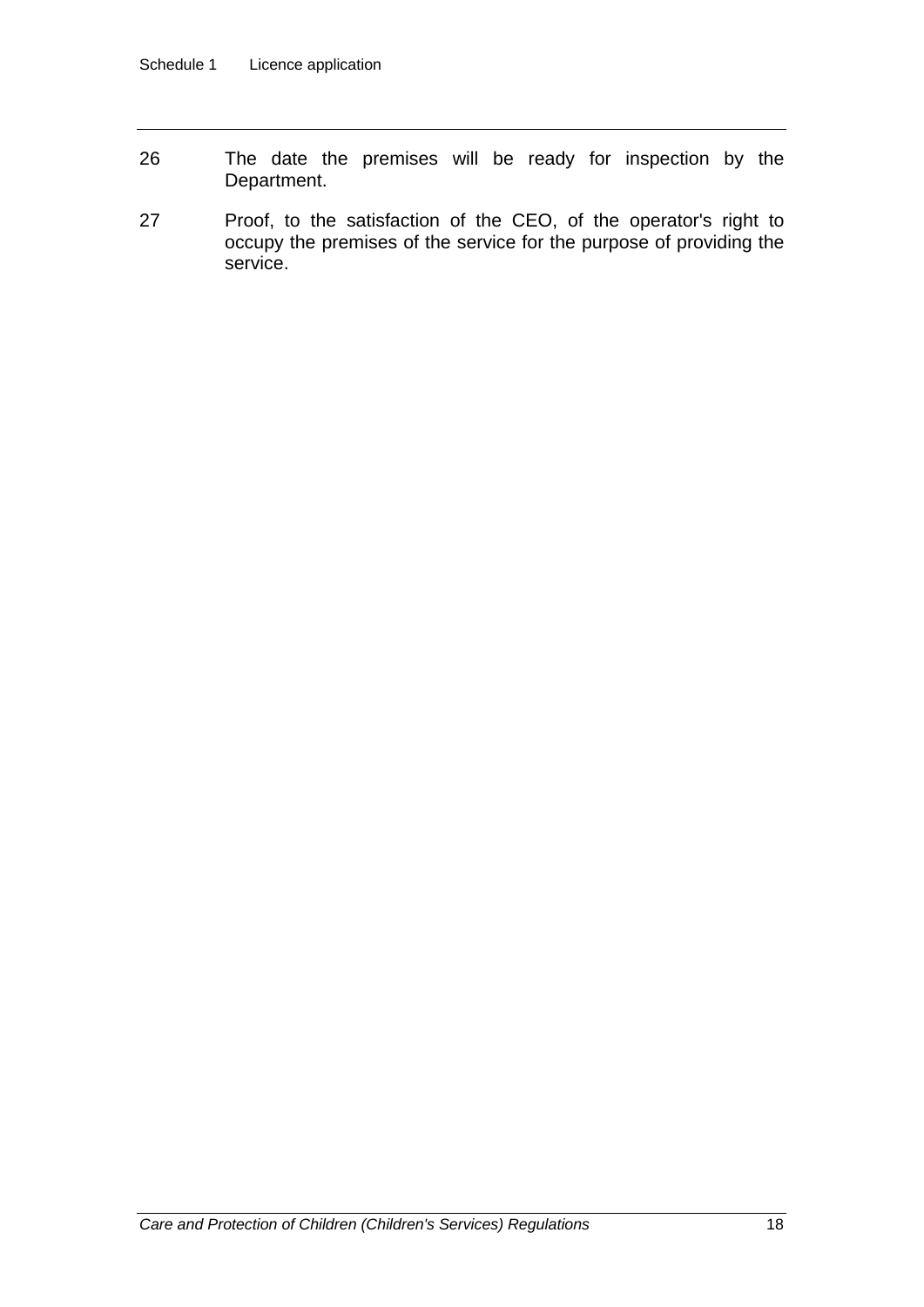# **Schedule 2 Determination of fit and proper person**

regulation 7(1)(b)

- 1 An identity document for the person.
- 2 A declaration made within 6 months before the date of the application stating:
	- (a) whether, in Australia or another place, the person has been charged with an offence (other than a parking offence) and:
		- (i) found guilty; or
		- (ii) the charge has not been tried or determined; and
	- (b) the details of any charges or findings of guilt mentioned in paragraph (a).
- 3 A declaration made by the person indicating whether the person has suffered or currently suffers from any mental or physical condition that may impair the person's ability to operate, manage or control a service.
- 4 A clearance notice that is in force for the person.
- 5 The names, postal addresses and telephone numbers of 2 persons who are able to make a referee statement about the person.
- 6 A summary of the person's experience, and evidence of the person's qualifications, relevant to operating a service.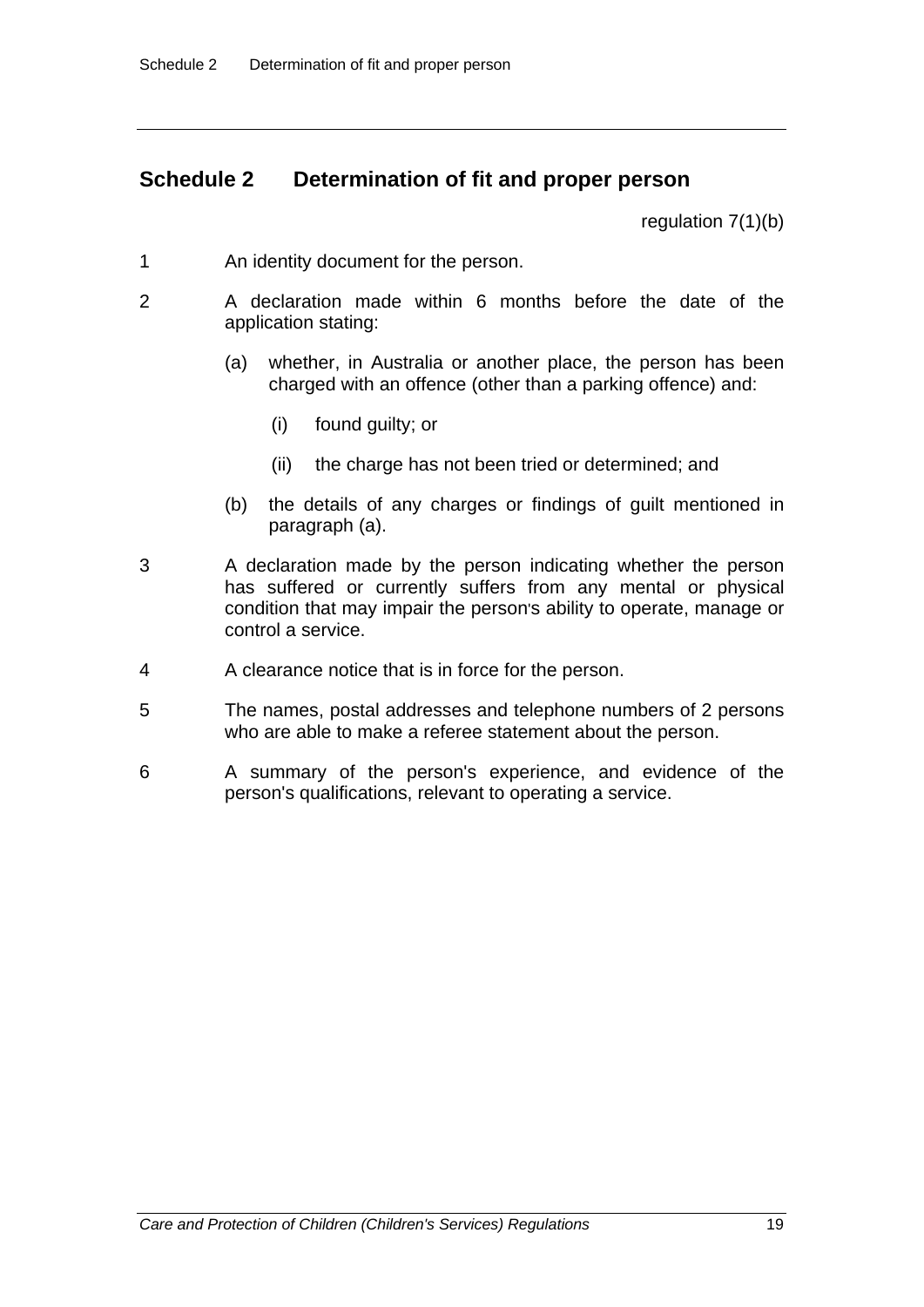# **Schedule 3 Change of circumstances**

regulation 8

| Column 1                                                                                                                     | <b>Column 2</b>                                                                                                                                                   |
|------------------------------------------------------------------------------------------------------------------------------|-------------------------------------------------------------------------------------------------------------------------------------------------------------------|
| <b>Change in circumstances</b>                                                                                               | Information to be provided to<br><b>CEO</b>                                                                                                                       |
| Change of nominee for the service                                                                                            | The information about the new<br>nominee that would be provided for<br>a licence application                                                                      |
| Change of person in charge of the<br>service                                                                                 | The name of the new person in<br>charge                                                                                                                           |
| Change to the matters included in the<br>operating plan of the service mentioned<br>in Schedule 1, clauses 11 to 14          | Details of the change                                                                                                                                             |
| Change to the premises                                                                                                       | Details of the change                                                                                                                                             |
| The licence holder is found guilty of an<br>offence (other than a parking offence),<br>whether in Australia or another place | A full description of the offence, the<br>date the offence was committed,<br>the date of the finding of guilt and<br>the penalty imposed on the licence<br>holder |
| The licence holder is declared bankrupt<br>or insolvent                                                                      | Full details of the anticipated effect<br>of the bankruptcy on the provision<br>of services under the licence                                                     |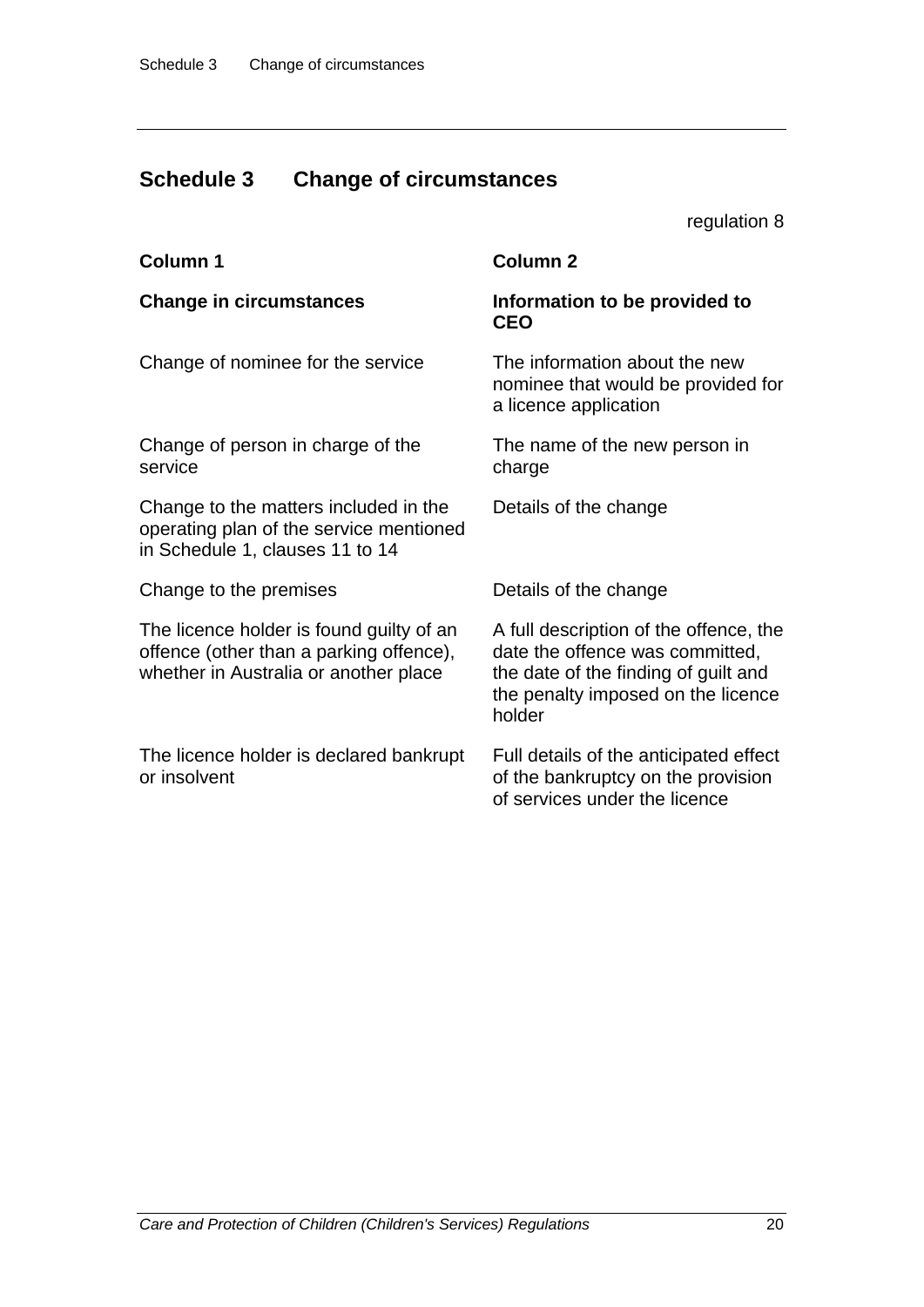# **Schedule 4 Application for variation of licence condition**

regulation 10

- 1 The licence number of the service.
- 2 The full name and postal address of the licence holder.
- 3 The name, street address (including number), postal address, email address, telephone number and facsimile number of the service.
- 4 The conditions the licence holder proposes to vary and a description of the proposed variation.
- 5 A statement indicating the reasons for each variation.
- 6 Either of the following:
	- (a) a declaration that there have been no material changes relating to the design or location of the premises where the service will operate since the licence was issued or last renewed;
	- (b) if changes have been made the details of the changes.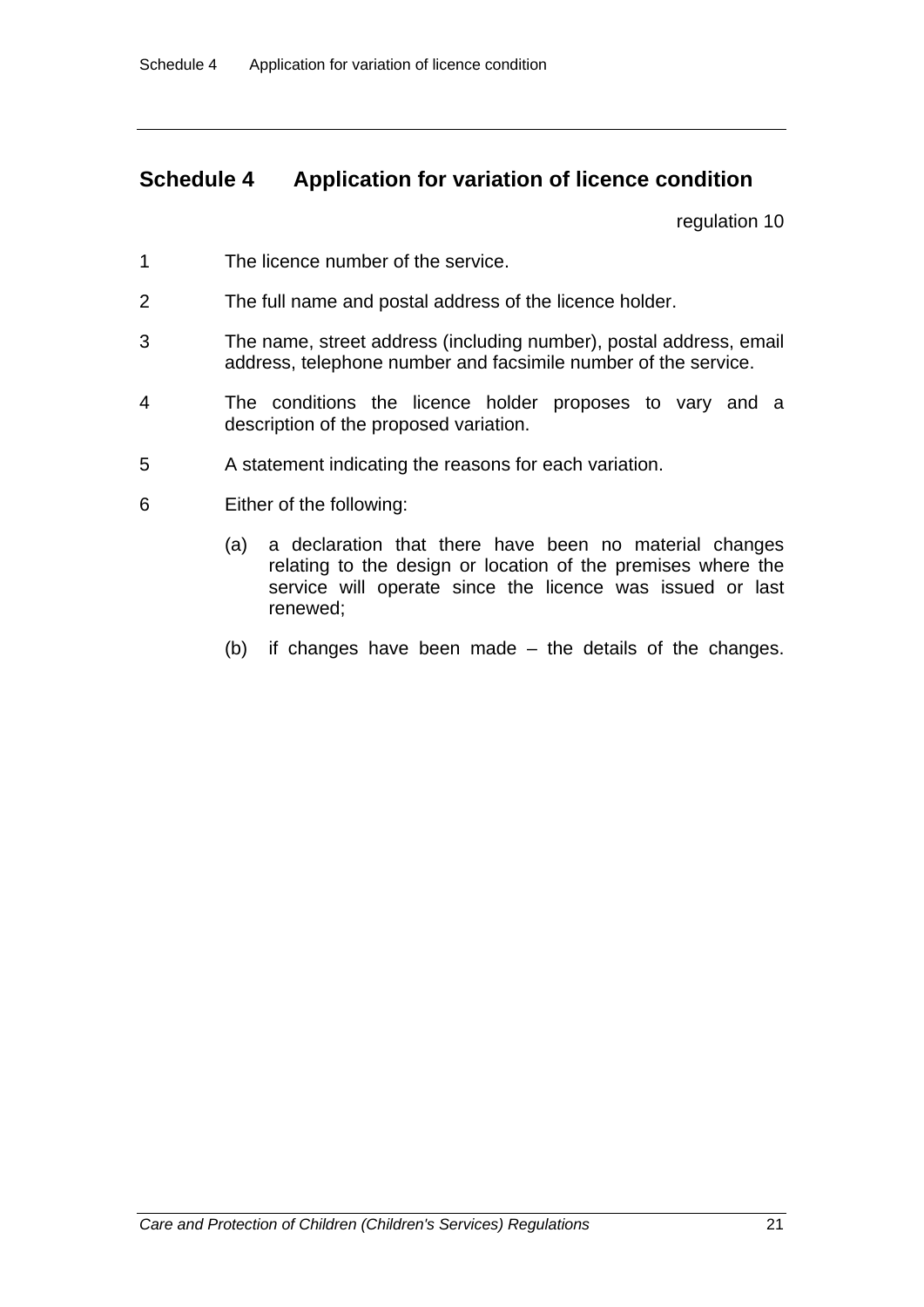# **Schedule 5 Conditions of licence or registration**

regulations 9 and 11

# **Part 1** Basic operating requirements

### **Division 1 Core conditions – basic operating requirements**

### **1 Core conditions**

The conditions in this Division are core conditions.

### **2 Operation in accordance with Act**

The service must be provided in accordance with:

- (a) the Act; and
- (b) any other law that applies to the operation of the service, including laws relating to the premises.

### **3 Maximum number of children**

- (1) This condition applies only to a home-based service.
- (2) The maximum number of children for whom the service may be provided at any time must not exceed the maximum number specified by or under regulation 13.

#### *Note for clause 3*

*Under section 232(1)(b) of the Act, conditions may be specified in a licence. The maximum number of children for whom a service may be provided may be specified as a condition in the licence.* 

# **Division 2 Additional conditions – basic operating requirements**

#### **4 Additional conditions**

The conditions in this Division are additional conditions.

#### **5 Operating plan**

The service must be provided in accordance with the operating plan for the service.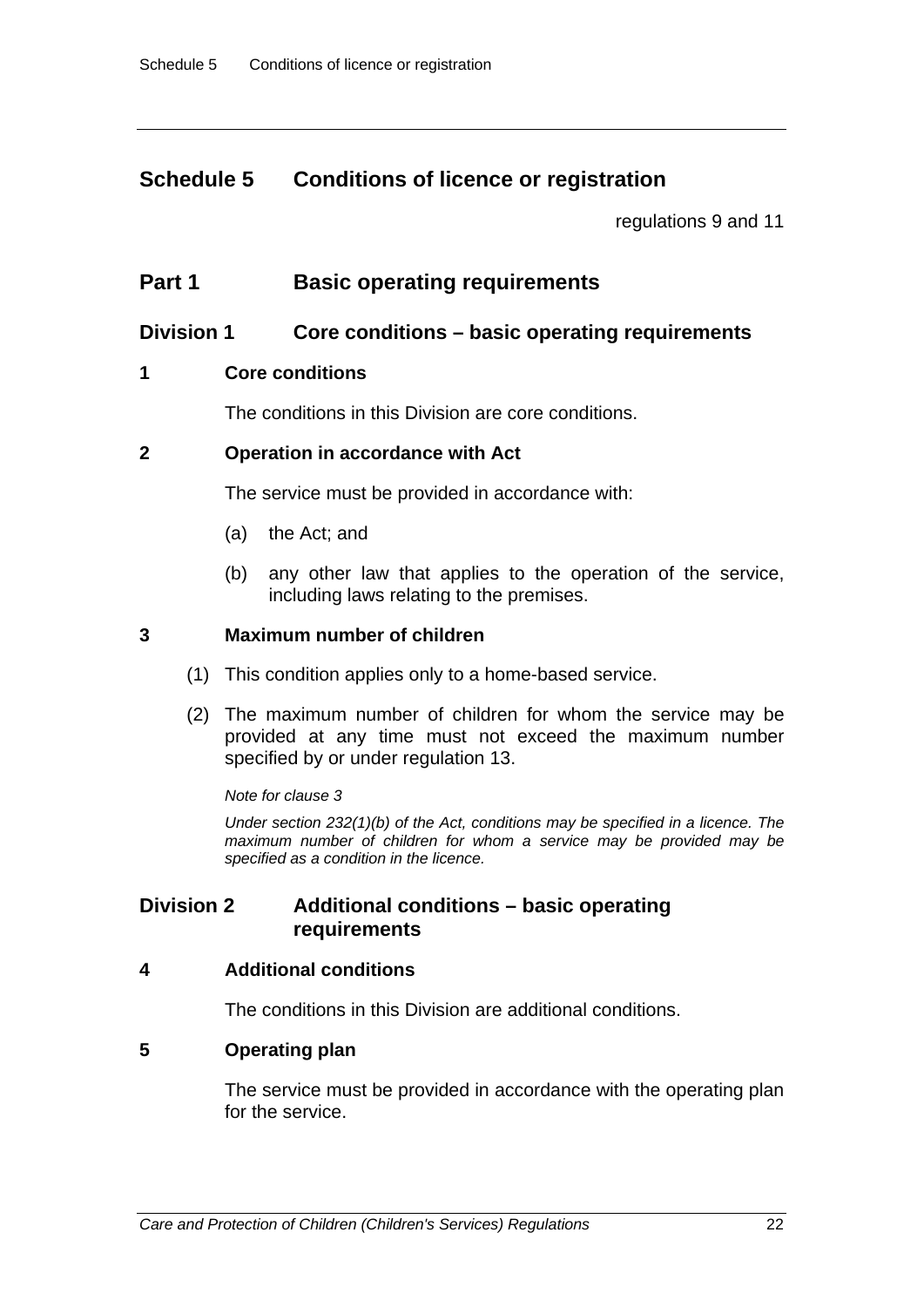### **6 Venue management plan**

- (1) This condition applies only to an outside school hours care service.
- (2) The service must be provided in accordance with the venue management plan for the service.

# **Part 2 Staffing of service**

### **7 Core conditions**

The conditions in this Part are core conditions.

### **8 Knowledge of carers**

- (1) Each carer must have adequate knowledge to care for the children.
- (2) Each carer must be aware of, and understand, the carer's obligations under the Act.

### **9 Carer access to information**

Each carer must have access to relevant and current information on child health, safety and development.

### **10 First aid training**

Each staff member must successfully complete first aid training in the following at least once every 3 years:

- (a) emergency life support and cardiopulmonary resuscitation;
- (b) convulsions;
- (c) poisoning;
- (d) respiratory difficulties;
- (e) management of severe bleeding;
- (f) injury and basic wound care for children.

### **11 Continuity of care**

The service must be staffed in a way that will maximise continuity of care for children.

### **12 Minimum number of carers – standard service**

(1) This condition applies only to a standard service.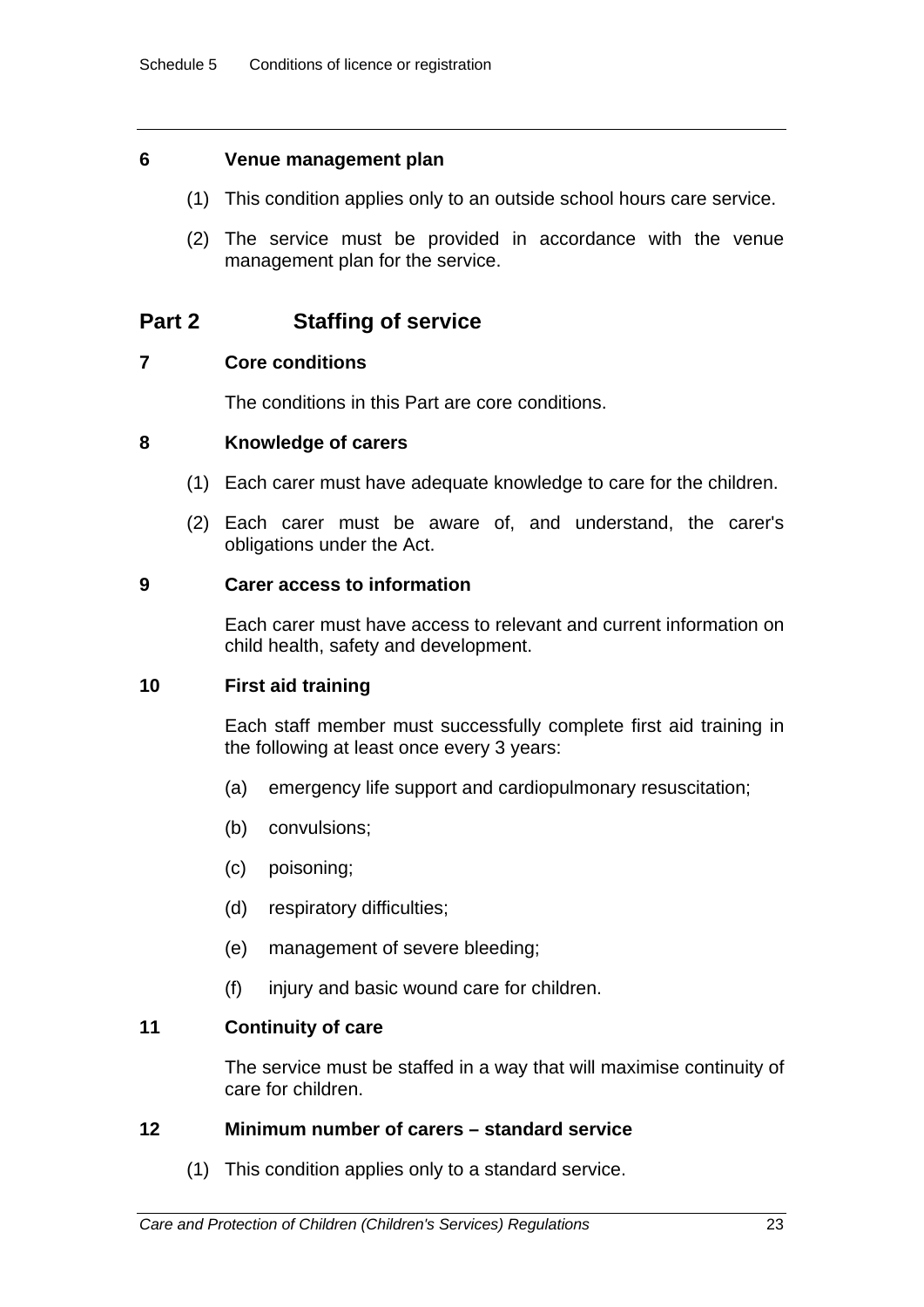- (2) The minimum ratio of carers to children being provided with the service is as follows:
	- (a) for a care group comprising only children under 3 years of  $age - 1:5;$
	- (b) for a care group comprising only children at least 3 years of age but under school age – 1:11;
	- (c) for a care group comprising both children under 3 years of age and at least 3 years of  $age - 1.8$ , of which no more than 2 children are under 3 years of age.
- (3) However, at least 2 carers must be on duty at all times.
- (4) For every 2 carers on duty, at least 1 must be a qualified carer.
- (5) If a carer who is under 18 years of age is on duty, at least 2 carers who are at least 18 years of age must also be on duty.
- (6) In subclauses (2) and (4), a reference to a number includes a reference to any part of the number.

#### *Examples for clause 12*

- *1 If 5 carers are on duty, at least 3 must be qualified carers because of subclauses (4) and (6).*
- *2 If a service is being provided for 6 children under 3 years of age being cared for in 1 care group, 2 carers must be on duty and at least 1 of the carers must be a qualified carer because of subclauses (2)(a) and (c), (4) and (6).*
- *3 If a service is being provided for 2 children, 2 carers must be on duty because of subclause (3).*

#### **13 Minimum number of carers – outside school hours care service**

- (1) This condition applies only to an outside school hours care service.
- (2) The minimum ratio of carers to children being provided with the service is 1:15.
- (3) However, at least 2 carers must be on duty at all times.
- (4) For every 2 carers on duty, at least 1 must be a qualified carer.
- (5) If a carer who is under 18 years of age is on duty, at least 2 carers who are at least 18 years of age must also be on duty.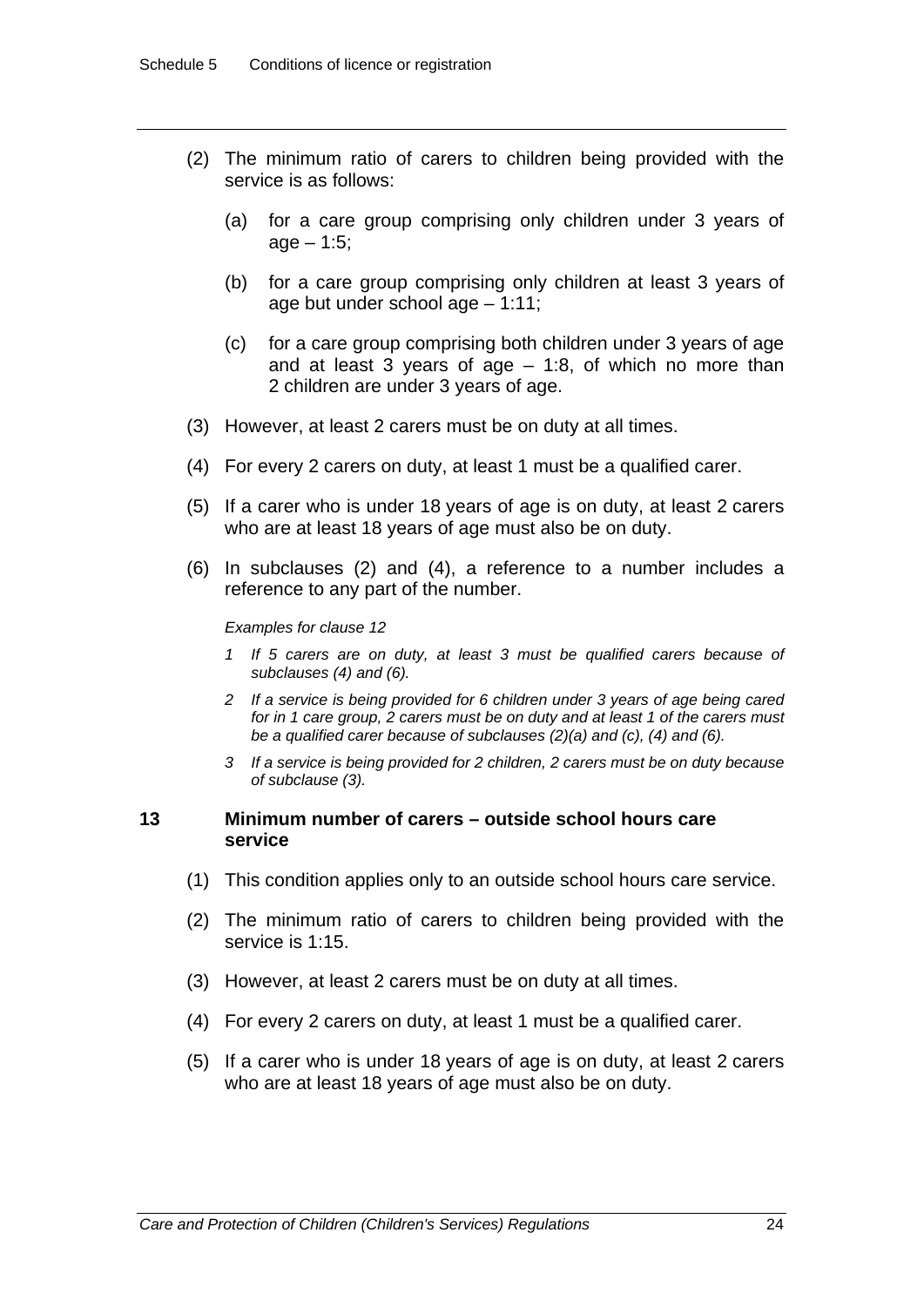(6) In subclauses (2) and (4), a reference to a number includes a reference to any part of the number.

*Examples for clause 13* 

- *1 If 5 carers are on duty, at least 3 must be qualified carers because of subclauses (4) and (6).*
- *2 If a service is being provided for 32 children, 3 carers must be on duty and 2 of the carers must be qualified carers because of subclauses (2), (4) and (6).*
- *3 If a service is being provided for 2 children, 2 carers must be on duty because of subclause (3).*

#### **14 Minimum number of carers – home-based service**

- (1) This condition applies only to a home-based service.
- (2) The minimum ratio of carers to children being provided with the service is 1:7.

*Note for subclause (2)* 

*Under regulation 13, an operator may provide home-based services to no more than 2 children under 3 years of age.* 

 (3) In this clause, a reference to a number includes a reference to any part of the number.

*Example for clause 14* 

*If 5 children are being provided with the service, 1 carer must be on duty because of subclauses (2) and (3).* 

#### **15 Person in charge**

- (1) The person in charge of the service must be on duty for at least 60% of the hours of operation of the service, unless the CEO has been notified, under subclause (3), that the person in charge will be absent.
- (2) A person in charge is on duty if the person is:
	- (a) caring for children; or
	- (b) supervising the operation of the service.
- (3) The CEO must be notified if the person in charge will be absent for 7 days or more.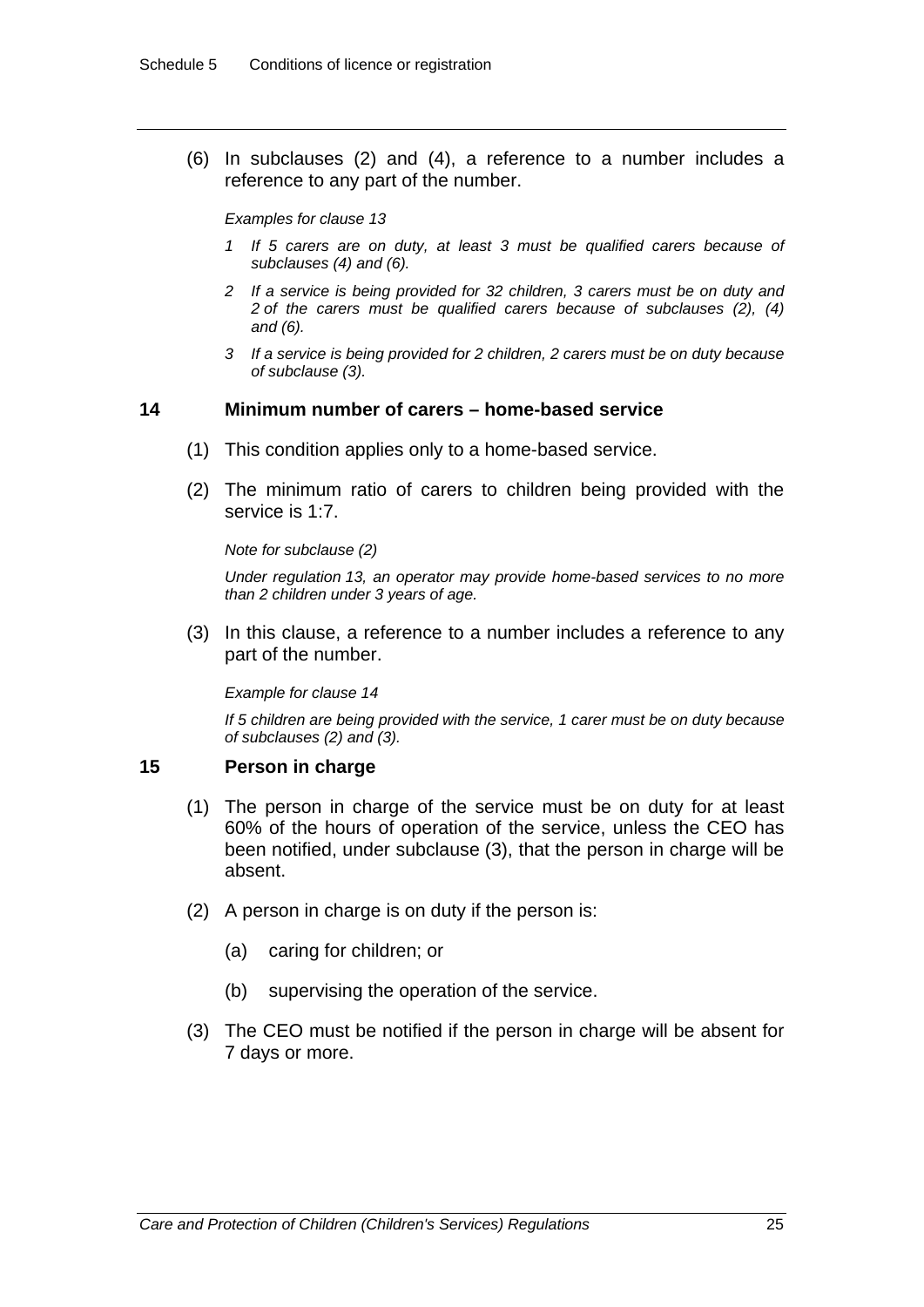# **Part 3 Physical environment**

### **Division 1 Core conditions – physical environment**

### **16 Core conditions**

The conditions in this Division are core conditions.

### **17 Maintenance of premises and equipment**

- (1) The premises, all equipment and furniture used in providing the service must be maintained in a safe, clean and hygienic condition and in good repair at all times.
- (2) Broken play equipment must be immediately removed from play areas.
- (3) The premises must be kept free of vermin and pests.

### **18 Dangerous materials, equipment and plants**

There must be no dangerous materials or equipment or poisonous, irritable or harmful plants or vegetation on the premises that are accessible by children.

#### **19 Play and rest areas**

- (1) Play and rest areas must be provided for children.
- (2) The areas must be comfortable and organised and furnished in a way that is appropriate to the age and physical and intellectual needs of the children.

### **20 Toilet and washing facilities**

Clean and safe toilet, hand washing, bathing and drying facilities (including an adequate supply of bathroom soap) must be available to children, staff members and volunteers at the premises.

### **21 Laundry facilities**

The service must have:

- (a) laundry facilities on the premises or an arrangement for the use of a laundry facility or service elsewhere; and
- (b) facilities to hygienically store soiled clothes, linen and nappies before they are laundered or disposed of.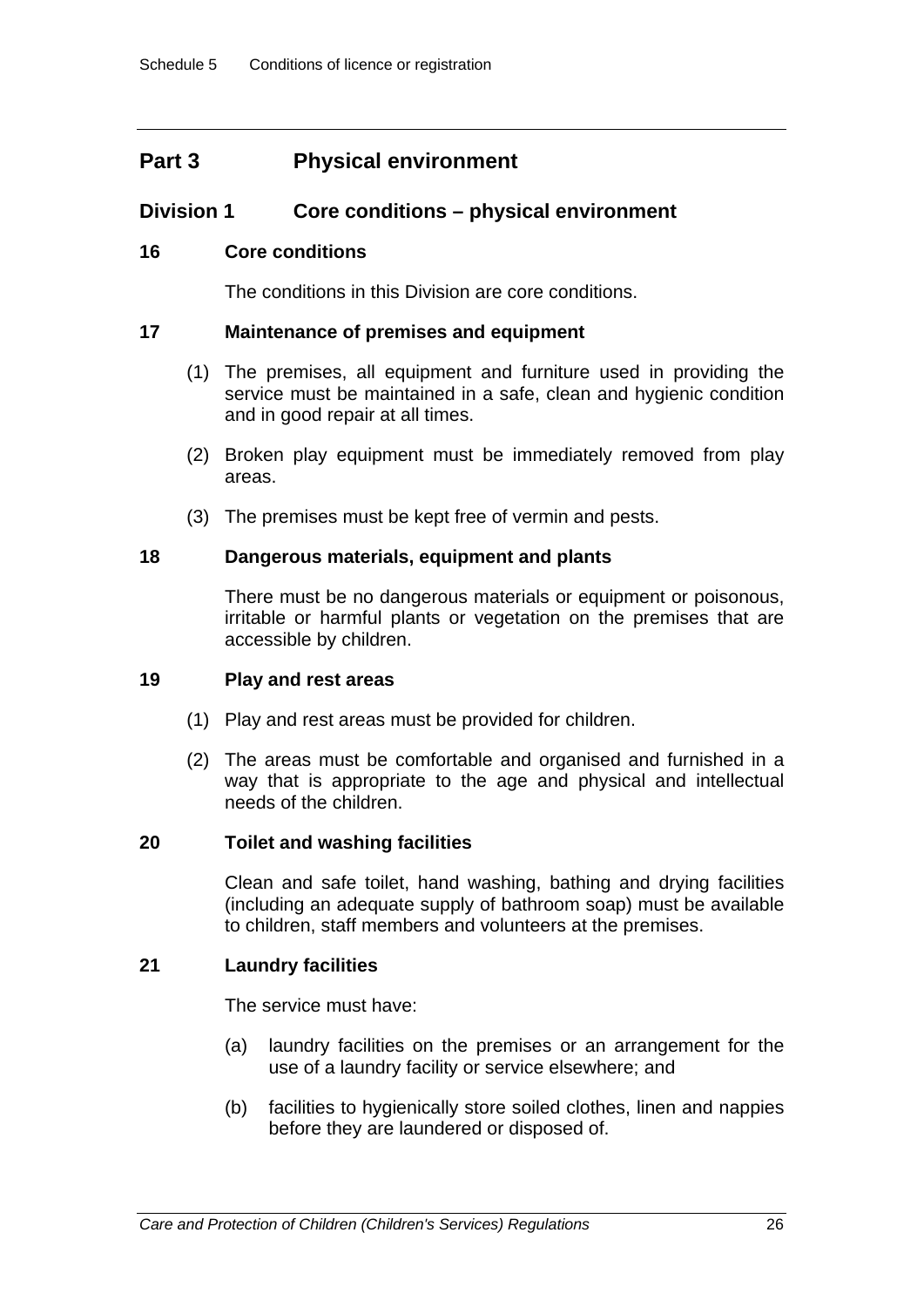### **22 Food preparation and storage area**

- (1) If food is provided to children by the service, the premises must have a designated area for food preparation and storage that contains:
	- (a) facilities to cook or heat food; and
	- (b) dish washing facilities; and
	- (c) refrigerated food storage facilities.
- (2) The area must be maintained so it is hygienic and, if children have access to the area, safe for children.

### **23 Fences and gates**

If the premises are enclosed by a fence or wall, reasonable precautions must be taken to prevent children from climbing over or crawling under the fence or wall and any gates in the fence or wall.

### **Division 2 Additional conditions – physical environment**

### **Subdivision 1 Preliminary matters**

#### **24 Additional conditions**

The conditions in this Division are additional conditions.

### **Subdivision 2 General requirements**

#### **25 Direction to repair premises**

If the CEO gives a direction about repairs or maintenance to the premises the service provider must:

- (a) take reasonable steps to comply with the direction; and
- (b) if the service provider is unable to comply with the direction  $$ give the CEO written reasons for failing to comply.

### **26 Safety of play equipment**

- (1) Play equipment (whether fixed or not) used on the premises must not constitute a hazard to children for any reason, including because of:
	- (a) the lack of soft surfaces under or around the equipment; or
	- (b) the height from which a child could fall from the equipment; or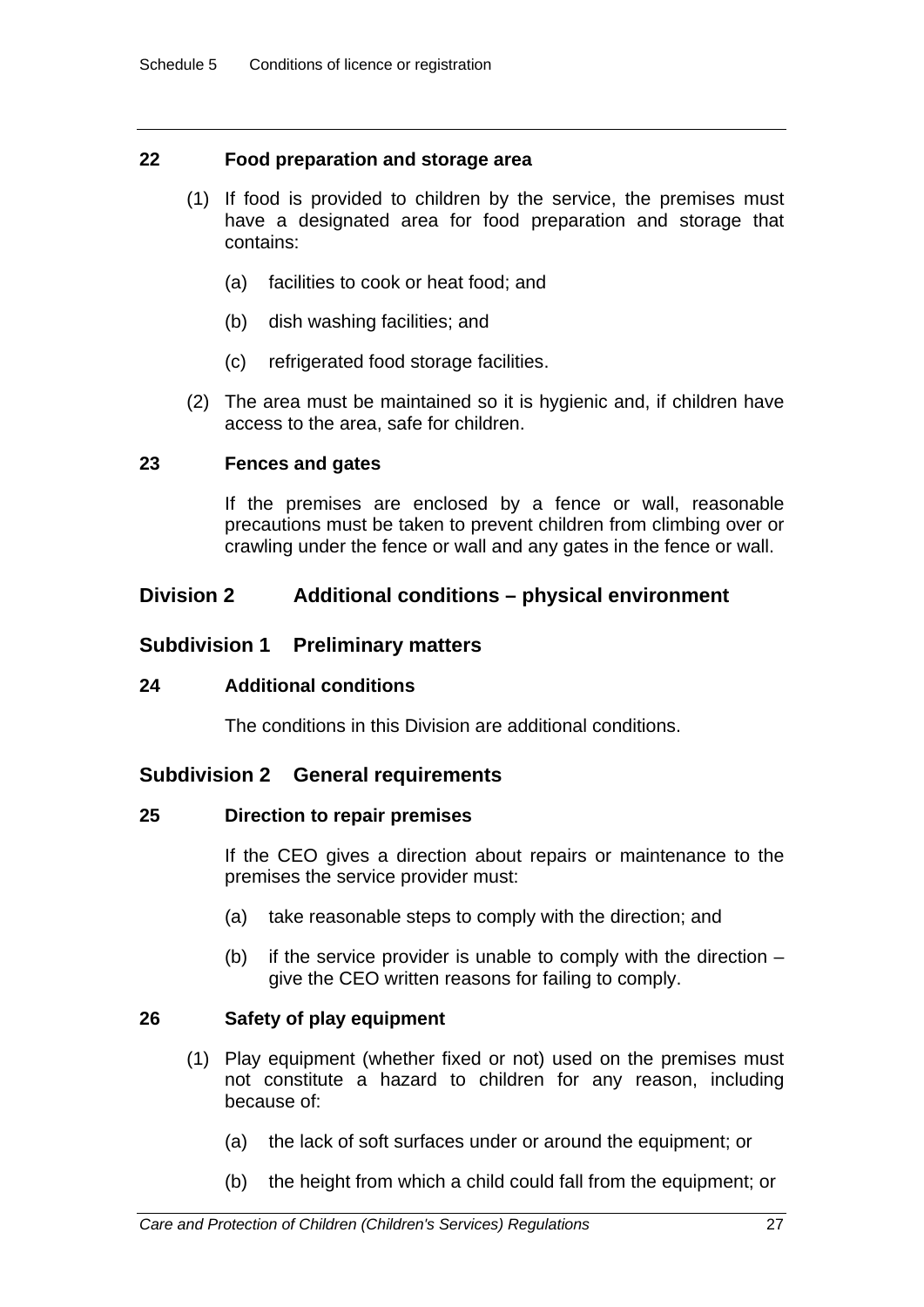- (c) the likelihood that a child may be trapped, pinched or crushed by the equipment or struck by sharp or rough edges, projections or rust; or
- (d) lack of stability of the equipment.
- (2) Outdoor play equipment and soft fall surfacing must comply with relevant Australian Standards.

### **27 Telephone**

The premises must be equipped with an operating telephone connected to a telephone network and easily available to staff members.

### **28 Storage of dangerous items**

The service must have facilities to safely store, in a place that is inaccessible by children, all cleaning materials, disinfectants, flammable, poisonous and other dangerous substances, tools and toiletries.

### **29 Compliance with Building Code**

- (1) This condition applies only to a standard service.
- (2) The toilet and washing facilities available to children must be appropriate to the age of the children and must comply with the requirements for a Class 9b building or clause F2.3 of the Building Code.

### **30 Storage space for children**

Each child must be provided with individual storage space for personal belongings which, for a child over 3 years of age, must be positioned so the child has access to the space.

### **Subdivision 3 Indoor area**

### **31 Children's room**

- (1) This condition applies only to a standard service.
- (2) At least 1 children's room must be provided.
- (3) The floor area of each children's room must allow a clear space for each child being cared for in the room of at least 3.25 square metres, excluding the following:
	- (a) a passageway or thoroughfare less than 3 metres wide;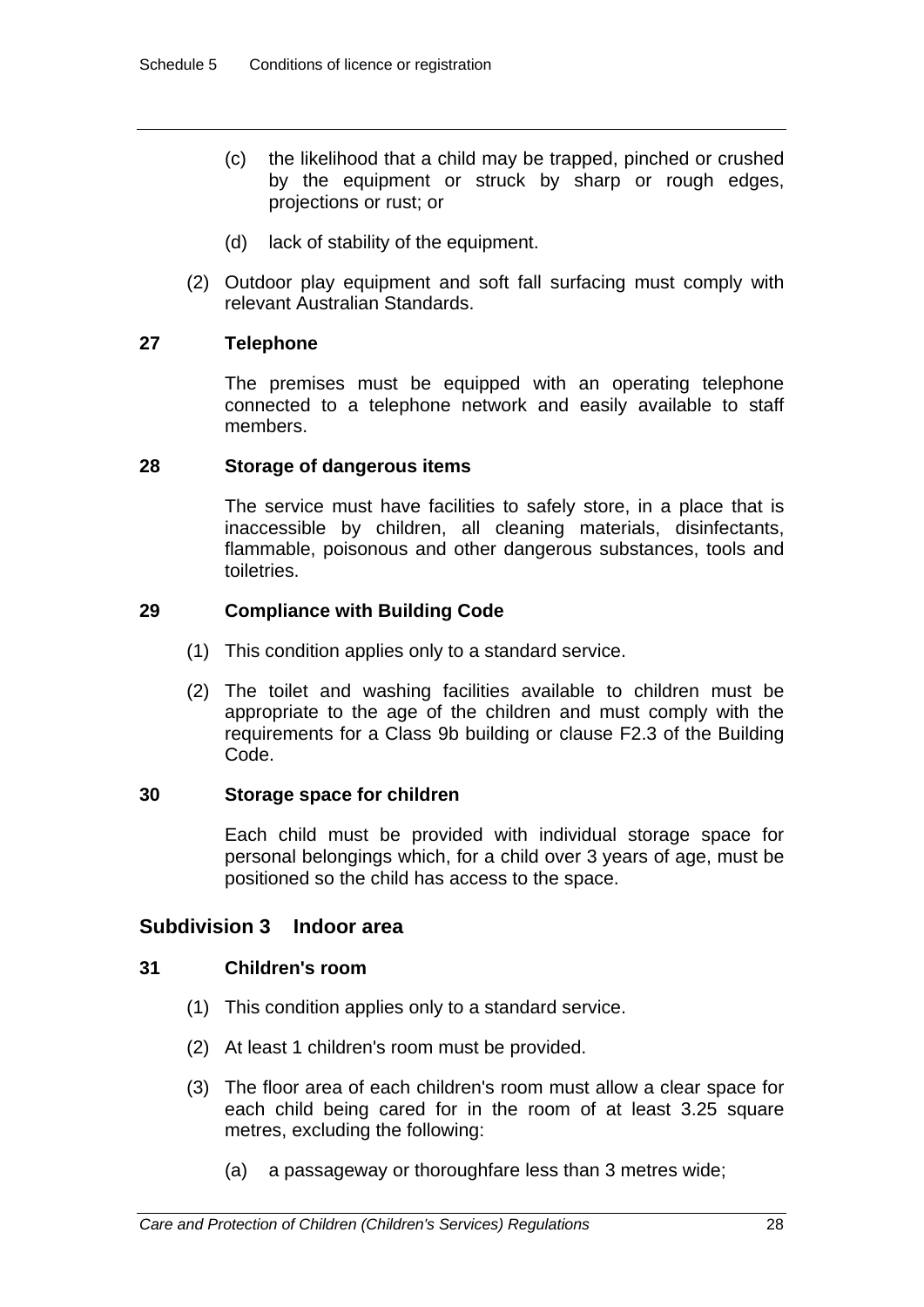- (b) a kitchen;
- (c) a toilet or shower area;
- (d) a cupboard or other storage area;
- (e) a door swing area;
- (f) a cot room or area permanently set aside for the use or storage of cots;
- (g) any other ancillary area.
- (4) Adequate natural lighting must be provided in each children's room.

### **32 Nappy changing facilities**

The following facilities must be available at the premises if a child being provided with the service wears nappies:

- (a) a sink or bath at adult waist height connected to hot and cold running water in or next to the nappy change area;
- (b) if more than 5 children wear nappies a sluice for washing nappies;
- (c) 1 changing bench or mat with an impermeable washable top for every 10 (or any part of 10) children who wear nappies.

#### **33 Rest facilities**

- (1) A rest area for children must be provided.
- (2) For a service other than an outside school hours care service:
	- (a) 1 bed or mattress must be provided for each child who is at least 2 years of age; and
	- (b) 1 cot or other appropriate bedding must be provided for each child under 2 years of age; and
	- (c) individual sheets and blankets must be provided for each child; and
	- (d) the same bed linen must not be used for different children unless it is washed before each use; and
	- (e) additional bedding must be provided for a sick child who must be isolated from other children.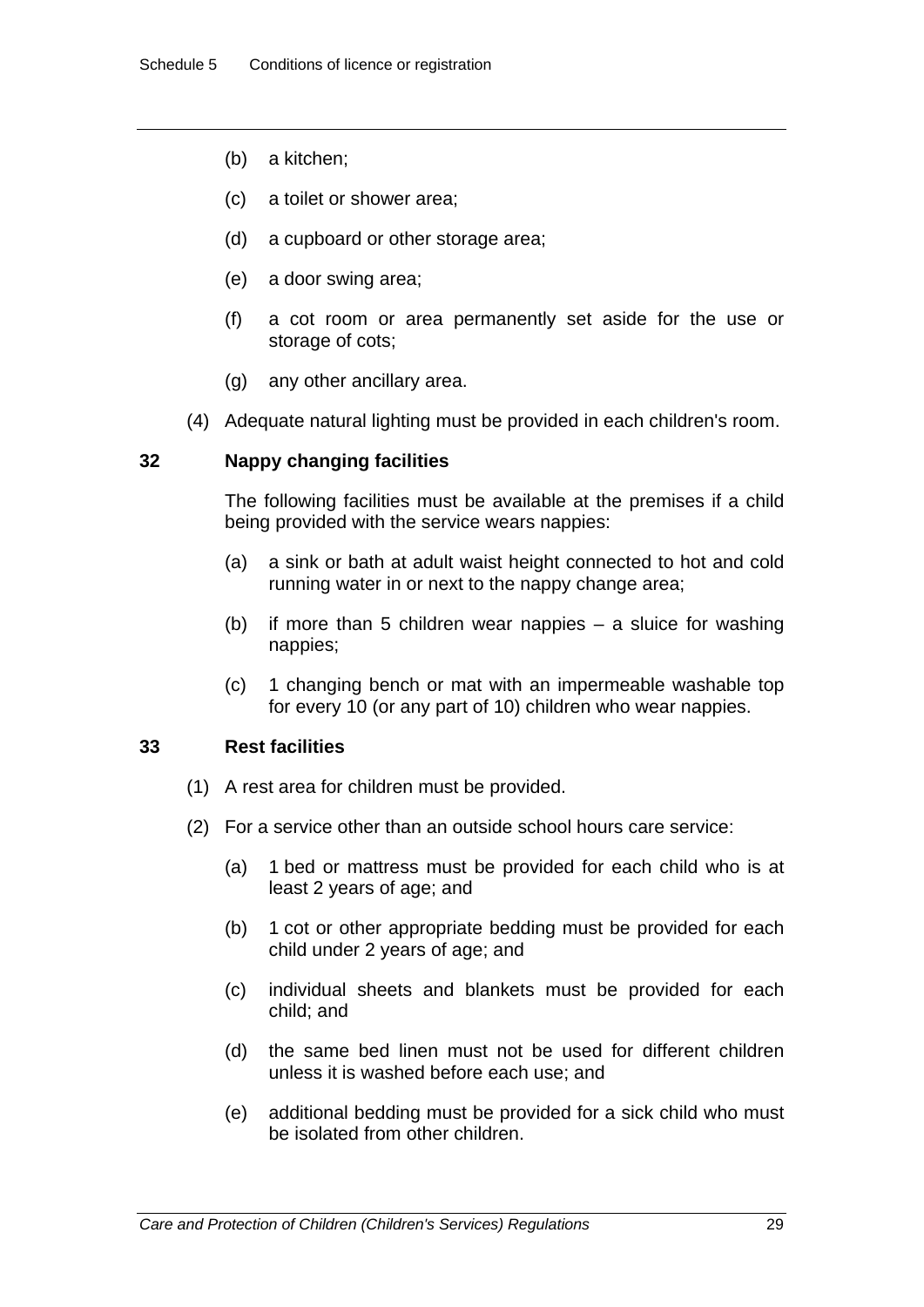### **34 Light and ventilation**

The premises must have a source of natural light and be properly ventilated and lit when children are present in a way that ensures the comfort and safety of the children.

### **35 Heating and cooling equipment**

- (1) The indoor area of the premises must be equipped with the heating and cooling equipment necessary to maintain a comfortable temperature for the children.
- (2) All heating and cooling equipment must be adequately guarded to prevent:
	- (a) a child making accidental contact with hot surfaces or moving parts; or
	- (b) the emission of any sparks or flames.

### **36 Glassed areas**

Any glassed areas of the premises accessible by children must be:

- (a) safety glazed in accordance with the Building Code of Australia; or
- (b) guarded by barriers which prevent a child striking or falling against the glass.

#### **37 Hot water outlets**

If hot water is available at the premises from an outlet accessible by children, the temperature must be regulated to keep it below 43.5 degrees Celsius.

#### **38 Fumes and smoke**

The premises must be kept free of chemical fumes and smoke at all times children are present.

#### **39 Electrical outlets**

The premises must be fitted with devices designed to prevent children from gaining access to power points and other electrical outlets, and minimise the risk of electric shocks from electrical wiring.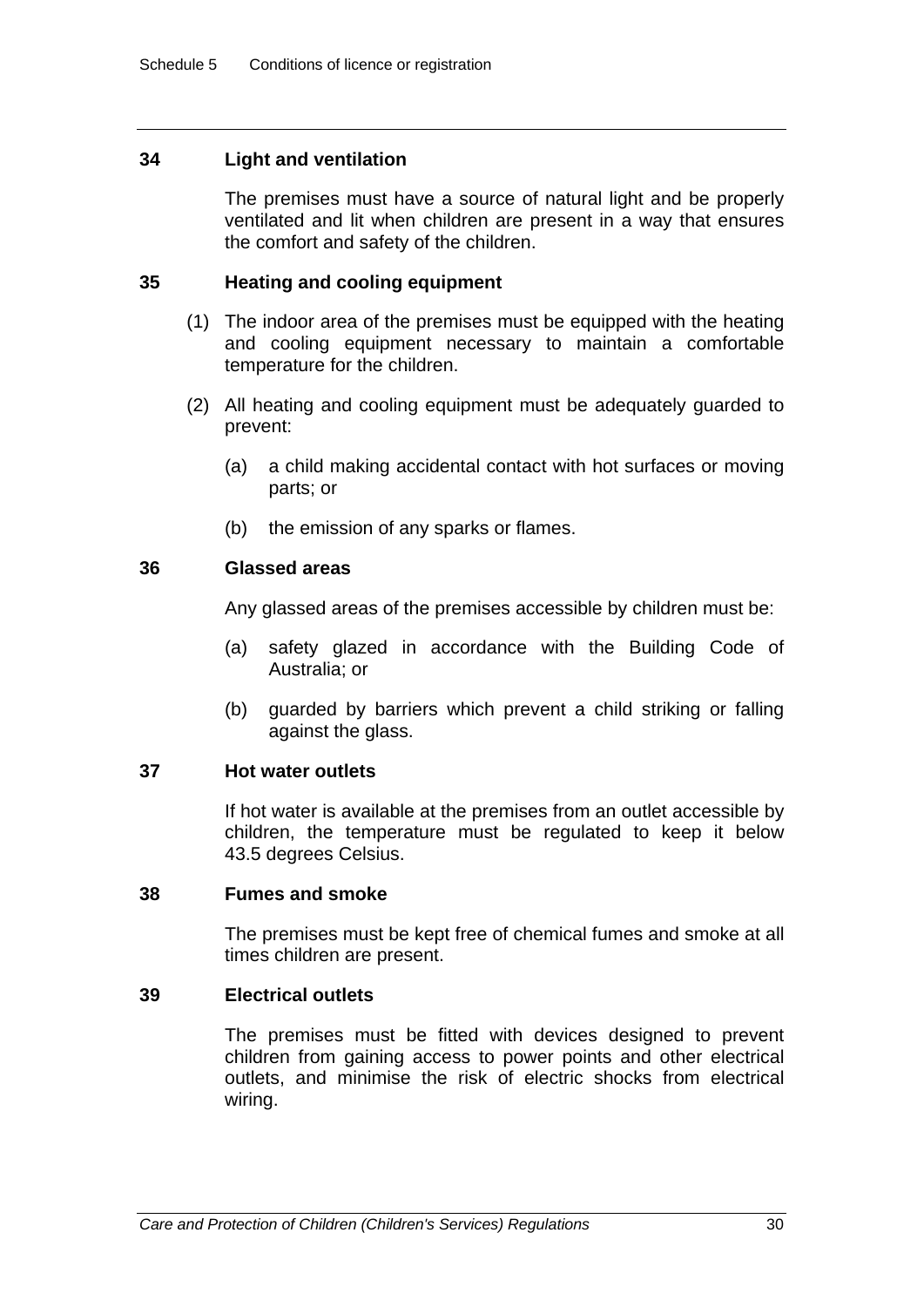# **Subdivision 4 Outdoor area**

### **40 Outdoor play space**

- (1) This condition applies only to a standard service.
- (2) An outdoor play space must be provided that:
	- (a) has a useable area of at least 14 square metres for each child, excluding the following:
		- (i) a pathway or thoroughfare less than 3 metres wide;
		- (ii) a car parking area;
		- (iii) a storage shed or other fixed item that prevents children from using the space;
		- (iv) any other ancillary area; and
	- (b) includes features that enable each child to explore the natural environment.
- (3) At least 20% of the outdoor play space (excluding verandahs attached to a building) must be shaded at all times children are being provided with the service.
- (4) The outdoor play space must be enclosed by a fence or barrier that:
	- (a) is at least 1.5 metres high measured from ground level; and
	- (b) a child cannot go through, over or under; and
	- (c) is equipped with gates of the same height with a child-proof self-locking mechanism that is at least 1.4 metres high measured from ground level.

### **41 Sandpits**

If there is a sandpit on the premises:

- (a) it must be covered when not in use to prevent access by animals; and
- (b) it must be kept clean and free of anything that may harm a child.

### **42 Water safety**

 (1) The *Swimming Pool Safety Act* must be complied with if there is a swimming pool (as defined in that Act) at the premises.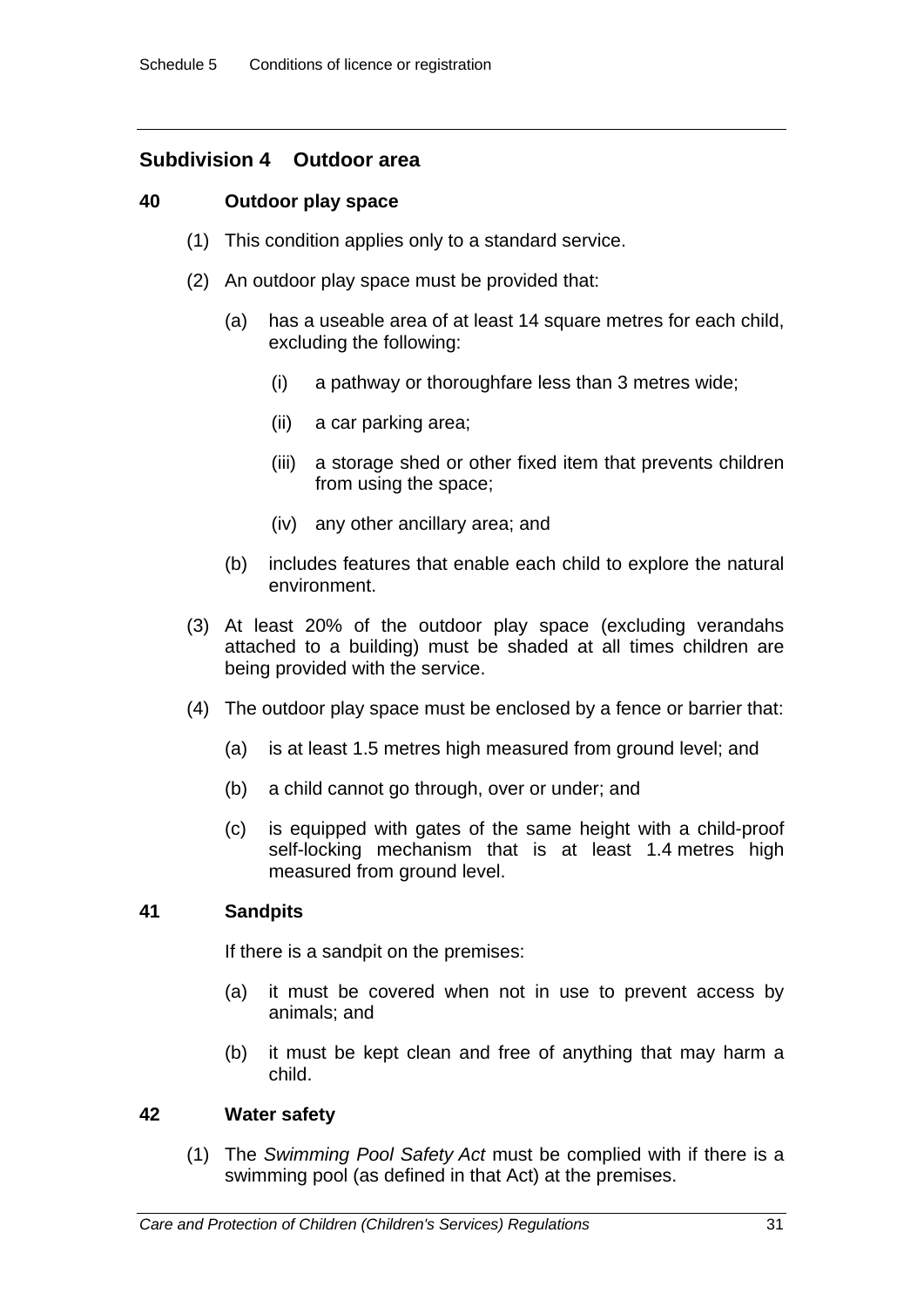(2) If there is a paddling pool at the premises, it must be emptied immediately after use, cleaned and stored in a way that prevents the collection of water.

# **Part 4 Health and safety**

### **Division 1 Core conditions – health and safety**

### **43 Core conditions**

The conditions in this Division are core conditions.

### **44 Appropriate supervision at all times**

- (1) Children being provided with the service must be supervised by carers at all times, including while they are asleep.
- (2) The level of supervision must be appropriate to the age and physical and intellectual development of the children and to the activities in which they are engaged.
- (3) A carer on duty must not perform tasks other than caring for children except for minor tasks incidental to the care of the children.

#### **45 Health of staff and volunteers**

A staff member or volunteer at the service must not be in contact with children if:

- (a) the health of the staff member or volunteer may adversely affect the health or safety of the children; or
- (b) the staff member or volunteer is intoxicated by alcohol, drugs or another intoxicating substance.

### **46 No consumption of alcohol and drugs at premises**

Alcohol and drugs, except for those required for medical purposes, must not be consumed at the premises at any time children are being provided with the service.

### **47 Provision of food and beverages**

Any food and beverages provided to a child by the service must be:

(a) nutritious and adequate in quantity, having regard to the period of time the child is being provided with the service and the age of the child; and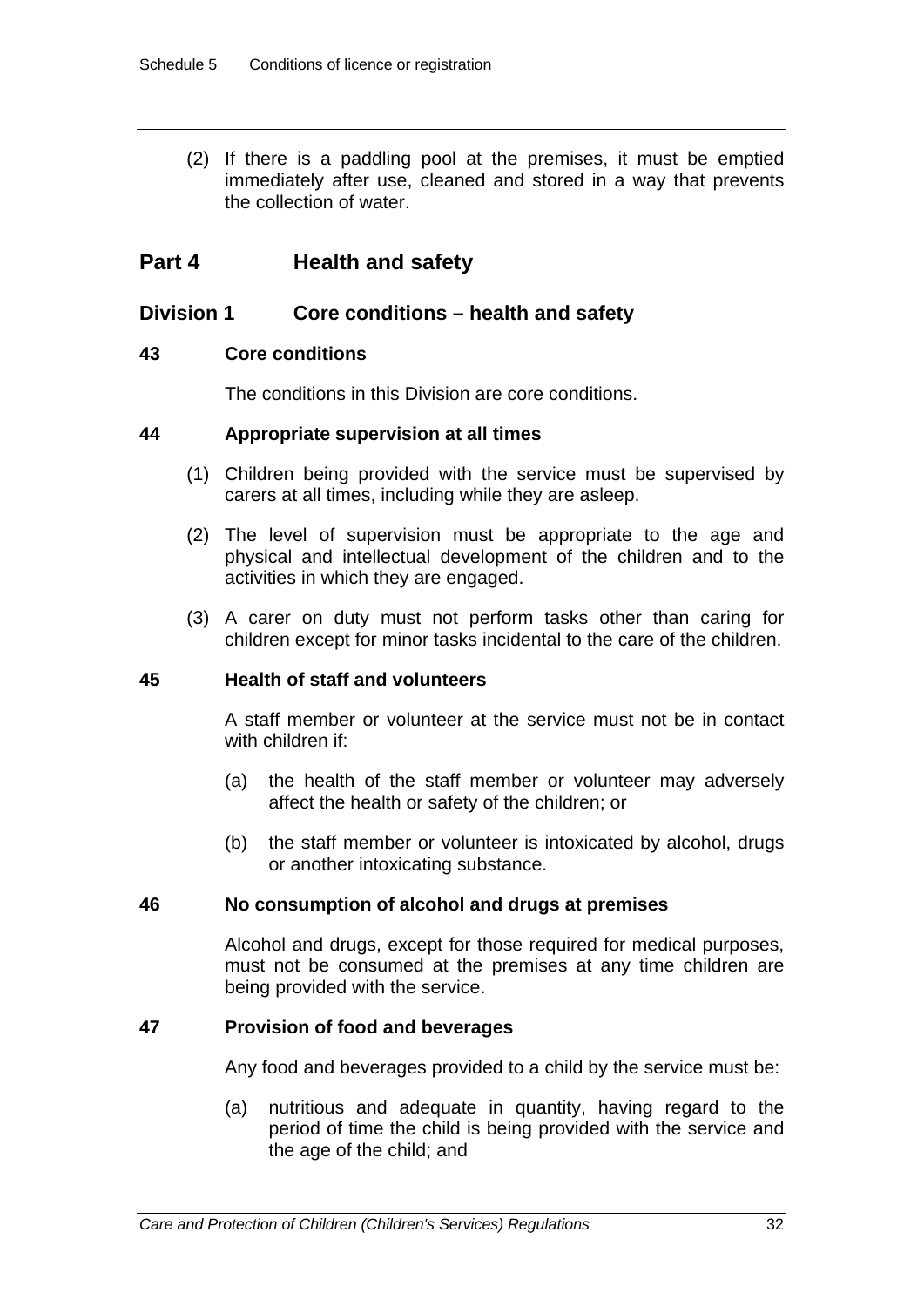(b) appropriate to any special dietary needs of the child.

### **48 Hygiene**

Staff members and volunteers must follow the hygiene practices recommended in the publication entitled "Staying Healthy in Child Care", published by the National Health and Medical Research Council, as revised from time to time.

#### **49 Fire and emergency procedure**

- (1) The service must have a fire and emergency procedure, and each staff member must be familiar with the procedure.
- (2) The CEO must be notified of an incident at the service requiring the attendance of the Fire and Rescue Service:
	- (a) within 24 hours, orally; and
	- (b) as soon as practicable, in writing.

#### **50 Medical management plans**

- (1) If a child requires ongoing medication or suffers from a condition that may require emergency treatment:
	- (a) a plan (a *medical management plan*) must be prepared in consultation with the parents of the child specifying:
		- (i) the requirements for the administration of medication to the child; and
		- (ii) the emergency treatment that may be necessary for the child; and
		- (iii) any other information relevant to managing the condition; and
	- (b) each carer must have appropriate training to implement the plan.
- (2) The child's medication must be:
	- (a) easily recognisable; and
	- (b) readily accessible by adults and inaccessible by children; and
	- (c) stored away from direct sources of heat.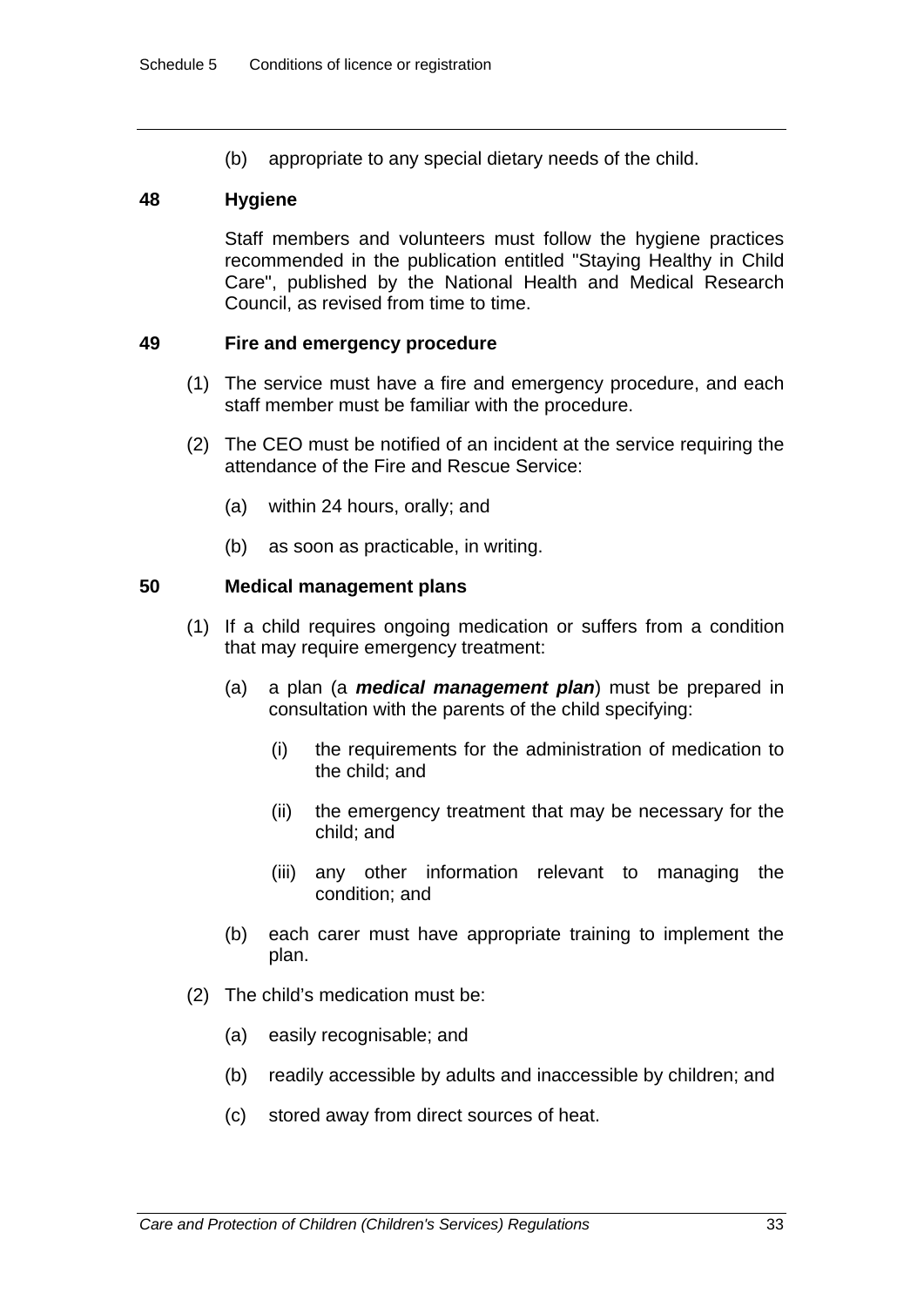### **51 Illness, injury, accident and trauma procedure**

If a child becomes ill, has an accident or is injured or traumatised as a result of an incident while being provided with the service:

- (a) a responsible person for the child must be notified as soon as practicable; and
- (b) if necessary in the interests of the health, safety or wellbeing of the child or other children being provided with the service – arrangements must be made as soon as practicable to remove the child from the service.

### **52 First aid kit**

The premises must be equipped with a fully stocked first aid kit that is:

- (a) easily recognisable; and
- (b) readily accessible by adults and inaccessible by children.

### **53 Administration of medication**

- (1) If a child requires medication to be administered:
	- (a) written authorisation from a responsible person for the child must be obtained; and
	- (b) the medication must be administered from the container in which it was originally packaged, which must, in the case of prescription medicine, be labelled with the child's name, the prescribed dose and the use by date of the medicine; and
	- (c) for a standard service the dosage of medication administered must be checked by a person other than the person administering the medication.
- (2) However, medication may be administered to a child without the authorisation of the responsible person if:
	- (a) a reasonable attempt is made to secure the authorisation; and
	- (b) a medical practitioner or ambulance officer authorises the administering of the medication.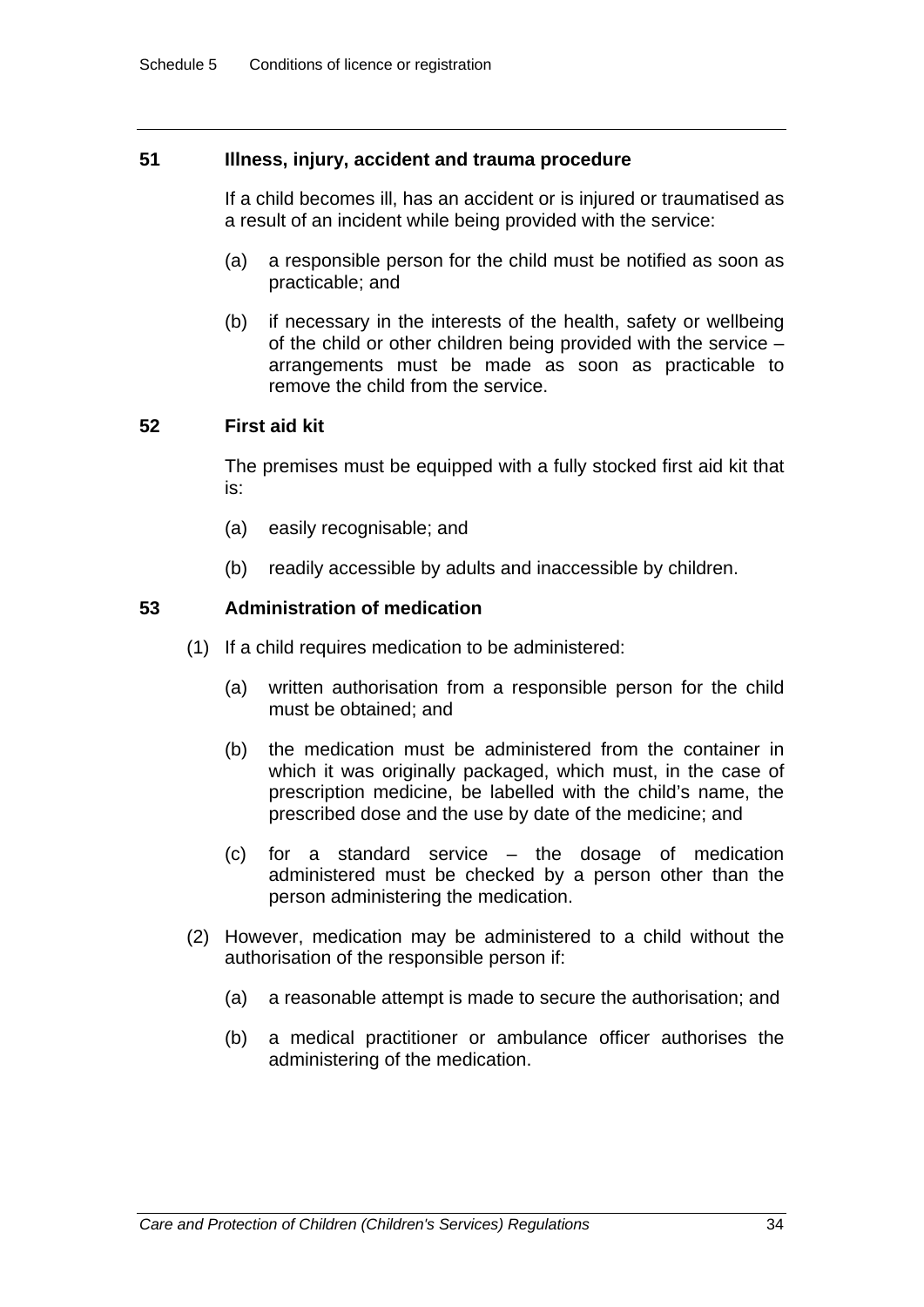# **Division 2 Additional conditions – health and safety**

### **Subdivision 1 Preliminary matters**

### **54 Additional conditions**

The conditions in this Division are additional conditions.

### **Subdivision 2 Fire and emergency procedures**

### **55 Fire prevention, control and alarm mechanisms**

The premises must be equipped with adequate fire prevention, control and alarm mechanisms installed according to relevant Australian Standards.

### **56 Fire and emergency procedure**

- (1) The fire and emergency procedure for the premises must be on display at the premises at all times.
- (2) The fire and emergency procedure must be practised at least once every 3 months by staff members and children and a record of each practice kept for at least 2 years after the practice occurred.

### **Subdivision 3 Animals**

### **57 Keeping animals on premises**

- (1) If an animal is kept on the premises, it must be kept:
	- (a) in a clean and healthy condition; and
	- (b) in a way that does not constitute a health or safety risk to children.
- (2) Children must not be allowed access to the animal or any bedding, toy, litter tray, food or feeding containers used by the animal except under direct supervision.
- (3) All play areas must be kept free from the following:
	- (a) animal droppings;
	- (b) bones;
	- (c) holes dug by animals.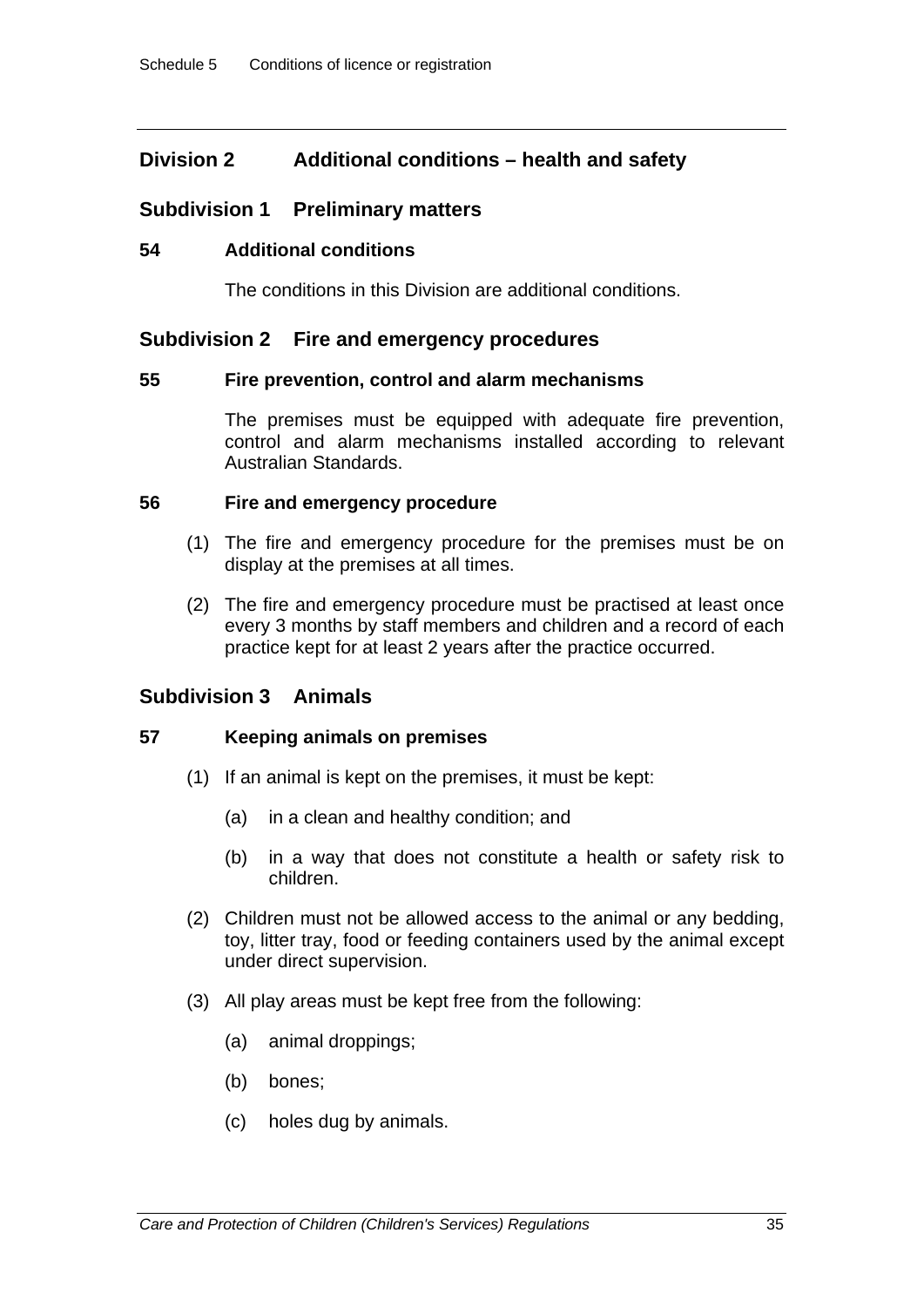- (4) The animal must not have access to the following:
	- (a) bedding used by children;
	- (b) toys or play equipment used by children;
	- (c) food preparation areas;
	- (d) eating surfaces or eating utensils.
- (5) If the animal travels in a motor vehicle with a child in the course of providing the service, the animal must be restrained.

### **Subdivision 4 Infectious diseases**

### **58 Policy and procedures to be given to parents**

Parents must be given a written copy of the policy and procedures of the service for the prevention and control of infectious diseases.

### **59 Residents at home-based service**

- (1) This condition applies only to a home-based service.
- (2) Each person who ordinarily resides at the premises must comply with the policy and procedures of the service for the prevention and control of infectious diseases.

### **60 Infected child not to be identified**

Parents must be informed if there is an outbreak of an infectious disease at the service in a way that does not identify a child infected with the disease.

# **Subdivision 5 Food and beverage requirements**

#### **61 Food and beverage standards**

- (1) Each child must have independent access to fresh drinking water at all times.
- (2) Each child must be offered food and beverages at frequent and regular intervals.
- (3) Suitable eating arrangements must be made that encourage the development of independent eating skills in children, including by using eating utensils and furniture appropriate to the age and stage of development of the children.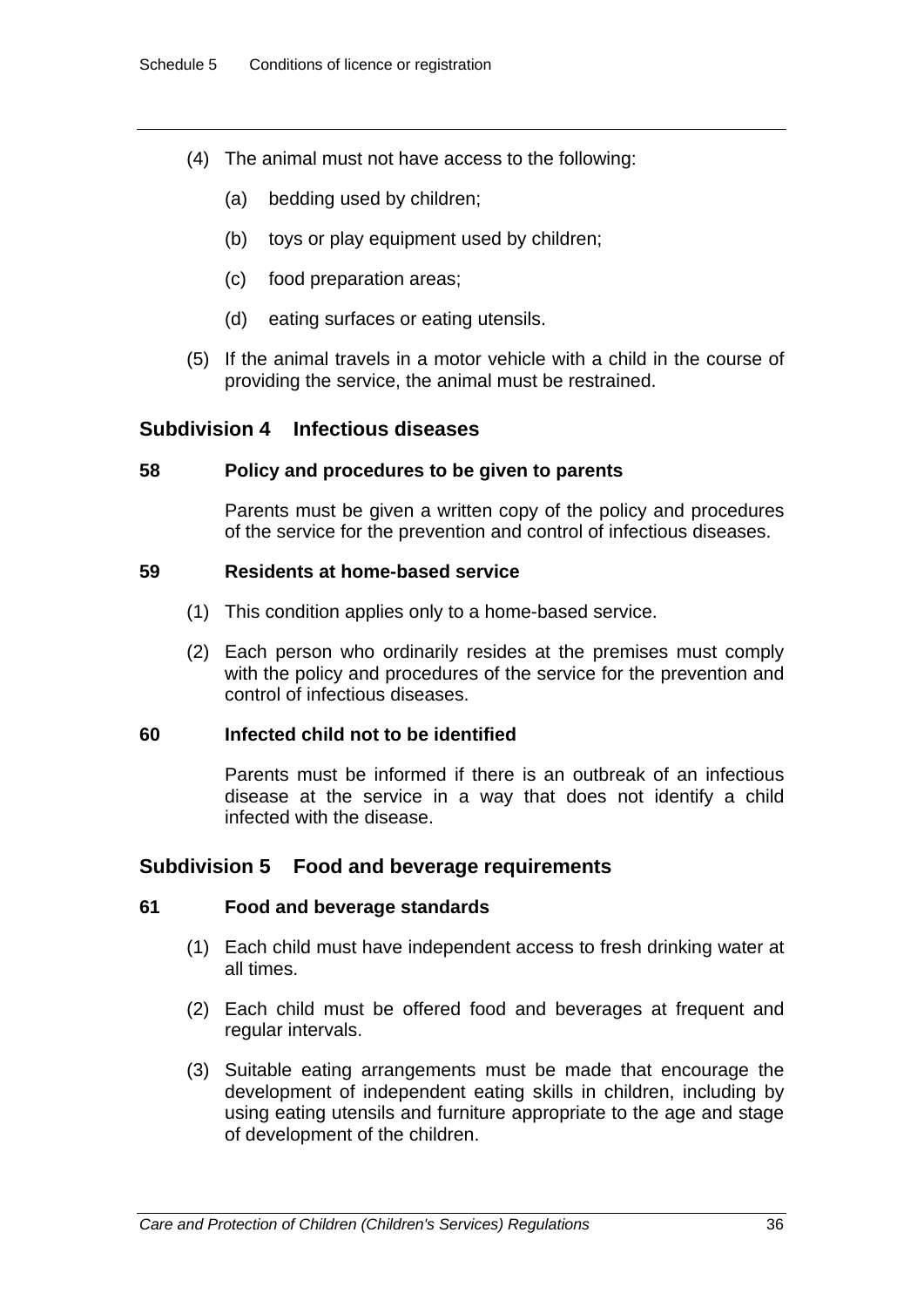(4) The provision of food and beverages must comply with the *Food Act*.

### **62 Information about meals**

- (1) The menu of meals for each week must be prominently displayed at the premises.
- (2) The food provided must be the food specified in the menu (so far as reasonably practicable).

### **63 Training of carers**

Carers must be trained in the following matters:

- (a) the nutritional needs of children;
- (b) understanding and managing the eating behaviour of children;
- (c) teaching children about nutrition through food-related activities.

# **Part 5 Interaction with children**

### **Division 1 Core conditions – interaction with children**

#### **64 Core conditions**

The conditions in this Division are core conditions.

### **65 Interaction with children**

- (1) Interactions between carers and children must be conducted in a way that ensures:
	- (a) the dignity and rights of each child are protected; and
	- (b) each child is encouraged to express opinions; and
	- (c) each child is given the opportunity to become self-reliant and develop self-esteem; and
	- (d) each child is given guidance about positive and responsible behaviour; and
	- (e) a child is not required to do anything inappropriate, having regard to the child's family and cultural values, age and physical and intellectual development; and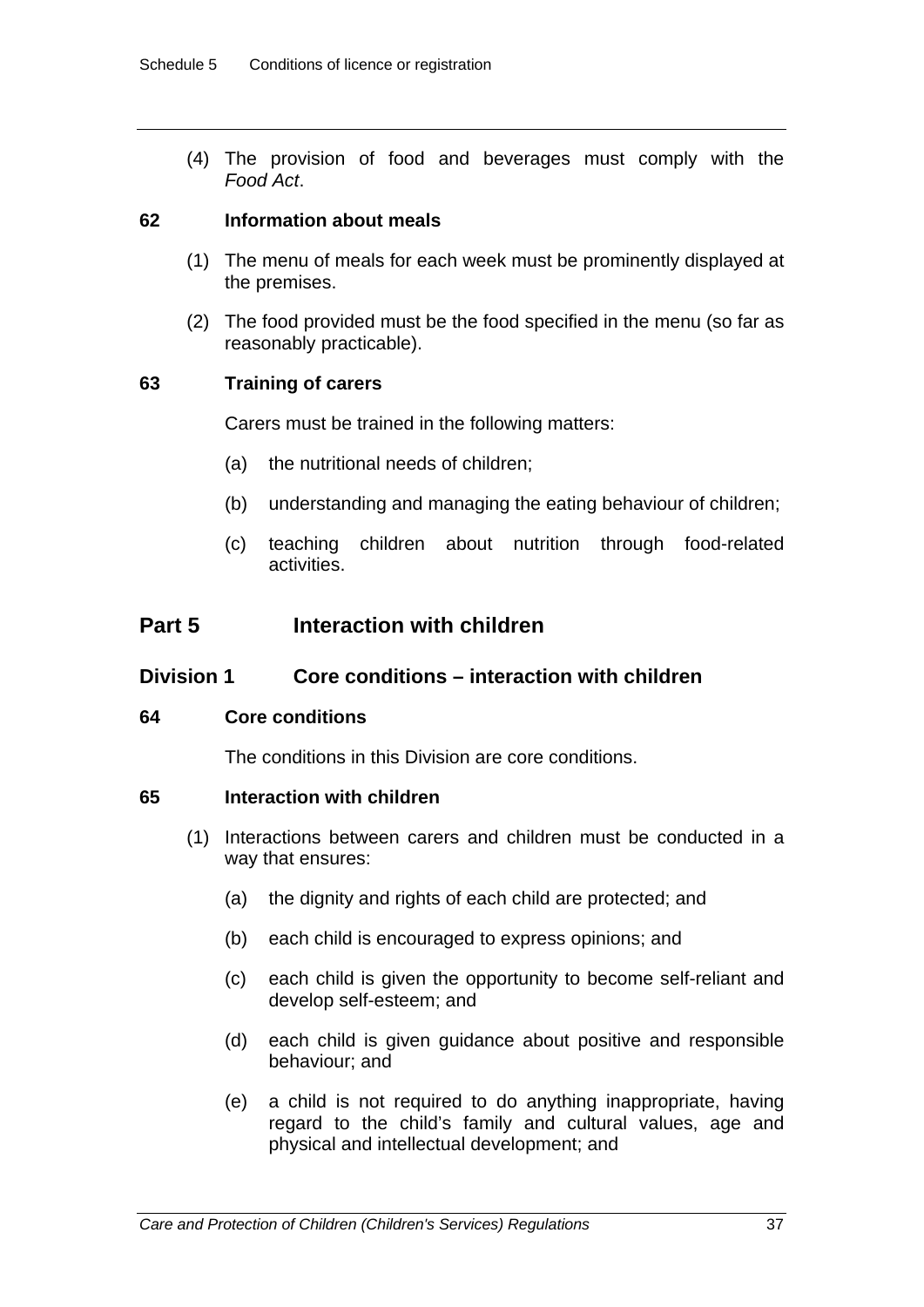- (f) a child is not exposed to physical punishment, or other punishment that humiliates, frightens or threatens the child; and
- (g) a child is not required to sleep or rest against the child's wishes or needs; and
- (h) regardless of the physical, mental or language ability, gender, religion, culture, family structure or economic status of a child, the child is:
	- (i) treated without bias; and
	- (ii) encouraged to fully participate (with necessary help and support) in the educational and recreational programs of the service.
- (2) A child must not be exposed to physical or verbal exchanges between adults that may frighten or harm the child.
- (3) A child must not be isolated for any reason other than illness, accident or an appointment made with the consent of a parent.

### **66 Educational and recreational programs**

- (1) The educational and recreational programs of the service must be appropriate to the individual learning and developmental needs of each child.
- (2) Each child at the service must have access to adequate furniture, materials and equipment suitable for the stage of development of the child and the educational or recreational programs provided by the service.

# **Division 2 Additional conditions – interaction with children**

### **67 Additional conditions**

The conditions in this Division are additional conditions.

### **68 Program of activities**

The service must provide a program of activities that:

- (a) balances indoor and outdoor activities; and
- (b) facilitates each child's social, physical, emotional, cognitive, language and creative development; and
- (c) is capable of engaging the interest of children; and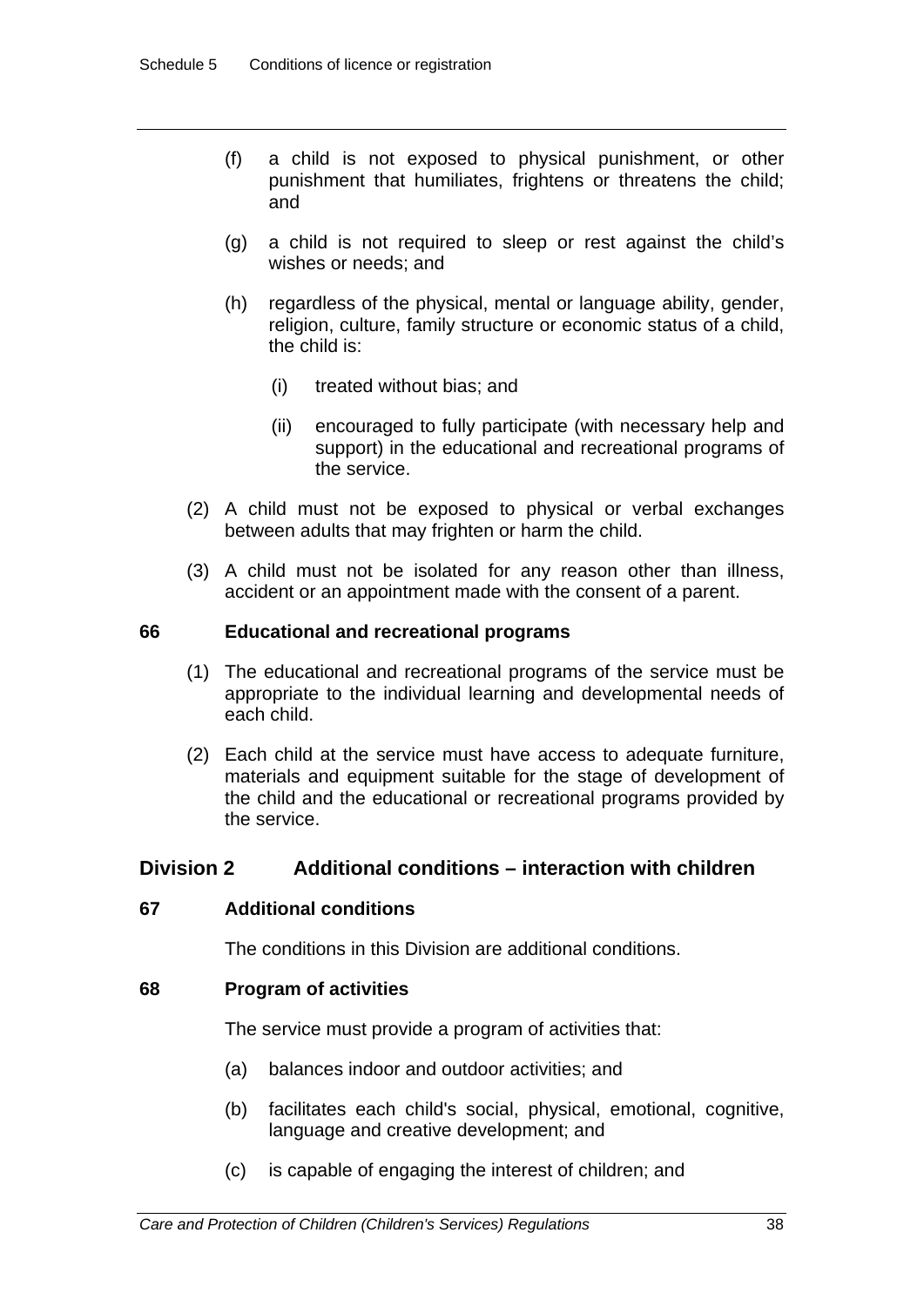(d) allows children to independently select experiences.

# **Part 6 Arrival and departure**

# **Division 1 Preliminary matters**

### **69 Application**

This Part does not apply to the removal of a child from the premises:

- (a) if the child requires medical, hospital or ambulance care or treatment; or
- (b) because of another emergency.

# **Division 2 Core conditions – arrival and departure**

### **70 Core conditions**

The conditions in this Division are core conditions.

### **71 Arrival and departure procedures**

- (1) When a child arrives at the premises, a staff member must receive the child.
- (2) When a child leaves the premises, except on an excursion:
	- (a) a staff member must ensure the person who collects the child is a responsible person for the child; or
	- (b) if it is not possible for the child to be collected by a responsible person:
		- (i) alternative arrangements must be made to secure the safety and welfare of the child before the child leaves the premises; and
		- (ii) the departure must be in accordance with procedures agreed to in writing by the child's parent.

# **72 Conditions of excursion**

- (1) The following conditions apply to an excursion outside the premises:
	- (a) the excursion must be conducted in a safe manner;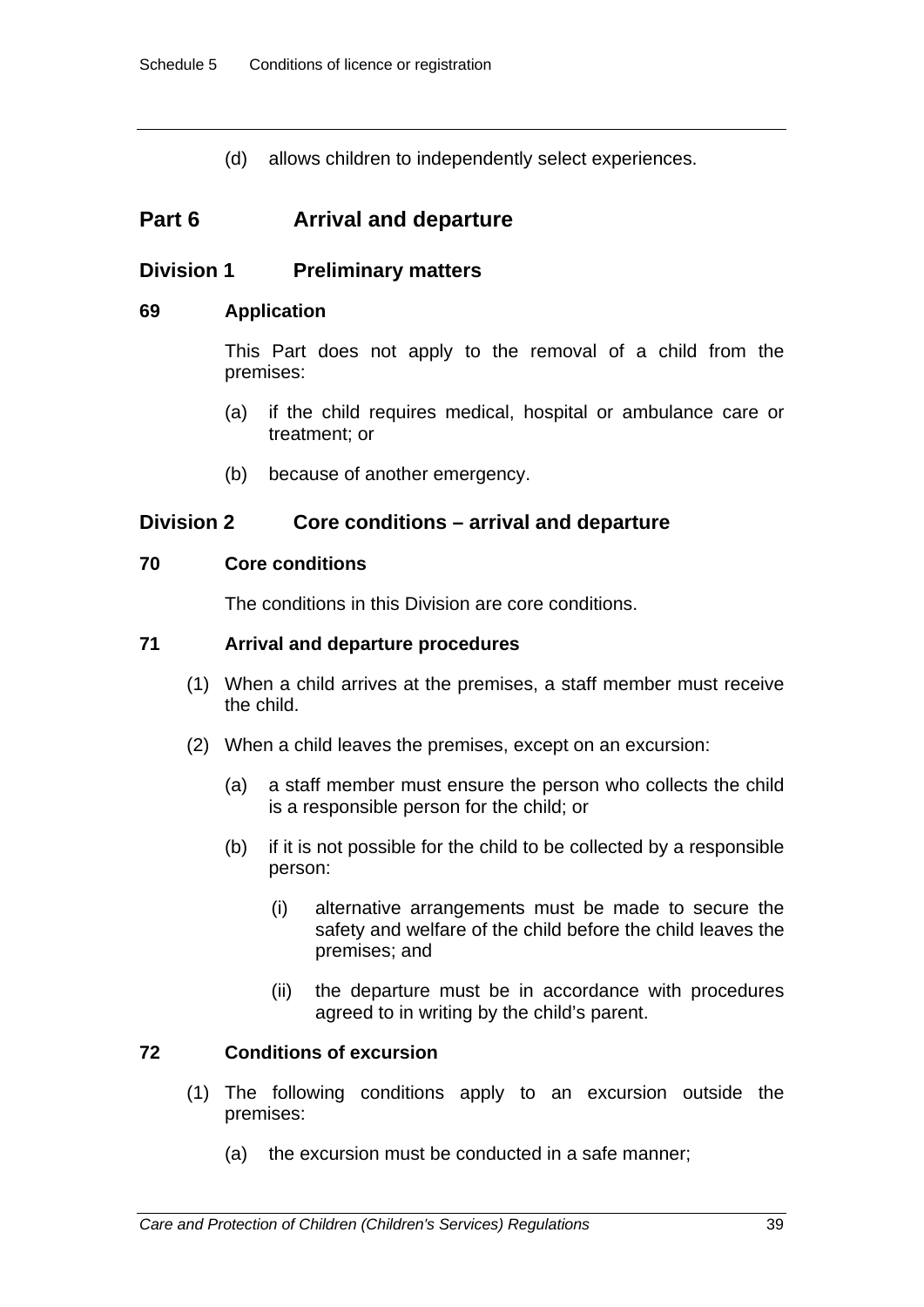- (b) a motor vehicle used to transport children on the excursion must be fitted with child restraints approved under regulation 4 of the *Traffic Regulations*;
- (c) a fully stocked first aid kit must be taken on the excursion;
- (d) for a service other than a home-based service the children must be accompanied by the number of adults supervising the children specified in subclauses (2) and (3);
- (e) at least 1 of the adults accompanying the children must be a staff member with the first aid training mentioned in clause 10 carrying:
	- (i) an operating mobile telephone connected to a mobile telephone network; and
	- $(ii)$  if there is a medical management plan for a child  $-$  the plan.
- (2) The minimum ratio of adults to children on an excursion is as follows:
	- (a) if the excursion is to a place where children may swim or where there is a significant water hazard:
		- (i) for children under 3 years of age  $-1:1$ ; or
		- (ii) for children at least 3 years of age but under school age – 1:3; or
		- (iii) for school aged children  $-1:8$ ;
	- (b) if the excursion is to a place other than a place mentioned in paragraph (a):
		- (i) for children under 3 years of age 1:3; or
		- (ii) for children at least 3 years of age but under school age – 1:5; or
		- (iii) for school aged children 1:10.
- (3) However, at least 2 adults must accompany the children.
- (4) In subclause (2), a reference to a number includes a reference to any part of the number.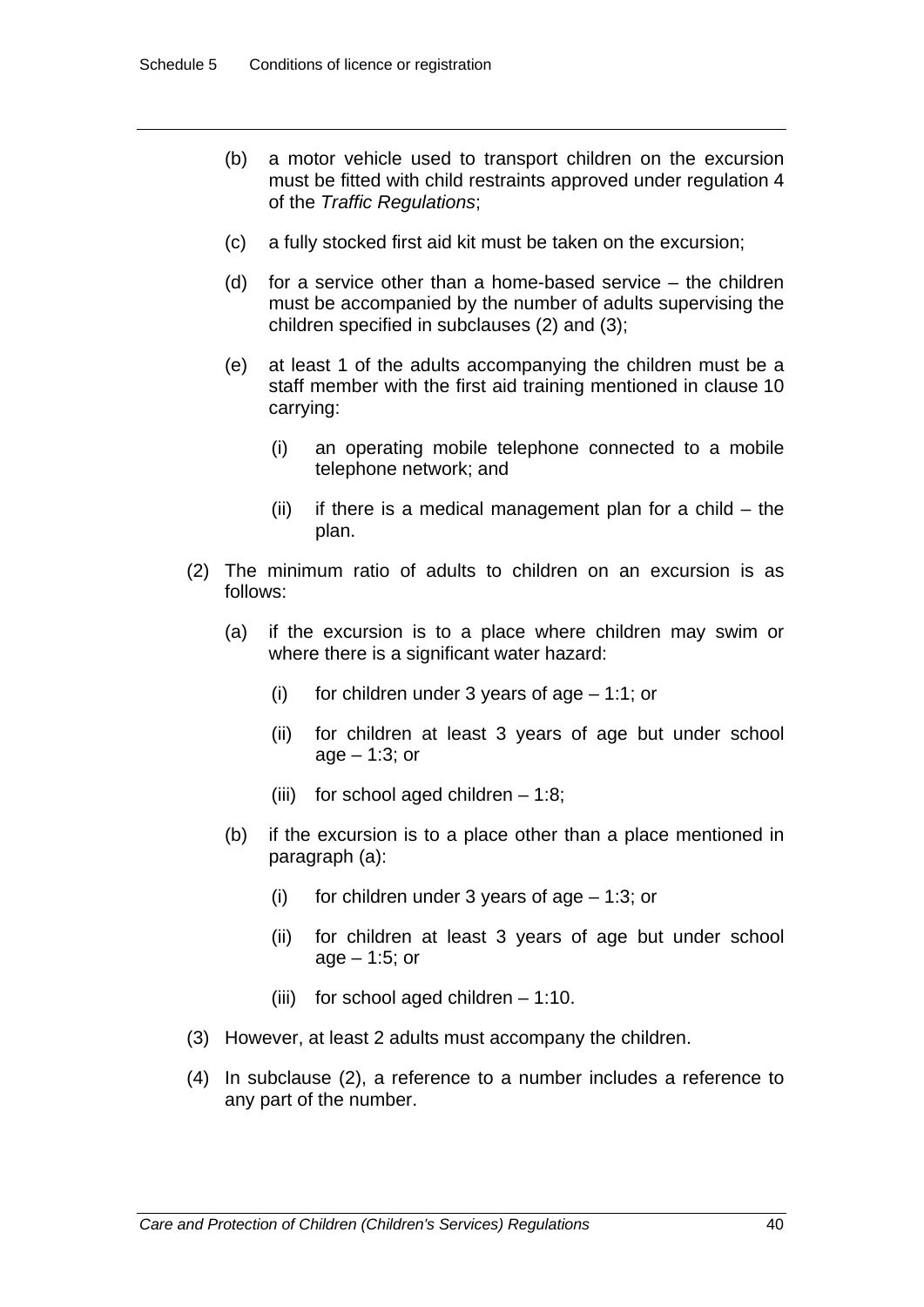# **Division 3 Additional conditions – arrival and departure**

### **73 Additional conditions**

The conditions in this Division are additional conditions.

### **74 Check of premises at end of day**

- (1) This condition does not apply to a home-based service.
- (2) At the end of each day, all areas of the premises must be thoroughly checked by at least 2 staff members to ensure no child remains on the premises after the service closes for the day.

### **75 Authority to take child on excursion**

- (1) A child must not be taken on an excursion outside the premises without written authorisation, signed by a responsible person for the child, that includes the following details:
	- (a) the reason for the excursion;
	- (b) the date of the excursion;
	- (c) the destination of the excursion;
	- (d) the method of transport to be used for the excursion;
	- (e) the activities that will be undertaken by the child during the excursion;
	- (f) the period the child will be away from the premises;
	- (g) for a service other than a home-based service the number of adults who will accompany and supervise the child on the excursion.
- (2) However, a carer may take a child outside the premises for an excursion of a routine nature if:
	- (a) a responsible person has provided a written authorisation within the previous 12 months for the child to be taken on an excursion of that nature; and
	- (b) for a service other than a home-based service the service displays a notice at the premises stating:
		- (i) that the children are on the excursion; and
		- (ii) the location of the excursion; and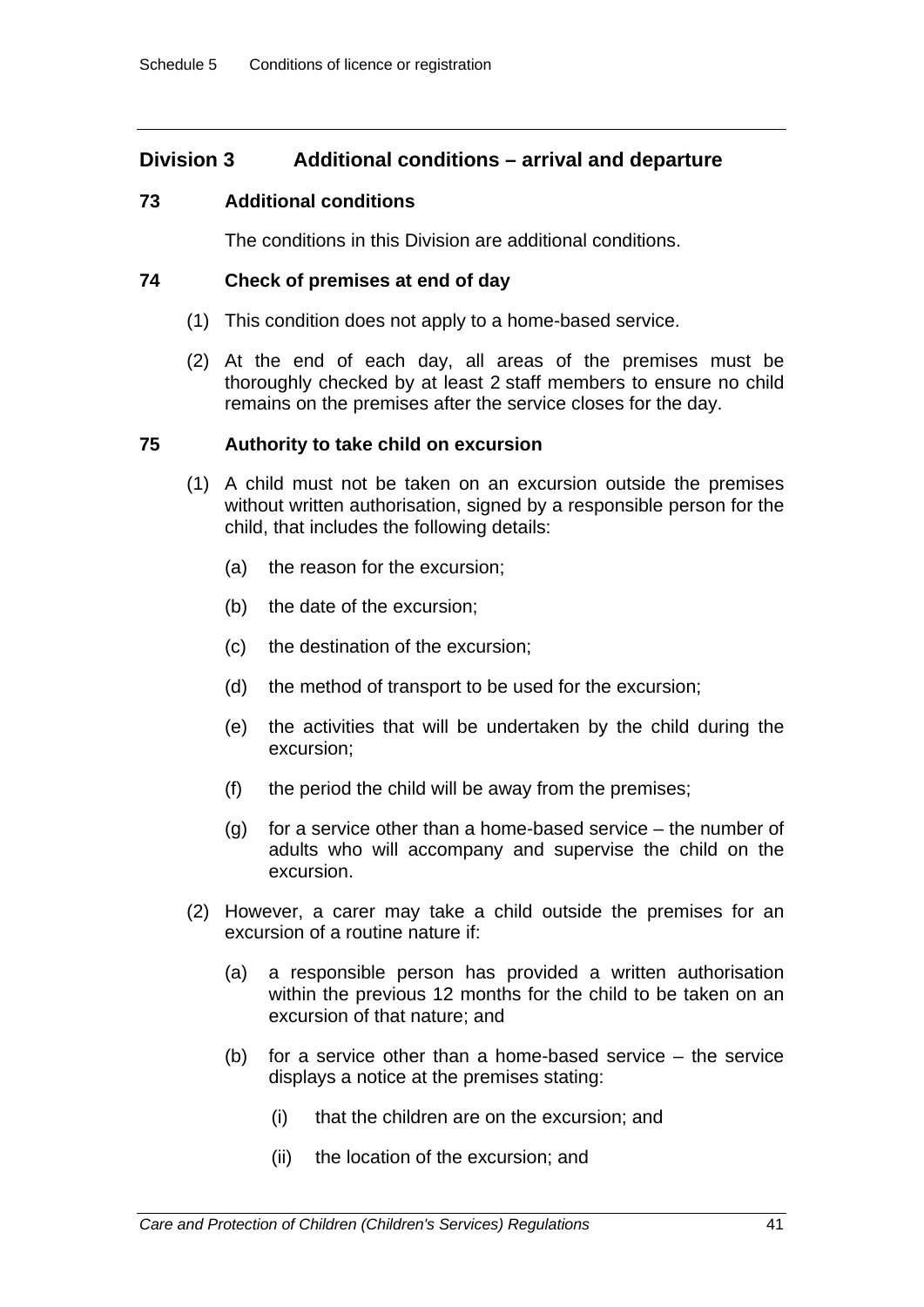(iii) the time the children are expected to return to the premises.

#### *Example for subclause (2)*

*Excursions of a routine nature may include trips taken from a service located at a school to other locations on the campus of the school, shopping trips taken by a carer for a home-based service, and trips taken by a carer for a home-based service to collect children from schools or other venues.* 

# **Part 7 Governance and information**

#### **Division 1 Core conditions – governance and information**

#### **76 Core conditions**

The conditions in this Division are core conditions.

#### **77 Enrolment record**

A record (the *enrolment record*) must be kept that includes the following information for each child:

- (a) the name, date of birth and address of each child;
- (b) the name, address and telephone number of:
	- (i) a person who must be notified of an accident, injury or trauma involving the child or if it becomes apparent that the child is ill; and
	- (ii) each person (a *responsible person*) who has authority to:
		- (A) authorise the taking of the child outside the premises; or
		- (B) consent to medical treatment of the child; or
		- (C) request or permit the administration of medication to the child; or
		- (D) collect the child from the service;
- (c) details of any special medical need, allergy or condition of the child.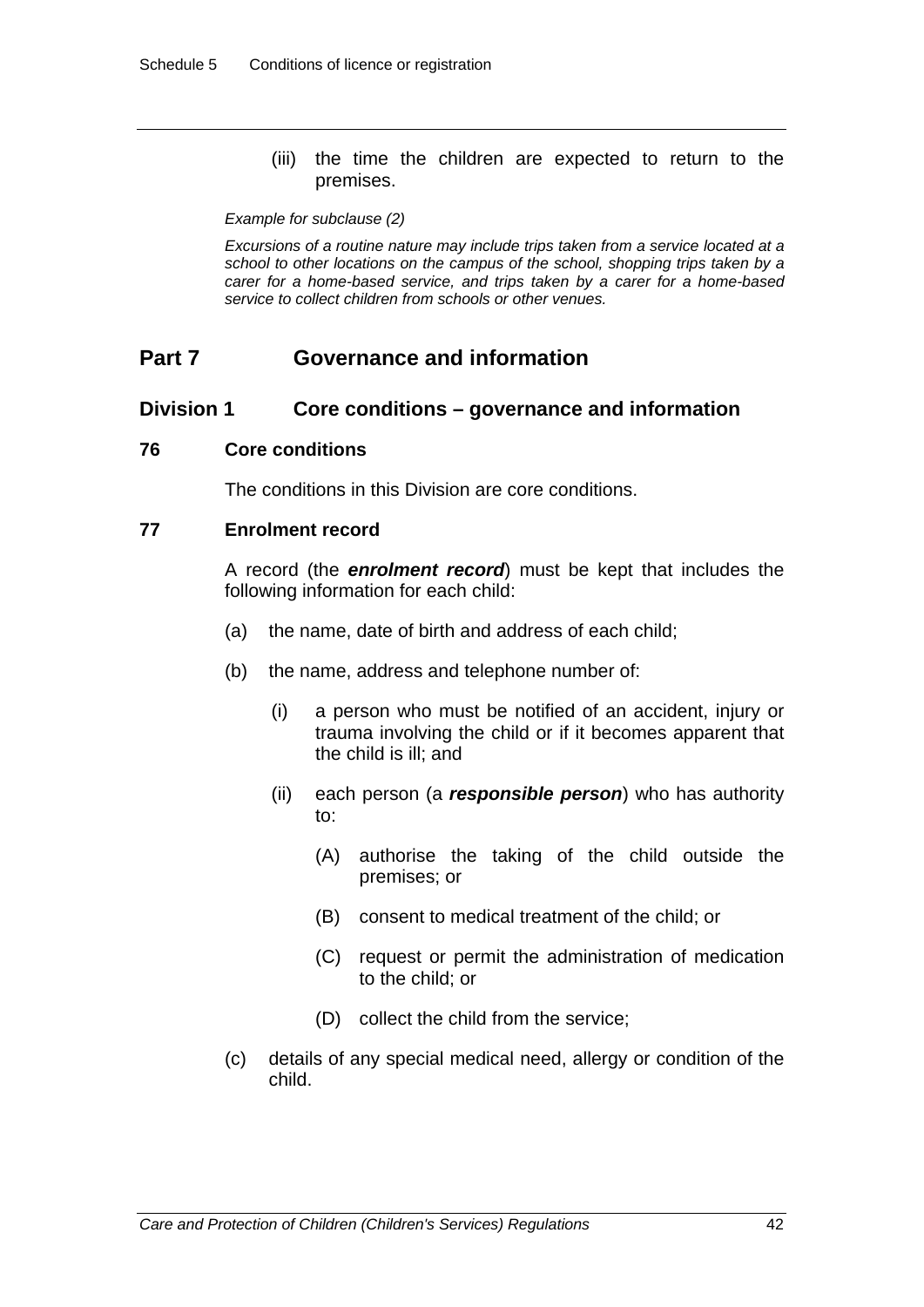### **78 Attendance record**

- (1) A record (the *attendance record*) must be kept showing the following for each child:
	- (a) the full name of the child;
	- (b) each time the child arrives and departs the service the time of arrival or departure.
- (2) At the time each child arrives or departs the service, the attendance record must be signed by:
	- (a) the person who delivers the child to the service or collects the child from the service; or
	- (b) a staff member who has been authorised by a responsible person for the child to sign the record.

### **79 Death, injury and illness record**

- (1) A record (the *death, injury and illness record*) must be kept of the nature and circumstances of the following:
	- (a) the death of a child that occurs while the child is being provided with the service;
	- (b) an injury received by a child while the child is being provided with the service;
	- (c) an illness that becomes apparent while a child is being provided with the service.
- (2) A record of an accident or incident must include the names of any witnesses to the accident or incident.

#### **80 Medication record**

If medication is administered to a child by a staff member of the service, a medication record must be kept showing the following details:

- (a) the dosage administered;
- (b) the reason the medication was administered;
- (c) the name of the medication administered;
- (d) the time and date the medication was administered;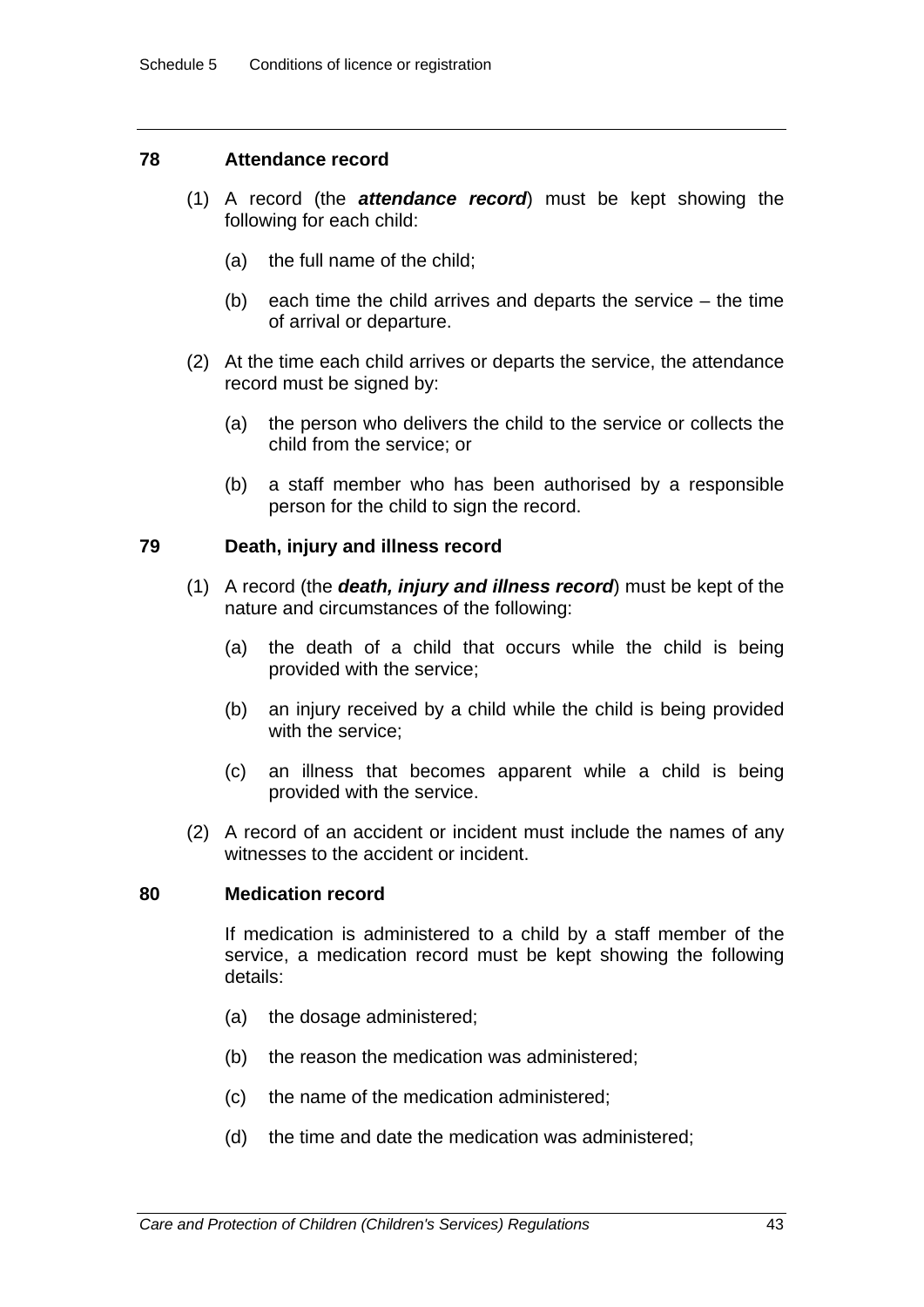- (e) a copy of the document authorising the administration of the medication;
- (f) the name and signature of the person who administered the medication;
- (g) for a standard service the name and signature of the person who checked the dosage administered.

### **81 Confidentiality of information**

Information about a child contained in a record kept by the service must not be disclosed to a person except:

- (a) to the extent necessary for the care or medical treatment of the child; or
- (b) if the person is a parent of the child or another person authorised by a parent of the child to receive the information; or
- (c) to the CEO or an authorised officer; or
- (d) if expressly authorised, permitted or required to be given under an Act.

### **82 Complaints procedure**

- (1) The service must have a procedure for appropriately responding to complaints of parents, and all staff members must understand the procedure.
- (2) Parents must be given the address and telephone number of the office of the Department to which complaints about the service may be directed.

### **83 Interaction with parents**

- (1) Parents must be given the opportunity to participate in the operation of the service and the development of educational and recreational programs.
- (2) The service must complete an orientation procedure with the parents of a child when the child is first enrolled.
- (3) The service must be operated in a way that encourages the exchange of information about the care of children between parents and carers.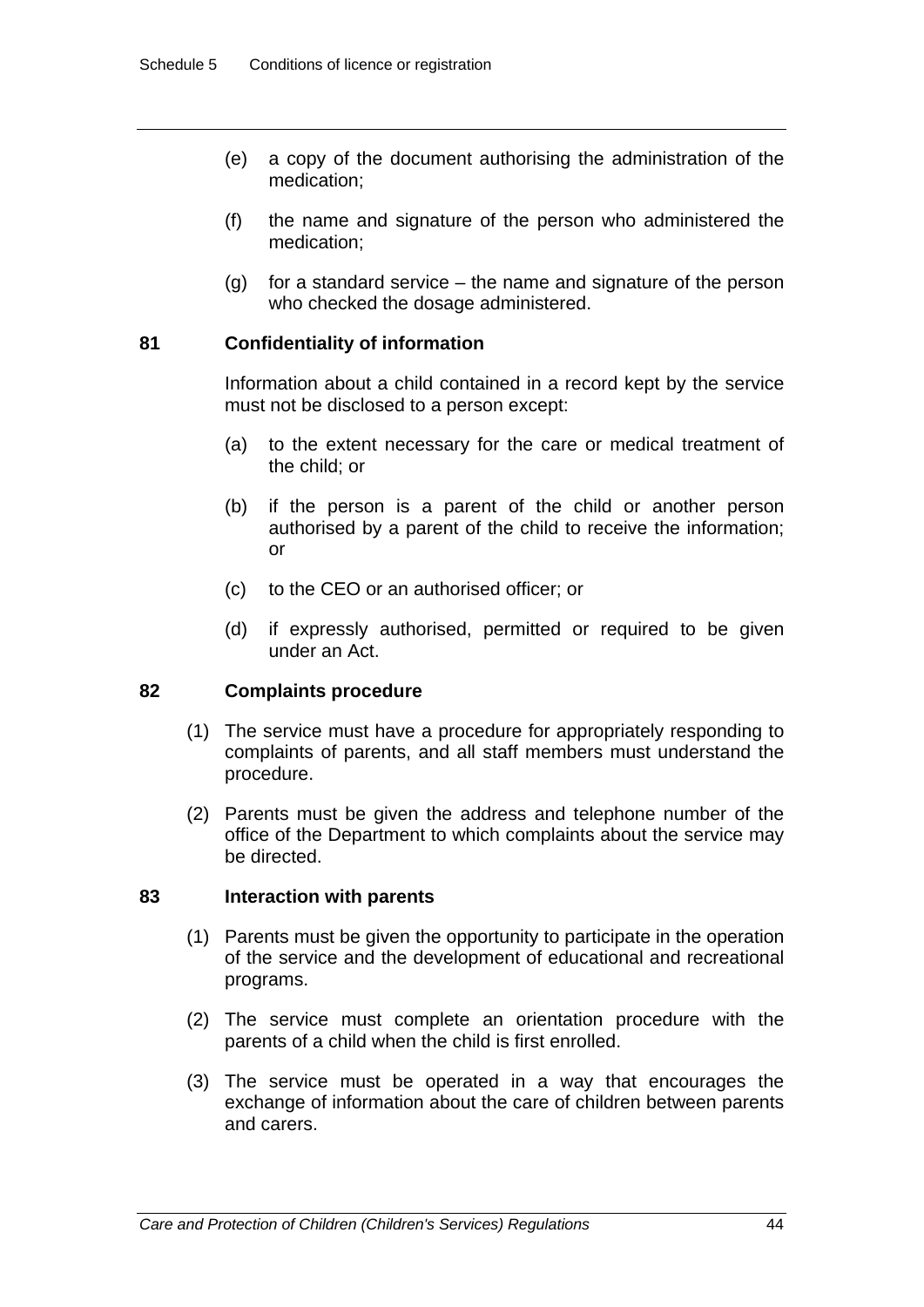(4) A parent must be allowed to enter the service at any time during the hours of operation of the service and consult with carers about the care of the child.

### **84 Clearance notices – home-based services**

- (1) This condition applies only to a home-based service.
- (2) Each adult who ordinarily resides at the premises (whether or not the adult performs duties connected with the provision of the service) must hold a clearance notice.

# **Division 2 Additional conditions – governance and information**

### **85 Additional conditions**

The conditions in this Division are additional conditions.

### **86 Enrolment record – additional details**

The following additional details must be kept in the enrolment record:

- (a) the name, address and telephone number of each parent with whom the child resides;
- (b) the name, address and telephone number of any other parent of the child;
- (c) details of any court orders provided to the service relating to the powers, duties, responsibilities or authorities of any person in relation to the child;
- (d) the primary language used in the child's home;
- (e) an authorisation, signed by a responsible person for the child, for a staff member to seek medical treatment for the child if necessary from a medical practitioner, hospital or ambulance service;
- (f) the following health information:
	- (i) the name, address and telephone number of the child's medical practitioner or medical service;
	- (ii) details of the following:
		- (A) the special needs of the child;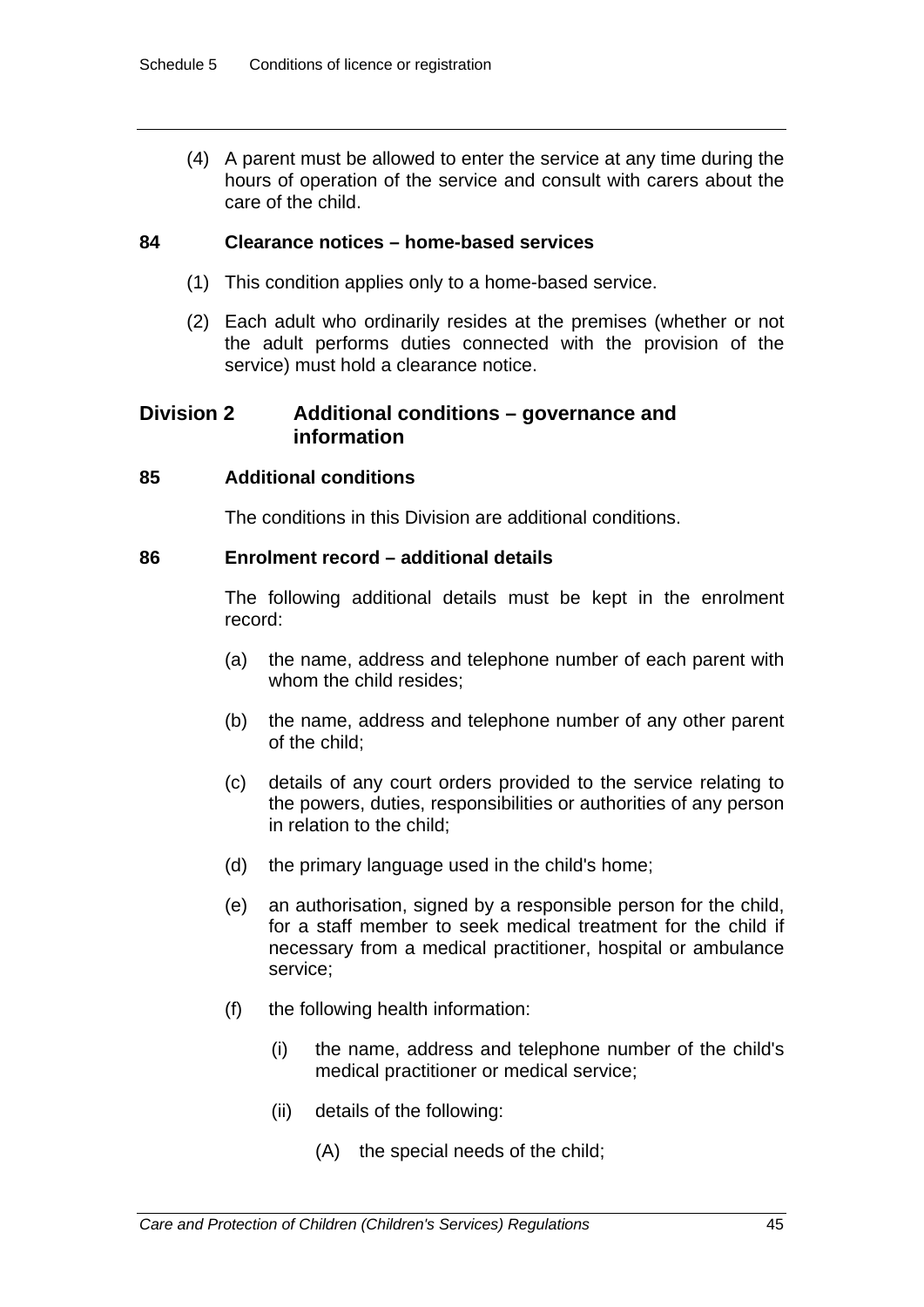- (B) allergies of the child;
- (C) whether the child has been diagnosed, by a medical practitioner, as at risk of asthma or anaphylaxis;
- (D) other medical conditions relevant to the care of the child;
- (g) any medical management plan or emergency procedure to be followed for a special need, allergy or medical condition mentioned in paragraph (f);
- (h) details of any dietary restrictions of the child;
- (i) if the parent has a child health record for the child whether the licence holder or a staff member of the service has seen the record.

### **87 Death, illness and injury record – required details**

- (1) The following information must be kept in the death, illness and injury record:
	- (a) the following details about an accident involving a child, injury received by a child or trauma to which a child has been subjected while the child is being provided with the service:
		- (i) the name of the child;
		- (ii) the circumstances leading to the accident, injury or trauma;
		- (iii) the nature of the accident, injury or trauma;
		- (iv) any things, objects or structures involved;
		- (v) the time and date the accident occurred, the injury was received or the child was subjected to the trauma;
		- (vi) action taken by the service in response to the accident, injury or trauma;
		- (vii) the name of the person who was notified of the accident, injury or trauma and the time and date of the notification;
		- (viii) the name and signature of the person making the entry in the record;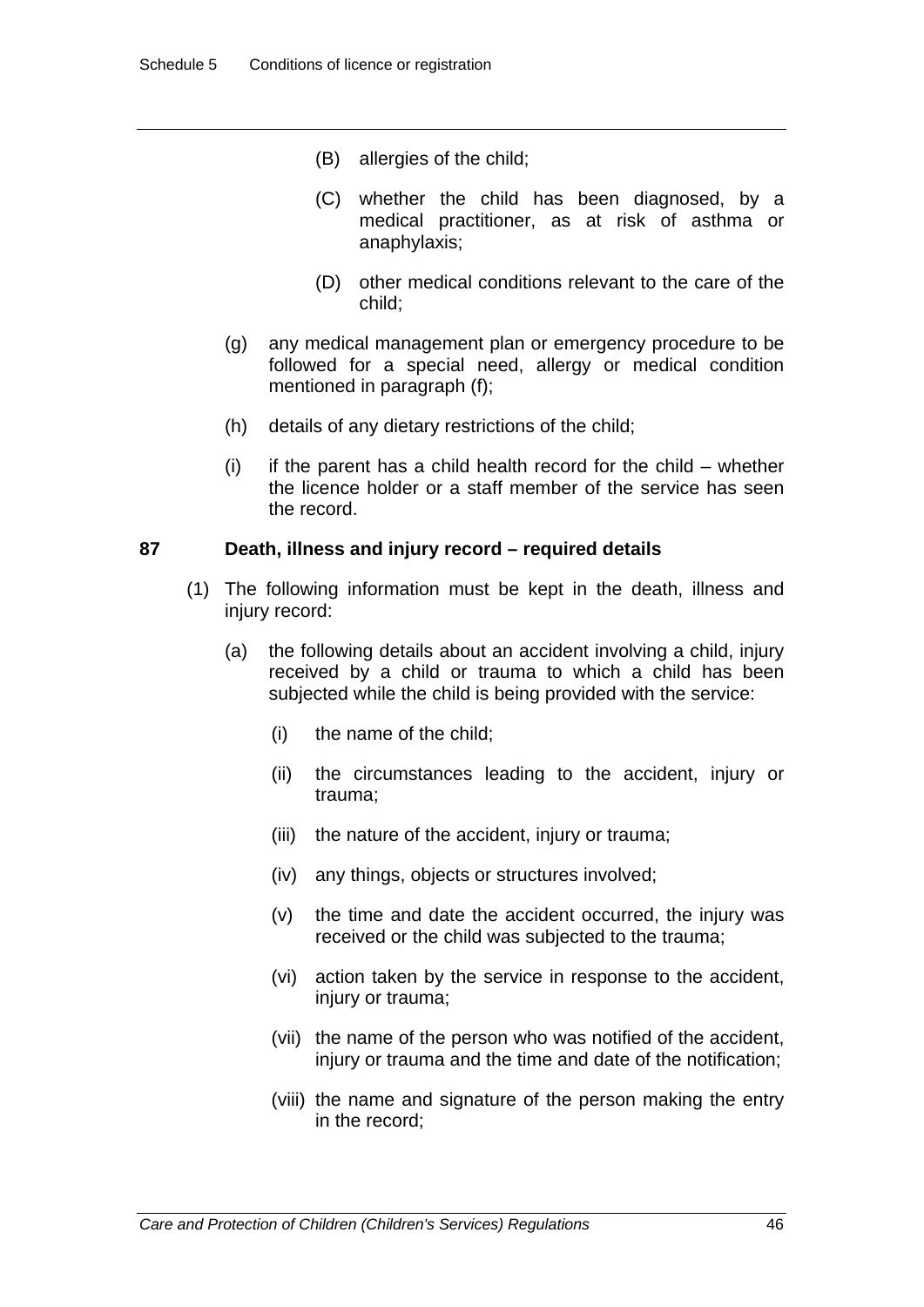- (b) the following details about an illness that becomes apparent while the child is being provided with the service:
	- (i) the name of the child;
	- (ii) the circumstances surrounding the child becoming ill and the apparent symptoms of the illness;
	- (iii) the time and date of the apparent start of the illness;
	- (iv) action taken by the service in response to the illness;
	- (v) the name of the person who was notified of the illness and the time and date of the notification;
	- (vi) the name and signature of the person making the entry in the record.
- (2) The information mentioned in subclause (1) must be recorded as soon as practicable, but not later than 24 hours after the accident, injury or trauma, or the start of the illness.
- (3) The parents of the child must be given a copy of the information as soon as reasonably practicable after it is recorded.

### **88 Staffing record**

- (1) This condition does not apply to a home-based service.
- (2) A staffing record must be kept that includes the following details in relation to each staff member:
	- (a) name, address and date of birth;
	- (b) a copy of any relevant qualifications or certificates of training completed;
	- (c) working hours;
	- (d) the following information about the clearance notice:
		- (i) the date the notice was read by the licence holder or nominee;
		- (ii) the reference number of the notice;
		- (iii) the expiry date of the notice.
- (3) The roster of staff members and volunteers must also be kept on the staffing record.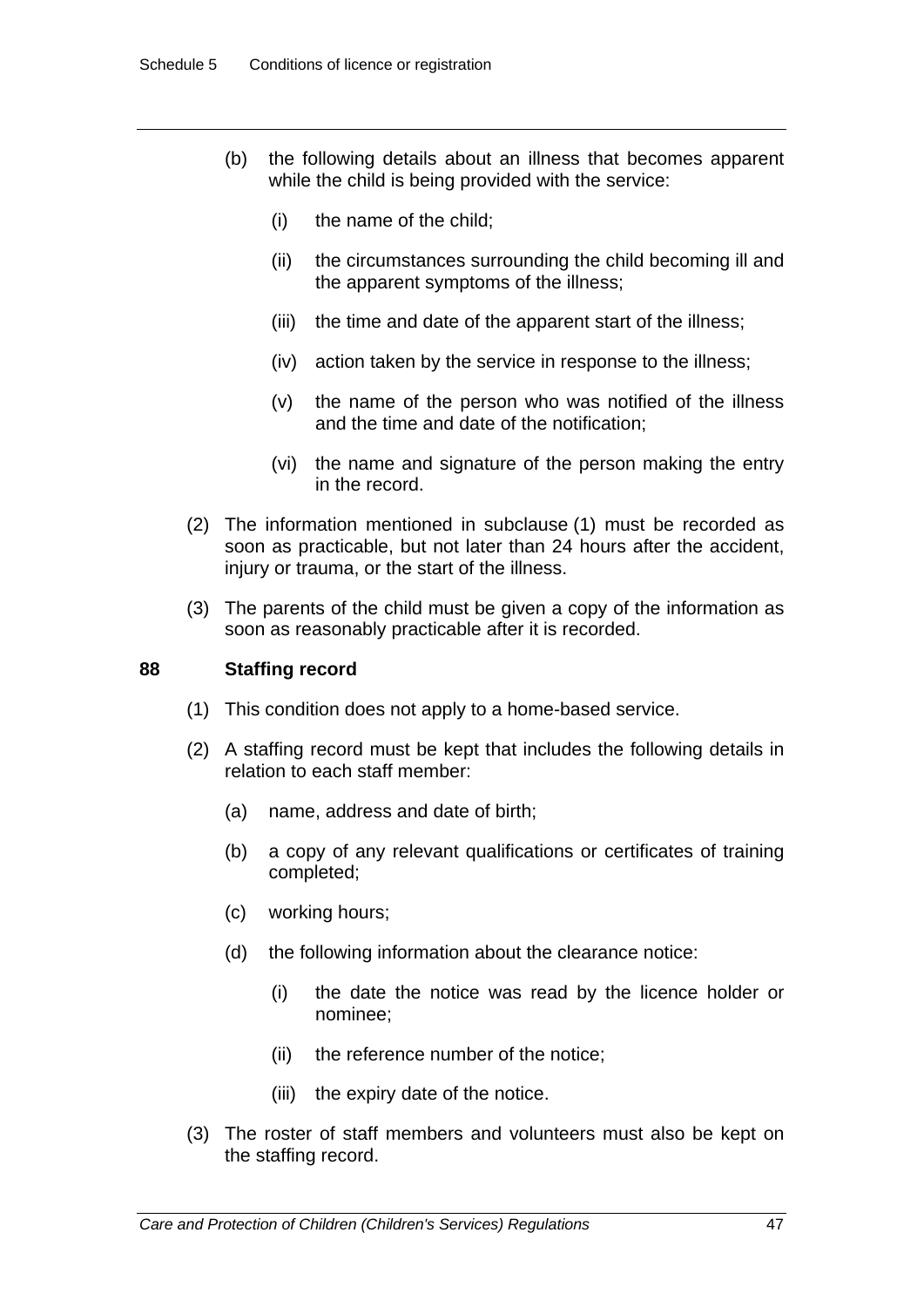### **89 Record retention**

- (1) A record about a child, other than an attendance record, must be kept:
	- (a) at the premises for at least 2 years after it is created; and
	- (b) at a secure place in a way that protects the record from damage until the date the child reaches (or, if the child is deceased, would have reached) 24 years of age.
- (2) An attendance record must be kept at the premises for at least 12 months after it is created.
- (3) A staff record must be kept:
	- (a) at the premises while the staff member is engaged by the service; and
	- (b) at a secure place in a way that protects the record from damage for at least 7 years after it is created.
- (4) If a service stops operating, the licence holder for the service must keep a record required by this clause to be kept at the premises at another secure place in a way that protects the record from damage.

### **90 Display of information**

- (1) The following information must be displayed prominently at the main entrance to the premises or, in the case of a home-based service, at the principal office of the coordinator of the scheme:
	- (a) a copy of the licence for the service;
	- (b) the hours and days of operation of the service;
	- (c) the name of the licence holder and, if the licence holder is a body corporate, the name of a representative of the body corporate;
	- (d) the name of the person in charge of the service;
	- (e) the fees charged by the service;
	- (f) the name and telephone number of the person at the service to whom complaints should be directed;
	- (g) the address and telephone number of the office of the Department to which complaints about the service should be directed;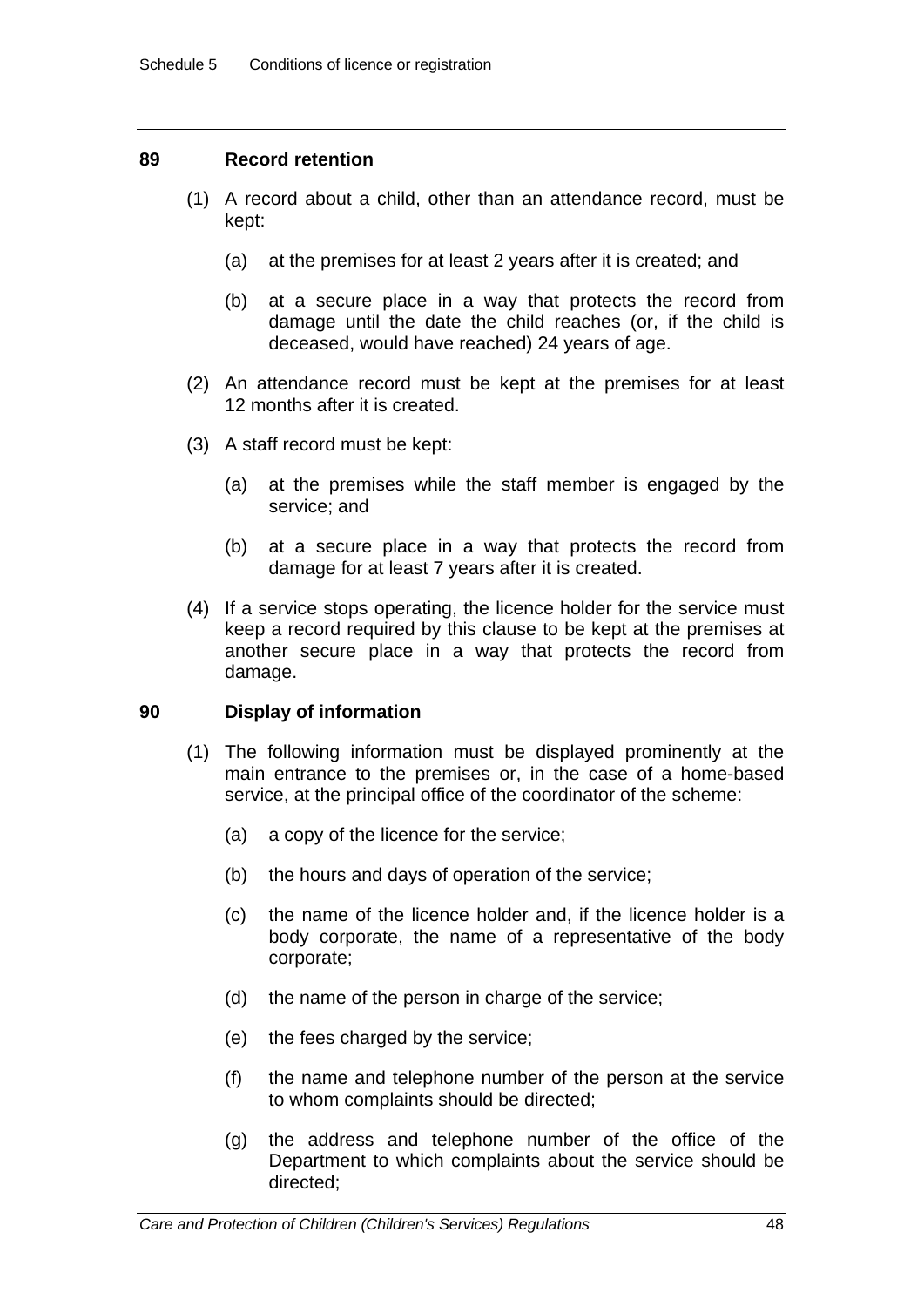- (h) the operating plan for the service.
- (2) An outline of the educational and recreational programs provided for children must be displayed prominently in each children's room of a standard service.

### **91 Availability of Act and Regulations**

A current copy of the Act and these Regulations must be available at the premises for inspection by parents.